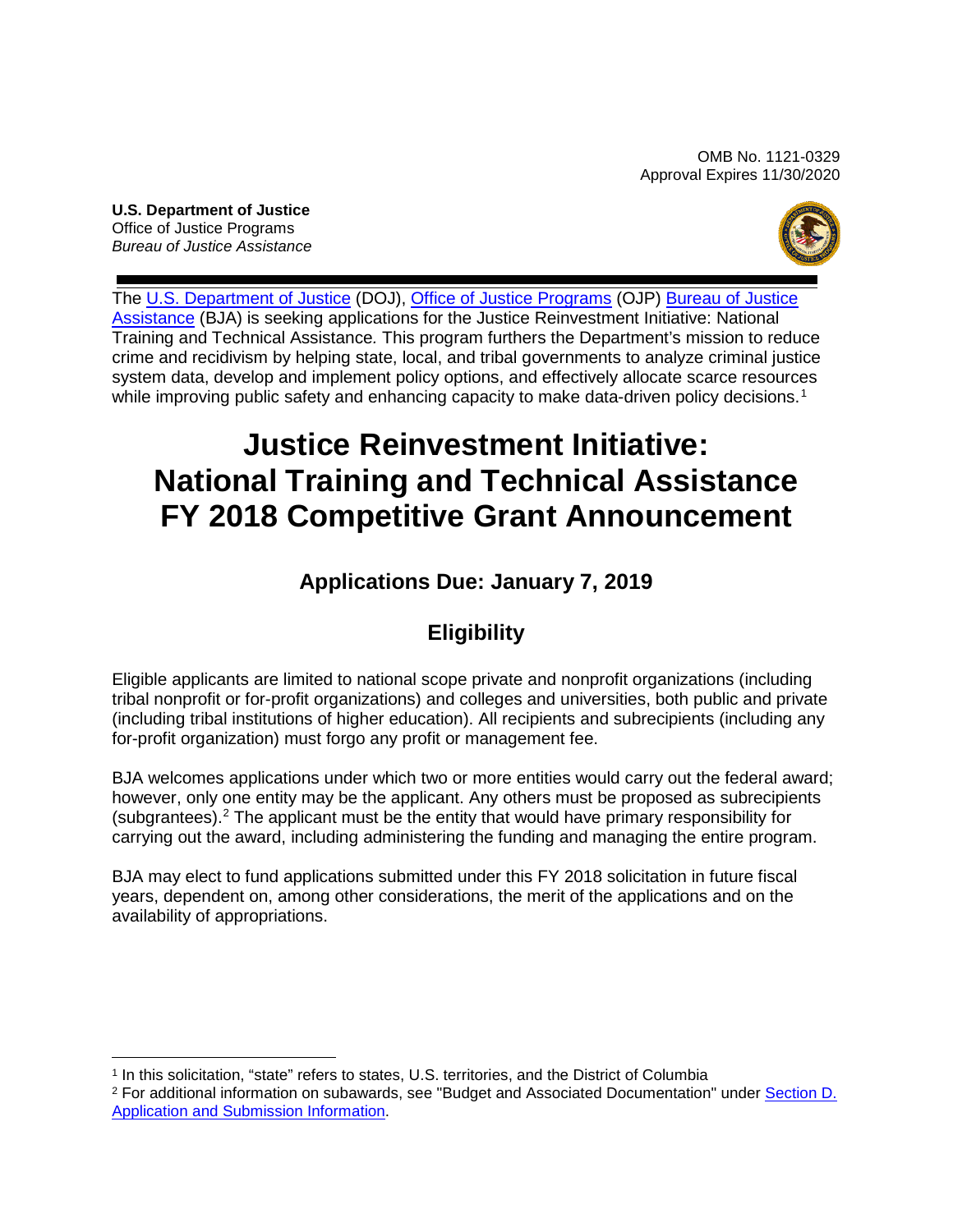# **Deadline**

Applicants must register with Grants.gov at <https://www.grants.gov/web/grants/register.html> prior to submitting an application. All applications are due by 11:59 p.m. eastern time on January 7, 2019.

To be considered timely, an application must be submitted by the application deadline using Grants.gov, and the applicant must have received a validation message from Grants.gov that indicates successful and timely submission. OJP urges applicants to submit applications at least 72 hours prior to the application due date, to allow time for the applicant to receive validation messages or rejection notifications from Grants.gov, and to correct in a timely fashion any problems that may have caused a rejection notification.

OJP encourages all applicants to read this [Important Notice: Applying for](https://ojp.gov/funding/Apply/Grants-govInfo.htm) Grants in Grants.gov.

For additional information, see How [To Apply](#page-23-0) in Section [D. Application and Submission](#page-12-0)  [Information.](#page-12-0)

# **Contact Information**

For technical assistance with submitting an application, contact the Grants.gov Customer Support Hotline at 800–518–4726, 606–545–5035, at [https://www.grants.gov/web/grants/support.html,](https://www.grants.gov/web/grants/support.html) or at [support@grants.gov.](mailto:support@grants.gov) The Grants.gov Support Hotline operates 24 hours a day, 7 days a week, except on federal holidays.

An applicant that experiences unforeseen Grants.gov technical issues beyond its control that prevent it from submitting its application by the deadline must email the contact identified below **within 24 hours after the application deadline** to request approval to submit its application after the deadline. Additional information on reporting technical issues appears under "Experiencing Unforeseen Grants.gov Technical Issues" in the [How To Apply](#page-23-0) section.

For assistance with any unforeseen Grants.gov technical issues beyond an applicant's control that prevent it from submitting its application by the deadline, or any other requirement of this solicitation, contact the National Criminal Justice Reference Service (NCJRS) Response Center: toll-free at 800–851–3420; via TTY at 301–240–6310 (hearing impaired only); email [grants@ncjrs.gov;](mailto:grants@ncjrs.gov) fax to 301–240–5830; or web chat at [https://webcontact.ncjrs.gov/ncjchat/chat.jsp.](https://webcontact.ncjrs.gov/ncjchat/chat.jsp) The NCJRS Response Center hours of operation are 10:00 a.m. to 6:00 p.m. eastern time, Monday through Friday, and 10:00 a.m. to 8:00 p.m. eastern time on the solicitation close date.

Grants.gov number assigned to this solicitation: BJA-2018-13603

Release date: November 8, 2018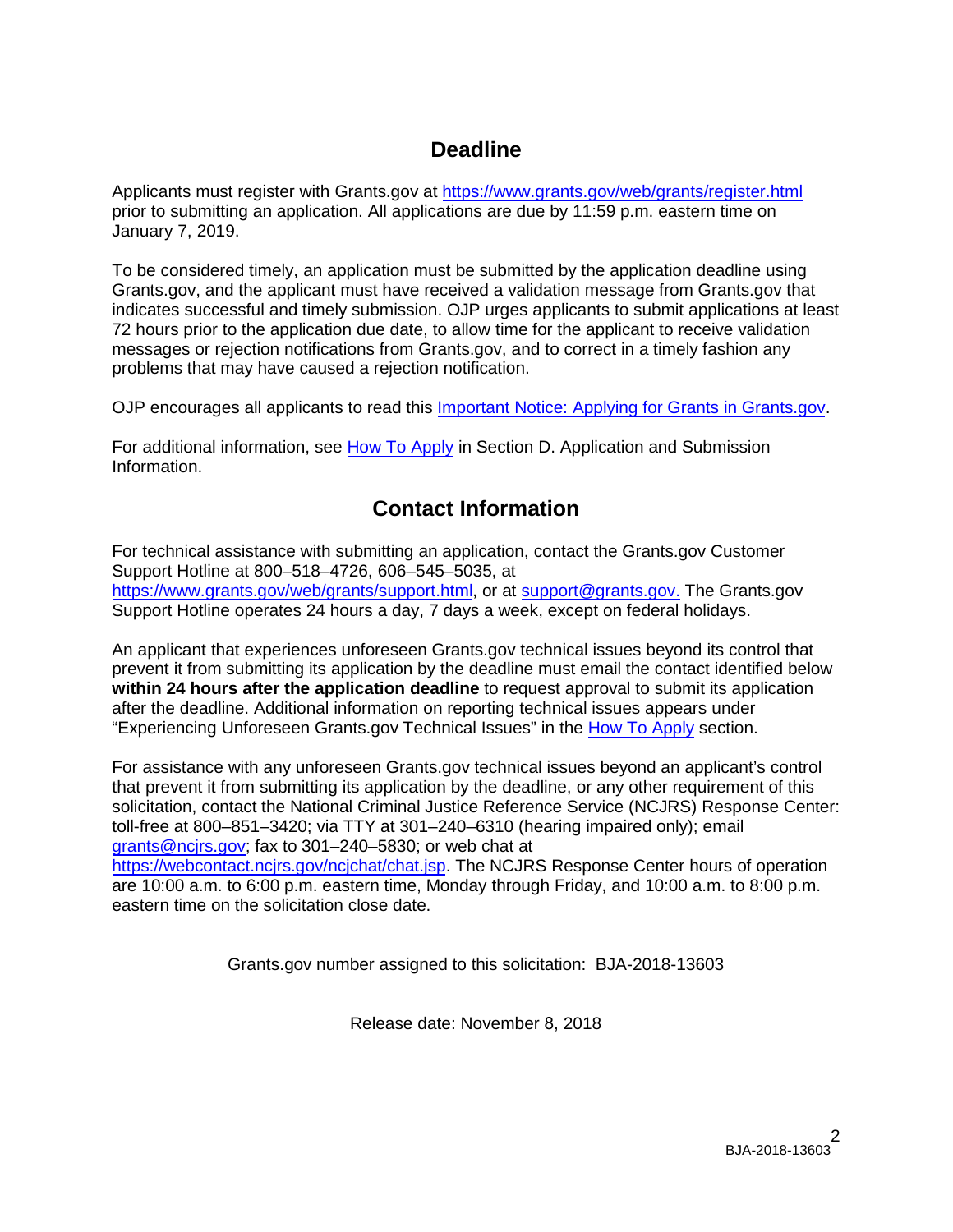# **Contents**

| Limitation on Use of Award Funds for Employee Compensation; Waiver 12          |  |
|--------------------------------------------------------------------------------|--|
| Prior Approval, Planning, and Reporting of Conference/Meeting/Training Costs12 |  |
|                                                                                |  |
|                                                                                |  |
|                                                                                |  |
|                                                                                |  |
|                                                                                |  |
|                                                                                |  |
|                                                                                |  |
|                                                                                |  |
|                                                                                |  |
|                                                                                |  |
|                                                                                |  |
| General Information about Post-Federal Award Reporting Requirements 32         |  |
|                                                                                |  |
|                                                                                |  |
| Freedom of Information Act and Privacy Act (5 U.S.C. 552 and 5 U.S.C. 552a)33  |  |
|                                                                                |  |
|                                                                                |  |
|                                                                                |  |
|                                                                                |  |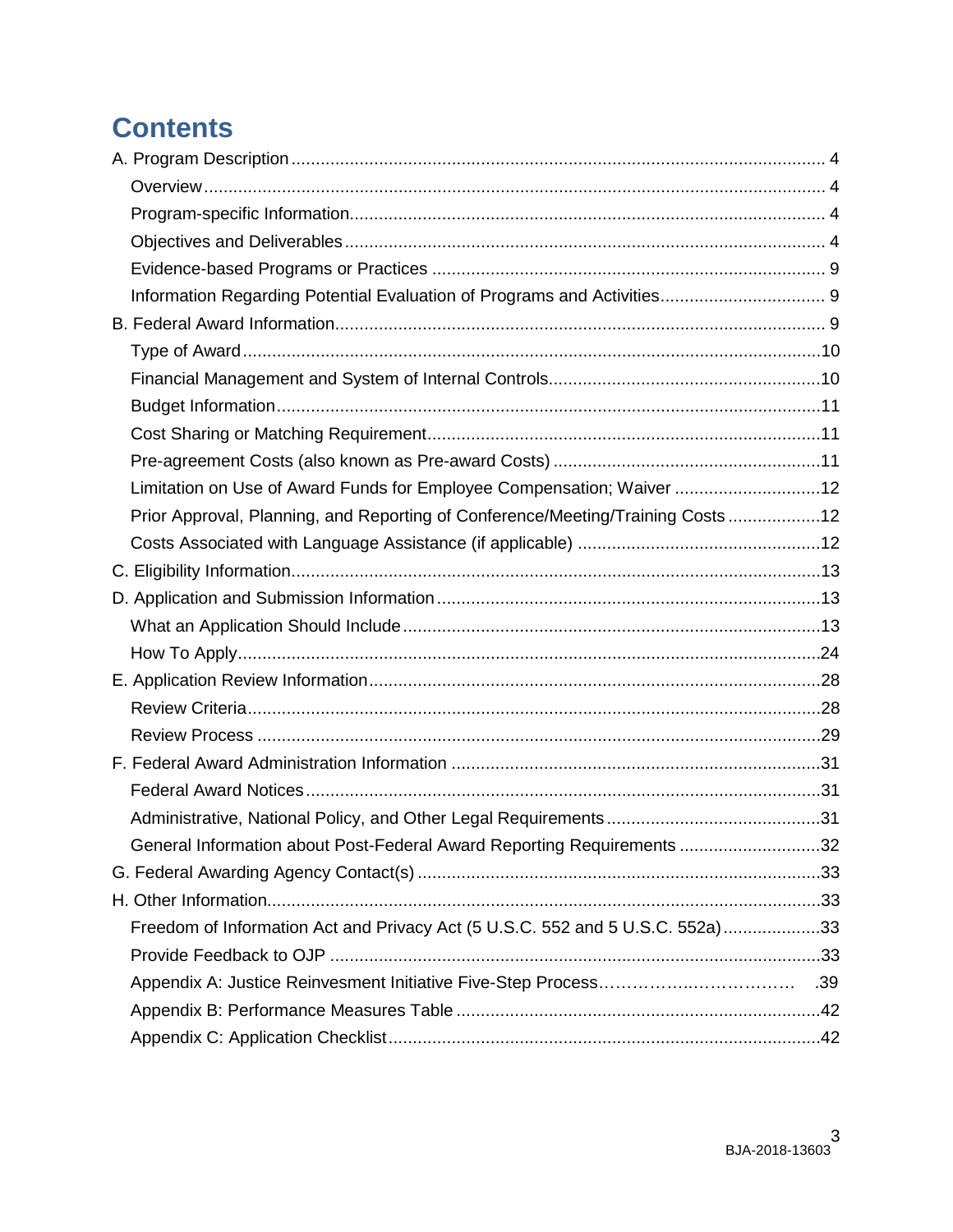# **Justice Reinvestment Initiative: National Training and Technical Assistance CFDA #16.827**

# <span id="page-3-0"></span>**A. Program Description**

## <span id="page-3-1"></span>**Overview**

Through this solicitation, BJA seeks national training and technical assistance providers and subject experts to help state, local, and tribal jurisdictions pursue a state-level Justice Reinvestment Initiative (JRI) approach, or apply key principles of the JRI approach—datadriven problem analysis and evidence-based solutions—to identify and respond to local crime and other public safety challenges.

BJA has supported justice reinvestment to improve the return on states' public safety investments through a targeted, data-driven policymaking process. JRI is an intensive, datadriven approach that can help state, local, and tribal justice stakeholders analyze, understand, and address key challenges in their justice systems, including violent crime, opioid addiction and mental illness, high correctional costs, and high recidivism rates. The initiative supports a multi-staged process by which a jurisdiction increases the cost-effectiveness of its criminal justice system and reinvests savings into high-performing strategies to increase public safety.

**Statutory Authority:** Any awards under this solicitation would be made under statutory authority provided by the Consolidated Appropriations Act, 2018, Public Law No. 115-141, 132 Stat 348, 422.

## <span id="page-3-2"></span>**Program-specific Information**

BJA is seeking applications under three categories of assistance to support JRI: (1) oversight, coordination, and assessment; (2) jurisdiction-level technical assistance; and (3) training and technical assistance for justice reinvestment site-based projects. The third category represents a new area of assistance designed to apply the JRI approach to efforts to enhance public safety and to help state, territory, local and tribal jurisdictions identify and address a wide range of crime and other challenges across the system, including violent crime, opioid addiction and mental illness, and high recidivism rates.

## <span id="page-3-3"></span>**Objectives and Deliverables**

The objectives of JRI are as follows:

- Identify drivers of criminal justice resource consumption.
- Improve jurisdictions' capacity to prevent and respond to violent crime, including by reducing the risk for recidivism (as measured by arrests for new crimes, convictions for new crimes, incarcerations for new crimes, and revocations based on technical violations). Specifically, identify offenders' risks for general and violent recidivism, and related substance use and mental health needs, and mitigate their risk for engaging in violent behavior or being the victims of violent crime.
- Improve public safety through a re-allocation of resources in high performing crime- and recidivism-reduction efforts.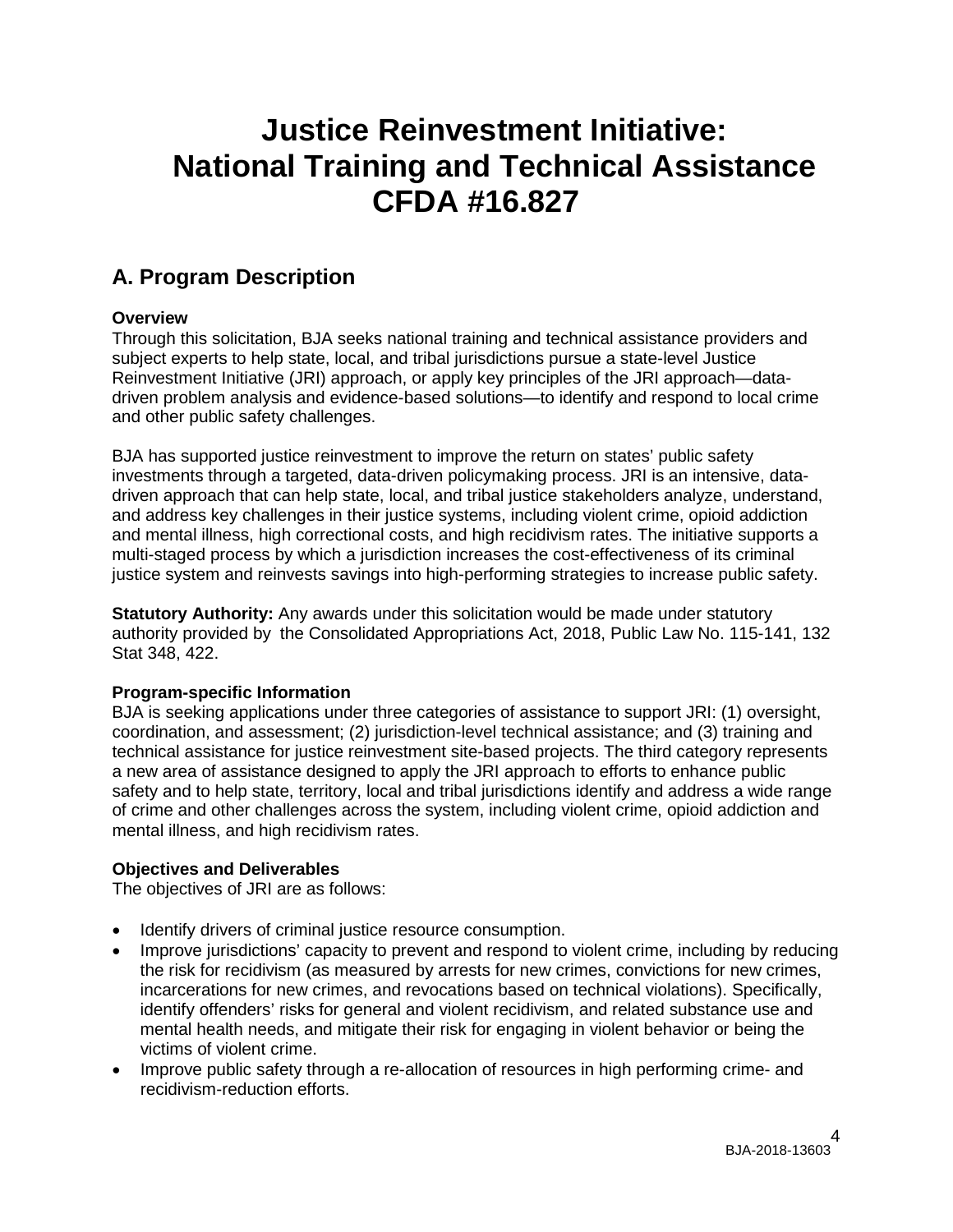## **Category 1: Oversight, Coordination, and Assessment (OCA) Technical Assistance, Competition ID: BJA-2018-13989**

BJA seeks an entity to provide program oversight, coordination, and assessment technical assistance (TA). The activities and deliverables of OCA assistance include the following:

- Assist BJA in overall coordination and assessment of JRI.
- Provide logistical and substantive support for a Justice Reinvestment Steering Committee composed of funding partners and TA providers.
- Provide technical assistance, in conjunction with BJA, to other TA providers to ensure adherence to the fidelity and basic principles of the justice reinvestment model.
- Review recommendations and assessments from TA providers regarding candidate jurisdictions' readiness for JRI.
- Assess JRI activities and outcomes, to include state-level justice reinvestment efforts, efforts to be undertaken pursuant to Category 3 of this solicitation, and JRI subaward grants made by TA providers to seed jurisdictions' implementation of key strategies and programs that advance JRI objectives and priorities. Assessment activities are expected to include analysis of documentation and data, interviews with state stakeholders and TA providers, and site visits.
- Document assessment activities through, for example, site visit assessment memoranda and synthesis of (1) monthly reports from providers documenting TA activities by site and (2) data tracking implementation performance and outcomes.
- Conduct up to two assessments of policies enacted or implemented as a result of justice reinvestment efforts to measure public safety and other impacts.<sup>[3](#page-4-0)</sup>
- Develop and maintain up-to-date initiative-wide statistics and presentations showing progress of JRI.
- Coordinate with other BJA-funded projects and TTA providers who are working on violent crime efforts such as Project Safe Neighborhoods (PSN), Public Safety Partnership (PSP), Strategies for Policing Innovation (SPI), and Sexual Assault Kit Initiative (SAKI), when necessary.
- Make ongoing recommendations to BJA on relevant criminal justice research and ways to improve the effectiveness of JRI, including advice and assistance to BJA and TA providers in infusing evidence-based violence reduction practices and improving JRI performance measurement and assessment approaches.

## **Category 2: State-Level Training and Technical Assistance, Competition ID: BJA-2018- 13990**

BJA seeks up to two providers for jurisdiction-level training and TA to help jurisdictions use the JRI process – stakeholder engagement, data analysis, policy development, implementation planning and execution, sustainability – to prevent and respond to crime and recidivism. (See Appendix A.) While jurisdictions experience many similar criminal justice system challenges, they vary significantly in the manifestation of these issues, as circumstances, resources, and laws vary across jurisdictions. The JRI process is a data-driven approach designed to unpack and assess the unique problems a jurisdiction is facing and assist them in developing tailored solutions for their particular issues.

 $\overline{a}$ 

<span id="page-4-0"></span><sup>&</sup>lt;sup>3</sup> Examples of such assessments include Mandatory Reentry Supervision: Evaluating the Kentucky [Experience](http://www.pewtrusts.org/%7E/media/Assets/2014/06/PSPP_Kentucky_brief.pdf) and [Reducing Incarceration for Technical Violations in Louisiana.](http://www.pewtrusts.org/%7E/media/assets/2014/11/psppreducingincarcerationfortechnicalviolationsinlouisiana.pdf)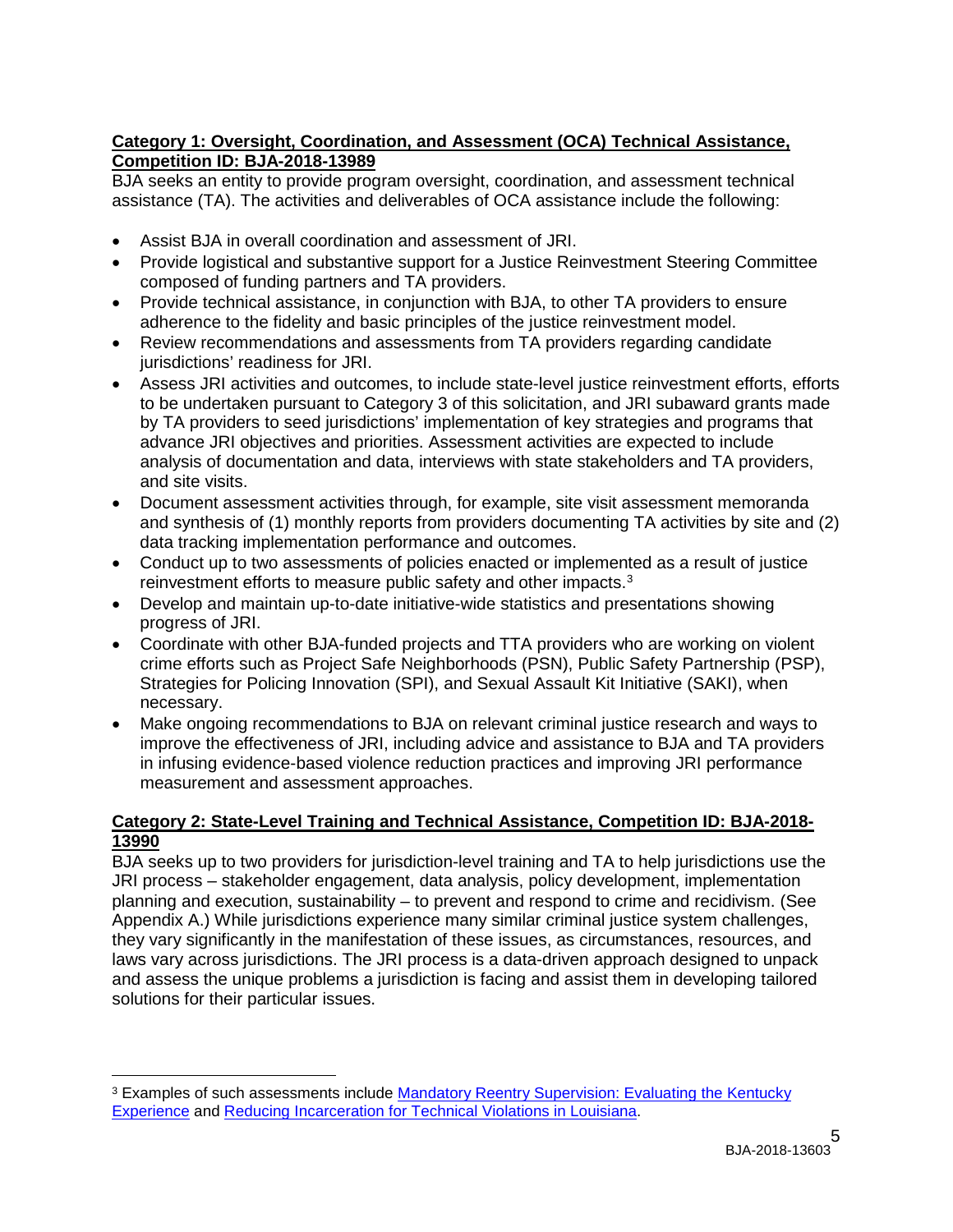BJA will evaluate the problem statement of any jurisdiction before accepting it into the JRI. Jurisdictions should seek to address at least one of the Administration's priority areas, such as violent crime or opioids. States may examine criminal codes and associated penalties as needed; and/or they may consider modifications to penalties for opioid- and stimulant-specific cases (e.g., methamphetamine), where incorporating treatment options may be appropriate for offenders whose instant offenses and criminal histories are non-violent, do not involve guns, and drug offenses are limited to personal use. Below are additional examples of the types of problems jurisdictions may address and ways the TA providers may operationalize data to help them reduce violent crime:

- 1. Create a shared understanding of the issue areas by making crime, corrections, and recidivism data analyzed through JRI available to all criminal justice partners. Support criminal justice agencies with funding and training in order to use data to:
	- a. Inform and help improve their strategic planning and priority setting.
	- b. Enable actionable and targeted interventions on crime types (e.g., gun crimes) and places (e.g., liquor stores, shared jurisdiction/borders).
	- c. Provide context to jurisdictional and local data (e.g., intra-jurisdictional and national comparisons).
	- d. Evaluate opportunities for state, local and cross-agency collaboration in order to more efficiently and effectively use resources to address crime and recidivism.
	- e. Coordinate with other BJA-funded projects and TTA providers who are working on violent crime efforts such as PSP, PSN, SPI, and SAKI when necessary.
- 2. Enhance data collection and enable meaningful sharing of information across system stakeholders. Support criminal justice agencies with funding and training to:
	- a. Move towards a unique, universal, statewide identification number (e.g., SID) to enable more comprehensive and useful crime and recidivism data.
	- b. Improve collection and information sharing about behavioral health, domestic violence, guns, gangs, and other specific crime types posing a challenge within a jurisdiction.
	- c. Make data sharing between key agencies—corrections, probation and parole, and law enforcement—automated where appropriate, to facilitate better public safety partnerships.
	- d. Develop or improve offender-specific information-sharing protocols to ensure that agencies are aware of high-risk individuals and receive relevant intelligence so they are managed appropriately through detention, reentry, and supervision.
- 3. Develop analytical capacity to inform more targeted and effective strategies to address specific crime problems. Support criminal justice agencies with funding and training to:
	- a. Build capacity to collect and track data across prosecutors' offices to understand relationships between violent crime and charging and adjudication decisions.
	- b. Provide grant monies for local pilot programs to reduce crime and support effective law enforcement (e.g., funding for overtime, training, and/or analytics).
	- c. Explore the creation and deployment of a data analysis and strategy strike team, a jurisdiction-level team to assist smaller jurisdictions in analyzing their challenges, such as crime spikes, and how to address them.
- 4. Expand data collection about and resources for victims of crime. Support criminal justice agencies with funding and training to:
	- a. Improve data collection and training about types of victimization, trauma, and related needs in order to develop policies and procedures to maximize benefits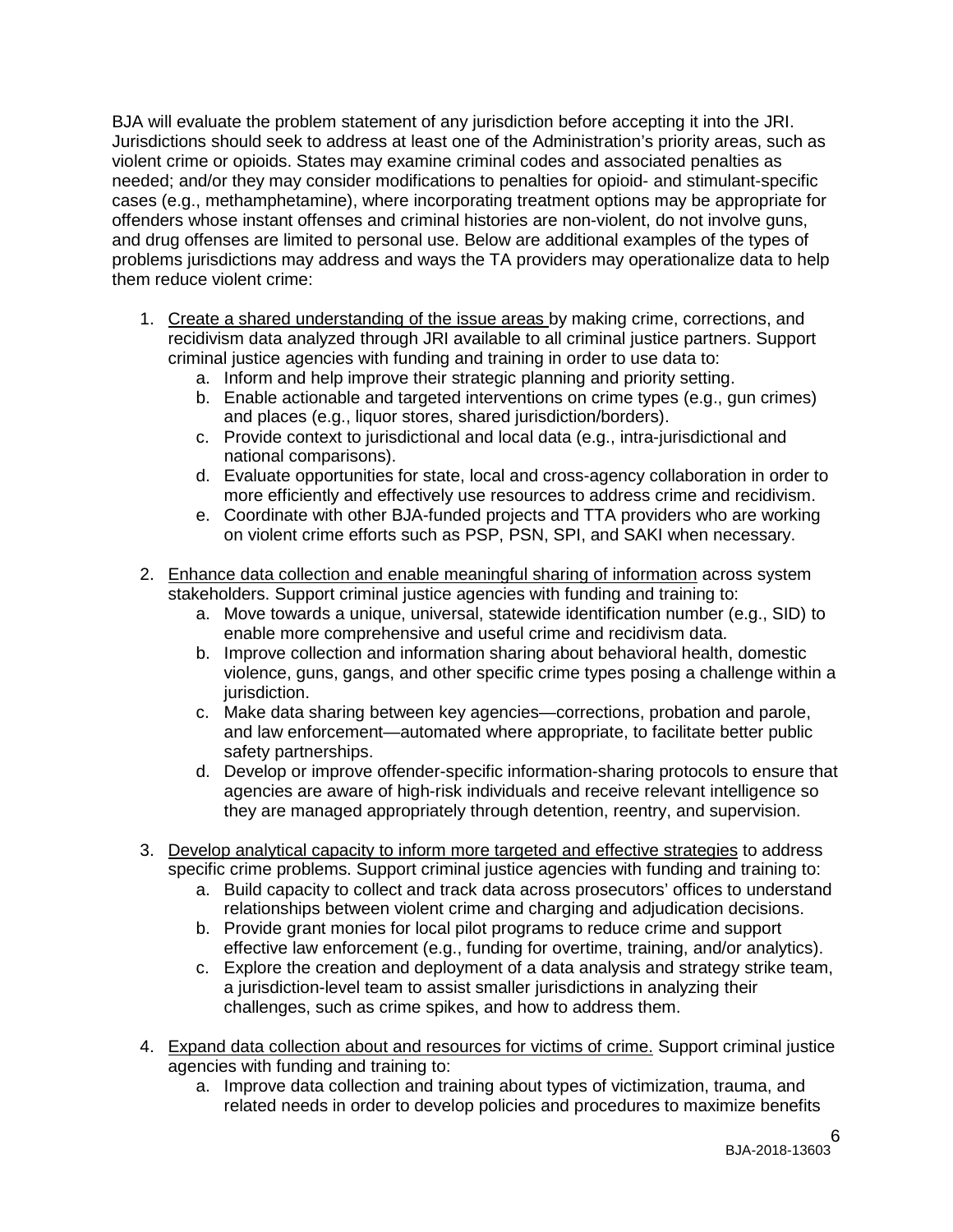(e.g., accessing federal resources to aid victims of violent crime) and reduce the collateral effects of violence.

- b. Increase victims' access to and use of compensation programs by expanding eligibility, improving benefits, and reducing administrative barriers.
- c. Improve victim restitution collection and increase payments to victims (e.g., using a database to track restitution orders and collection, increasing the amount inmates pay toward victim restitution).
- 5. Focus jurisdiction probation and/or parole agency resources on mitigating the risks of people on supervision engaging in violent behavior or being the victims of violent crime. Support criminal justice agencies with funding and training to:
	- a. Ensure a minimum period of supervision for all people convicted of felony offenses leaving prison.
	- b. Provide the most intensive supervision at the beginning of a person's supervision term, when recidivism is most likely. Ensure that agency staffing allows adequate supervision time for highest-risk individuals.
	- c. Implement a risk-needs-responsivity (RNR) framework and support local agencies supervising offenders with higher risks of violence to do the same. Include tools to identify offenders' risks for general and violent recidivism, and related substance use and mental health needs. Supervision activities should be tailored to reflect assessment results and mitigate offenders' risk of engaging in violent behavior or being the victims of violent crime.
	- d. Develop and implement an escalating scale of swift and proportionate sanctions in response to supervision violations or antisocial behavior.
- 6. Assess and strengthen the ability of law enforcement to use proven approaches to investigate and respond to crime and provide alternatives to resource-intensive activities. Support criminal justice agencies with funding and training to:
	- a. Develop or expand Crisis Intervention Team training for law enforcement to safely and effectively deal with people who are experiencing a mental health crisis.
	- b. Establish a legal framework for the design, operation, and regulation of crisis stabilization units to serve people who have presented to law enforcement and who should not otherwise be subject to confinement in jail or prison.
	- c. Strengthen investigations and hold more offenders accountable by improving the performance and timeliness of forensic evidence processing.
- 7. Prioritize jurisdiction's confinement resources to incapacitate serious, chronic, or violent offenders and ensure that bed space alignment supports the jurisdiction's violent crime reduction goals. Support criminal justice agencies with funding and training to:
	- a. Evaluate and revise jail reimbursement processes to ensure they align with public safety interests.
	- b. Evaluate and improve bail and pretrial supervision decision making to promote greater consideration of a defendant's risk of pretrial failure-in-release decisions. For example, states may require the use of a pretrial risk assessment to determine the likelihood a defendant will fail to appear in court or be re-arrested before trial, and administer the risk assessments and provide pretrial supervision for defendants ordered to pretrial supervision by a judge to help ensure pretrial success.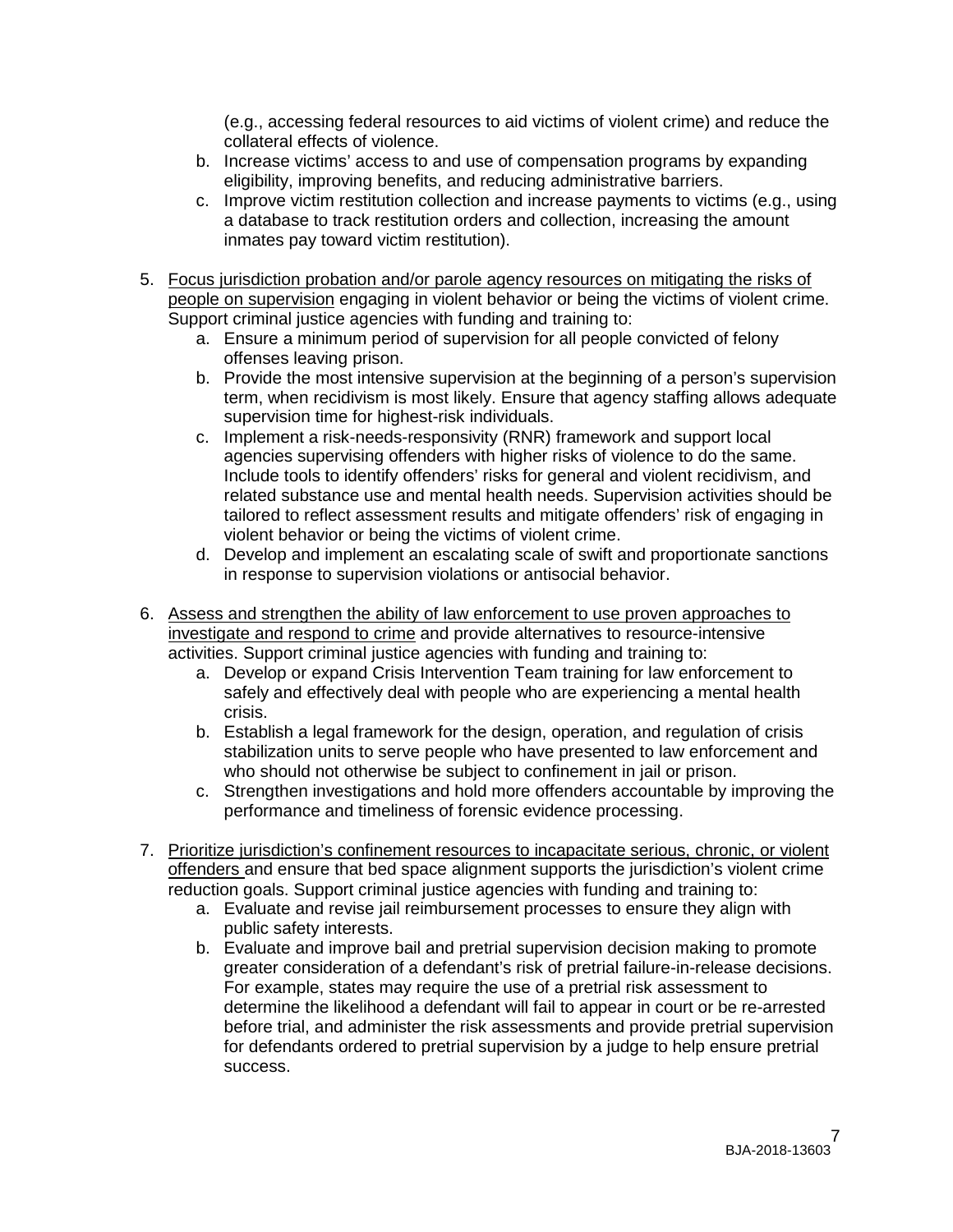- c. Improve the quality and consistency of parole decision making and preparation for release (e.g., professionalize parole boards, and use an objective risk assessment tool to inform parole decision making).
- d. Assess the correctional population to ensure appropriate bed space usage and, if needed, seek strategies to correct the inmate mix to prioritize bed space for serious, chronic, or violent offenders.

## **Category 3: Training and Technical Assistance for Justice Reinvestment Site-Based Projects, Competition ID: BJA-2018-13991**

BJA seeks a provider to assist grantees selected through a separate, site-based solicitation: BJA FY 2018 Justice Reinvestment: Reducing Violent Crime by Improving Justice System Performance. Under that solicitation, approximately six state, local, territory and tribal grantees will address public safety challenges related to law enforcement, pretrial, prosecution, sentencing, corrections, parole, and related areas.

The training and technical assistance (TTA) provider will be expected to work closely with the sites funded by BJA in order to help them achieve project goals and deliverables. The TTA provider will provide ongoing, intensive coaching to develop a detailed implementation plan, assist the site in executing it, and develop sustainability plans before the end of the sites' award period.

The TTA provider may also be asked by BJA to provide training to the field, prioritizing jurisdictions engaged in Justice Reinvestment, as well as participate in group interactions at conferences or workshops, peer-to-peer consultations, distance learning, and/or web-based assistance.

## **Objectives and Deliverables**

Applicants should propose to accomplish the following objectives and related deliverables:

- Provide education and proactive, comprehensive TTA via teleconferencing, peer-to-peer consultations, onsite assistance, web-based assistance, and follow-up TTA as required by phone and/or email.
- Assign TTA coaches to each site to manage, monitor, and report on TTA needs, including keeping track of site progress, recommending next steps to improve performance, and providing BJA with regular updates. Develop case studies on each grantee's experiences and results of assistance upon completion of engagement to demonstrate how their activities reduce crime and/or make the justice system more effective and efficient.
- Identify and maintain a list of TTA consultants whose expertise and experience can best meet grantees' needs. As needed and with the approval of BJA, assign TTA consultants to assist sites, and report on and monitor TTA provided.
- As needed and with BJA approval, plan for and host distance-learning sessions for sites and the field at large, such as webinars and subject-specific conference calls on topics such as strategic planning, collaboration, and sustainability.
- Develop end-of-engagement materials, such as case studies, to document each grantee's experiences and results of assistance, as well as to demonstrate how activities reduced crime and/or made the justice system more effective and efficient.
- Coordinate with other BJA-funded projects and TTA providers who are working on violent crime efforts, such as PSP, PSN, SPI, and SAKI, when necessary.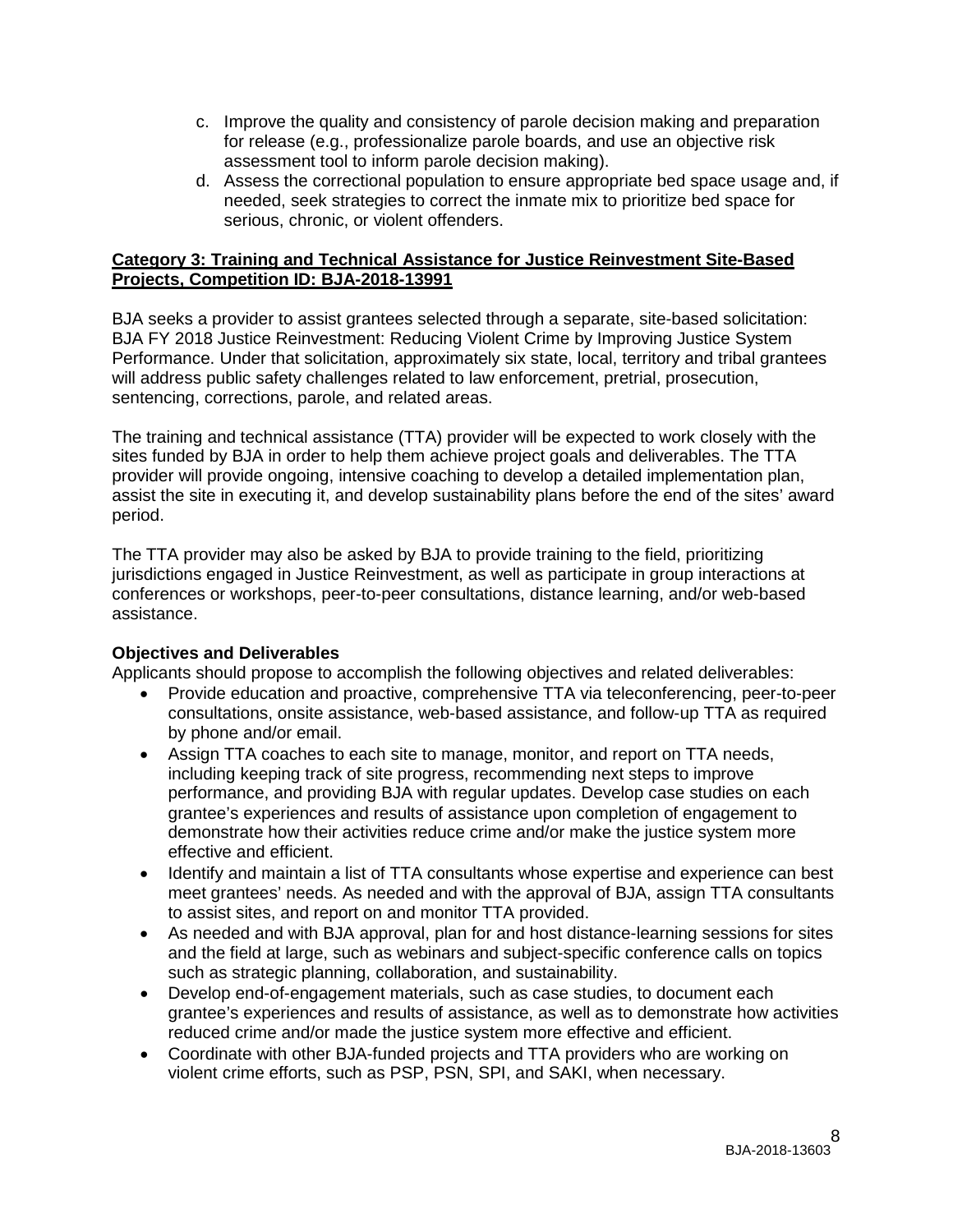The objectives and deliverables are directly related to the performance measures that demonstrate the results of the work completed, as discussed in [Section D. Application and](#page-12-0)  [Submission Information,](#page-12-0) under Program Narrative.

#### <span id="page-8-0"></span>**Evidence-based Programs or Practices**

OJP strongly emphasizes the use of data and evidence in policy making and program development in criminal justice, juvenile justice, and crime victim services. OJP is committed to:

- Improving the quantity and quality of evidence OJP generates.
- Integrating evidence into program, practice, and policy decisions within OJP and the field.
- Improving the translation of evidence into practice.

OJP considers programs and practices to be evidence-based when their effectiveness has been demonstrated by causal evidence, generally obtained through one or more outcome evaluations. Causal evidence documents a relationship between an activity or intervention (including technology) and its intended outcome, including measuring the direction and size of a change, and the extent to which a change may be attributed to the activity or intervention. Causal evidence depends on the use of scientific methods to rule out, to the extent possible, alternative explanations for the documented change. The strength of causal evidence, based on the factors described above, will influence the degree to which OJP considers a program or practice to be evidence-based.

The OJP CrimeSolutions.gov website at [https://www.crimesolutions.gov](https://www.crimesolutions.gov/) is one resource that applicants may use to find information about evidence-based programs in criminal justice, juvenile justice, and crime victim services.

#### <span id="page-8-1"></span>**Information Regarding Potential Evaluation of Programs and Activities**

The Department of Justice has prioritized the use of evidence-based programming and deems it critical to continue to build and expand the evidence informing criminal and juvenile justice programs to reach the highest level of rigor possible. Therefore, applicants should note that the Office of Justice Programs may conduct or support an evaluation of the programs and activities funded under this solicitation. Recipients and sub-recipients will be expected to cooperate with program-related assessments or evaluation efforts, including through the collection and provision of information or data requested by OJP (or its designee) for the assessment or evaluation of any activities and/or outcomes of those activities funded under this solicitation. The information or data requested may be in addition to any other financial or performance data already required under this program.

## <span id="page-8-2"></span>**B. Federal Award Information**

## **Category 1**

BJA expects to make one award under Category 1 of up to \$800,000 for a 24-month period of performance, to begin on or about April 1, 2019.

## **Category 2**

BJA expects to make up to two awards under Category 2, the amount of which will vary depending on the number of states proposed to be served, and may range from approximately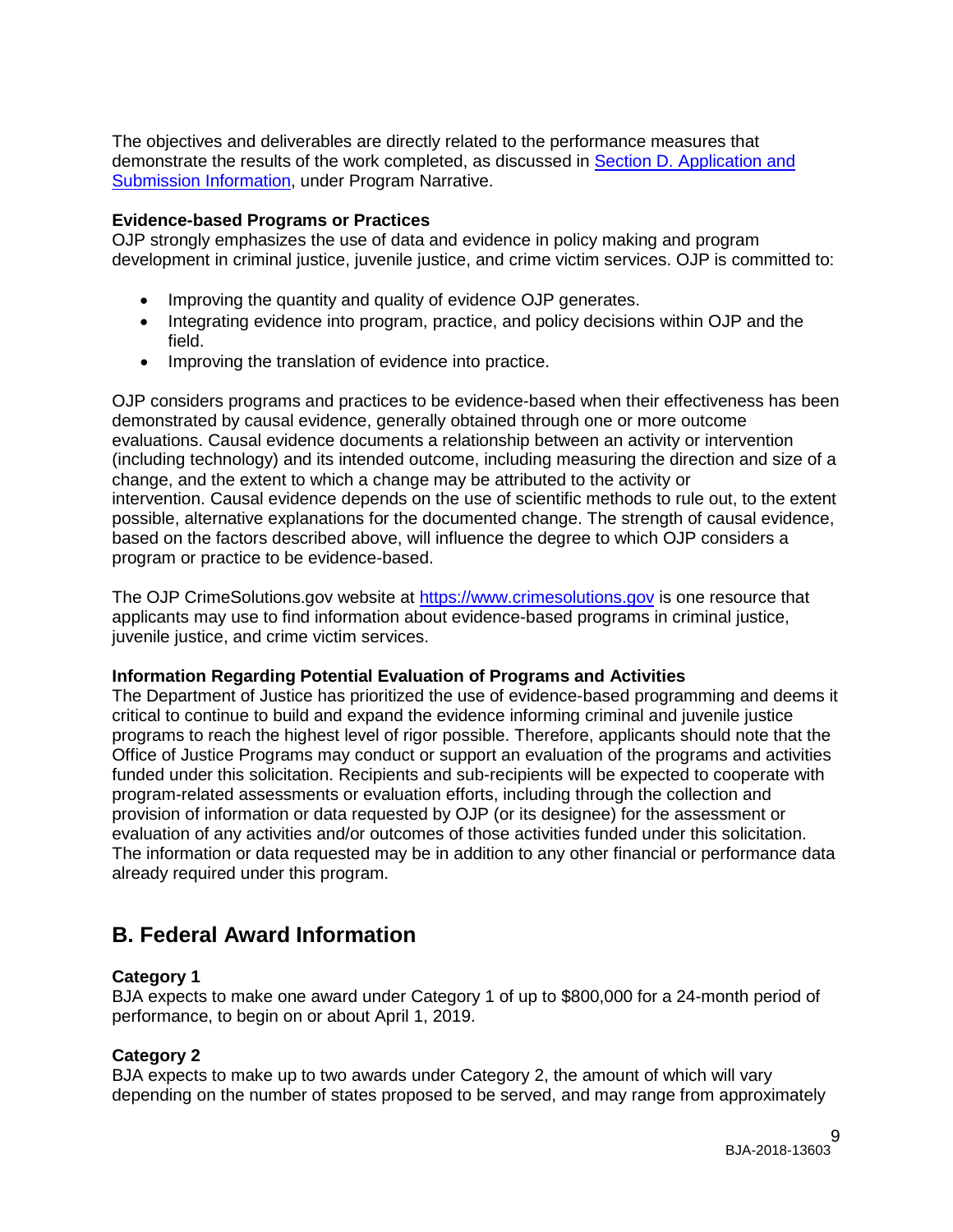\$3,500,000 up to \$8,300,000*,* with an estimated total amount awarded of up to \$11,785,000*.* In proposing a budget, applicants must set aside \$500,000 as a subaward for each state to be served. The period of performance for Category 2 awards will be 36 months, to begin on or about April 1, 2019.

## **Category 3**

BJA expects to make one award under Category 3 of up to \$1,400,000, for a 36-month period of performance, to begin on or about April 1, 2019.

BJA may, in certain cases, provide additional funding in future years to awards made under this solicitation, through continuation awards. In making decisions regarding continuation awards, OJP will consider, among other factors, the availability of appropriations, when the program or project was last competed, OJP's strategic priorities, and OJP's assessment of both the management of the award (for example, timeliness and quality of progress reports), and the progress of the work funded under the award.

All awards are subject to the availability of appropriated funds and to any modifications or additional requirements that may be imposed by law.

## <span id="page-9-0"></span>**Type of Award**

 $\overline{a}$ 

BJA expects to make any award under this solicitation in the form of a cooperative agreement, which is a type of award that provides for OJP to have substantial involvement in carrying out award activities. See [Administrative, National Policy, and Other Legal Requirements,](#page-30-3) under [Section F. Federal Award Administration Information,](#page-30-3) for a brief discussion of what may constitute substantial federal involvement.

## <span id="page-9-1"></span>**Financial Management and System of Internal Controls**

Award recipients and subrecipients (including recipients or subrecipients that are pass-through entities<sup>[4](#page-9-2)</sup>) must, as described in the Part 200 Uniform Requirements<sup>[5](#page-9-3)</sup> as set out at 2 C.F.R. 200.303:

- (a) Establish and maintain effective internal control over the Federal award that provides reasonable assurance that [the recipient (and any subrecipient)] is managing the Federal award in compliance with Federal statutes, regulations, and the terms and conditions of the Federal award. These internal controls should be in compliance with guidance in "Standards for Internal Control in the Federal Government" issued by the Comptroller General of the United States and the "Internal Control Integrated Framework", issued by the Committee of Sponsoring Organizations of the Treadway Commission (COSO).
- (b) Comply with Federal statutes, regulations, and the terms and conditions of the Federal awards.
- (c) Evaluate and monitor [the recipient's (and any subrecipient's)] compliance with statutes, regulations, and the terms and conditions of Federal awards.

<span id="page-9-2"></span><sup>4</sup> For purposes of this solicitation, the phrase "pass-through entity" includes any recipient or subrecipient that provides a subaward ("subgrant") to a subrecipient (subgrantee) to carry out part of the funded award or program. Additional information on proposed subawards is listed under [What an Application Should](#page-12-2)  [Include,](#page-12-2) Section 4c of this solicitation.

<span id="page-9-3"></span><sup>5</sup> The "Part 200 Uniform Requirements" means the DOJ regulation at 2 C.F.R Part 2800, which adopts (with certain modifications) the provisions of 2 C.F.R. Part 200.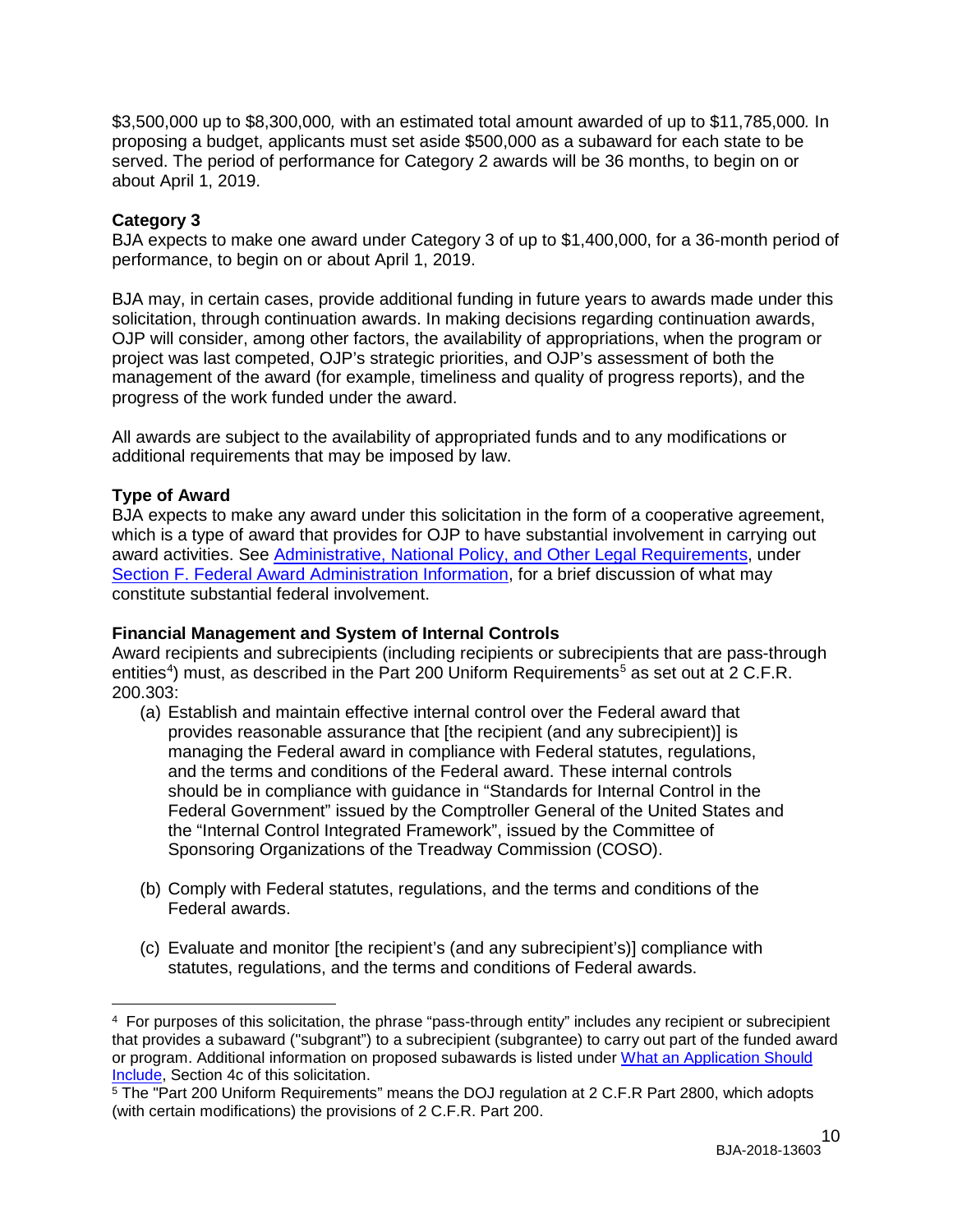- (d) Take prompt action when instances of noncompliance are identified including noncompliance identified in audit findings.
- (e) Take reasonable measures to safeguard protected personally identifiable information and other information the Federal awarding agency or pass-through entity designates as sensitive or [the recipient (or any subrecipient)] considers sensitive consistent with applicable Federal, state, local, and tribal laws regarding privacy and obligations of confidentiality.

To help ensure that applicants understand the applicable administrative requirements and cost principles, OJP encourages prospective applicants to enroll, at no charge, in the DOJ Grants Financial Management Online Training, available at [https://ojpfgm.webfirst.com/.](https://ojpfgm.webfirst.com/) (This training is required for all OJP award recipients.)

Also, applicants should be aware that OJP collects information from applicants on their financial management and systems of internal controls (among other information) which is used to make award decisions. Under [Section D. Application and Submission Information,](#page-12-0) applicants may access and review a questionnaire—the [OJP Financial Management and System of Internal](https://ojp.gov/funding/Apply/Resources/FinancialCapability.pdf)  [Controls Questionnaire—](https://ojp.gov/funding/Apply/Resources/FinancialCapability.pdf)that OJP requires **all** applicants (other than an individual applying in his/her personal capacity) to download, complete, and submit as part of the application.

#### <span id="page-10-0"></span>**Budget Information**

Award recipients under Category 2 are expected to pass through an amount up to \$500,000 per site via subaward grants to state jurisdictions that have enacted JRI policy changes to assist in implementation. Accordingly, budgets for Category 2 must include the maximum amount per site (i.e., Category 2 applications must reserve \$500,000 per site anticipated to be served in implementation). Pass-through funding recipients and amounts must be approved by BJA before being committed.

## <span id="page-10-1"></span>**Cost Sharing or Matching Requirement**

This solicitation does not require a match. However, if a successful application proposes a voluntary match amount, and OJP approves the budget, the total match amount incorporated into the approved budget becomes mandatory and subject to audit.

#### <span id="page-10-2"></span>**Pre-agreement Costs (also known as Pre-award Costs)**

Pre-agreement costs are costs incurred by the applicant prior to the start date of the period of performance of the federal award.

OJP does **not** typically approve pre-agreement costs; an applicant must request and obtain the prior written approval of OJP for all such costs. All such costs incurred prior to award and prior to approval of the costs are incurred at the sole risk of the applicant. (Generally, no applicant should incur project costs *before* submitting an application requesting federal funding for those costs.) Should there be extenuating circumstances that make it appropriate for OJP to consider approving pre-agreement costs, the applicant may contact the point of contact listed on the title page of this solicitation for the requirements concerning written requests for approval. If approved in advance by OJP, award funds may be used for pre-agreement costs, consistent with the recipient's approved budget and applicable cost principles. See the section on Costs Requiring Prior Approval in the DOJ Grants Financial Guide at <https://ojp.gov/financialguide/DOJ/index.htm> for more information.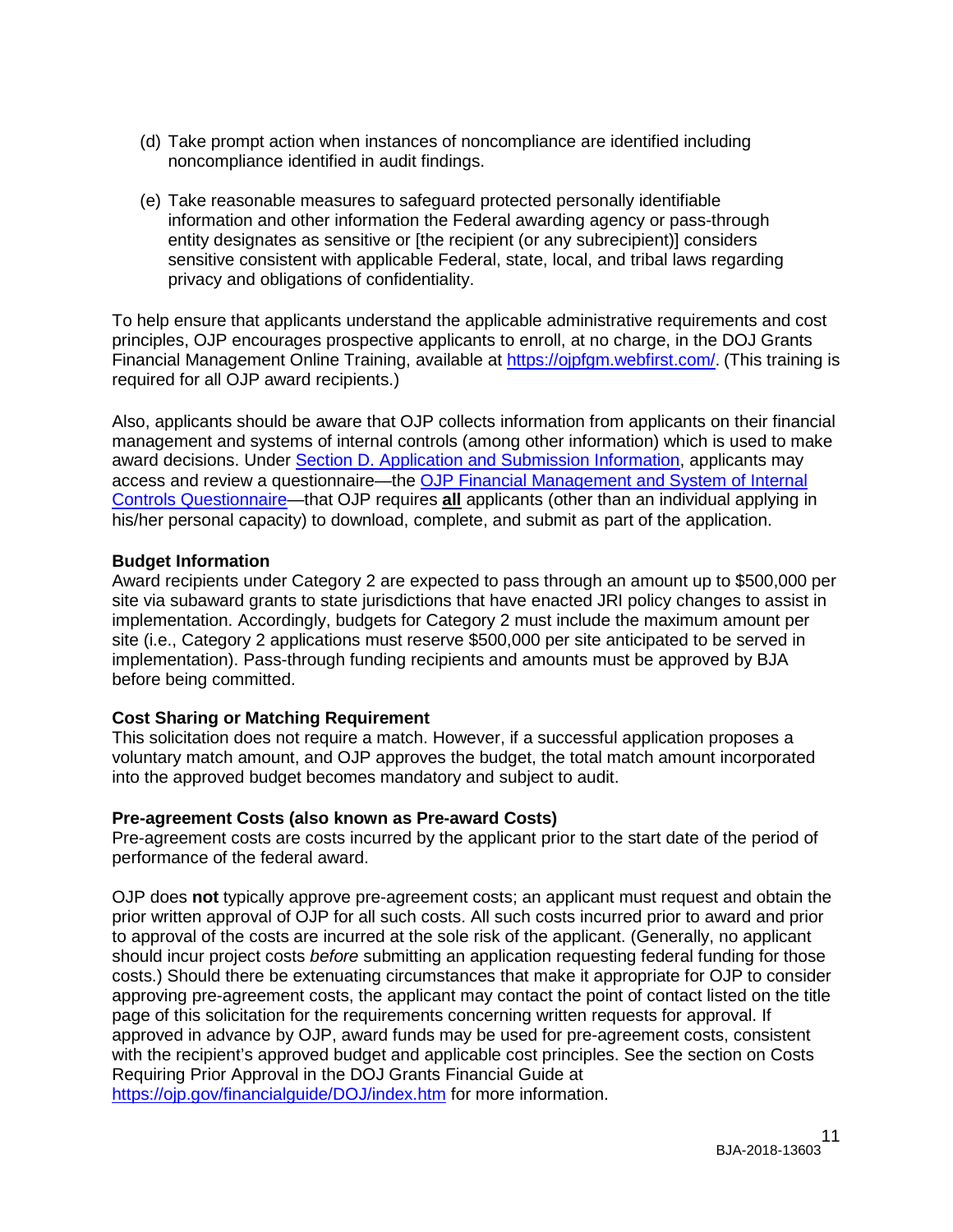## <span id="page-11-0"></span>**Limitation on Use of Award Funds for Employee Compensation; Waiver**

With respect to any award of more than \$250,000 made under this solicitation, a recipient may not use federal funds to pay total cash compensation (salary plus cash bonuses) to any employee of the recipient at a rate that exceeds 110 percent of the maximum annual salary payable to a member of the federal government's Senior Executive Service (SES) at an agency with a Certified SES Performance Appraisal System for that year.<sup>[6](#page-11-3)</sup> The 2018 salary table for SES employees is available on the Office of Personnel Management website at [https://www.opm.gov/policy-data-oversight/pay-leave/salaries-wages/salary](https://www.opm.gov/policy-data-oversight/pay-leave/salaries-wages/salary-tables/18Tables/exec/html/ES.aspx)[tables/18Tables/exec/html/ES.aspx.](https://www.opm.gov/policy-data-oversight/pay-leave/salaries-wages/salary-tables/18Tables/exec/html/ES.aspx) Note: A recipient may compensate an employee at a greater rate, provided the amount in excess of this compensation limitation is paid with nonfederal funds. (Non-federal funds used for any such additional compensation will not be considered matching funds, where match requirements apply.) If only a portion of an employee's time is charged to an OJP award, the maximum allowable compensation is equal to the percentage of time worked times the maximum salary limitation.

The Assistant Attorney General for OJP may exercise discretion to waive, on an individual basis, this limitation on compensation rates allowable under an award. An applicant that requests a waiver should include a detailed justification in the Budget Narrative of its application. An applicant that does not submit a waiver request and justification with its application should anticipate that OJP will require the applicant to adjust and resubmit the budget.

The justification should address, in the context of the work the individual would do under the award, the particular qualifications and expertise of the individual, the uniqueness of a service the individual will provide, the individual's specific knowledge of the proposed program or project, and a statement that explains whether and how the individual's salary under the award would be commensurate with the regular and customary rate for an individual with his/her qualifications and expertise, and for the work he/she would do under the award.

## <span id="page-11-1"></span>**Prior Approval, Planning, and Reporting of Conference/Meeting/Training Costs**

OJP strongly encourages every applicant that proposes to use award funds for any conference-, meeting-, or training-related activity (or similar event) to review carefully—before submitting an application—the OJP and DOJ policy and guidance on approval, planning, and reporting of such events, available at

[https://www.ojp.gov/financialguide/DOJ/PostawardRequirements/chapter3.10a.htm.](https://www.ojp.gov/financialguide/DOJ/PostawardRequirements/chapter3.10a.htm) OJP policy and guidance (1) encourage minimization of conference, meeting, and training costs; (2) require prior written approval (which may affect project timelines) of most conference, meeting, and training costs for cooperative agreement recipients, as well as some conference, meeting, and training costs for grant recipients; and (3) set cost limits, which include a general prohibition of all food and beverage costs.

## <span id="page-11-2"></span>**Costs Associated with Language Assistance (if applicable)**

 $\overline{a}$ 

If an applicant proposes a program or activity that would deliver services or benefits to individuals, the costs of taking reasonable steps to provide meaningful access to those services or benefits for individuals with limited English proficiency may be allowable. Reasonable steps to provide meaningful access to services or benefits may include interpretation or translation services, where appropriate.

<span id="page-11-3"></span><sup>&</sup>lt;sup>6</sup> OJP does not apply this limitation on the use of award funds to the nonprofit organizations listed in Appendix VIII to 2 C.F.R. Part 200.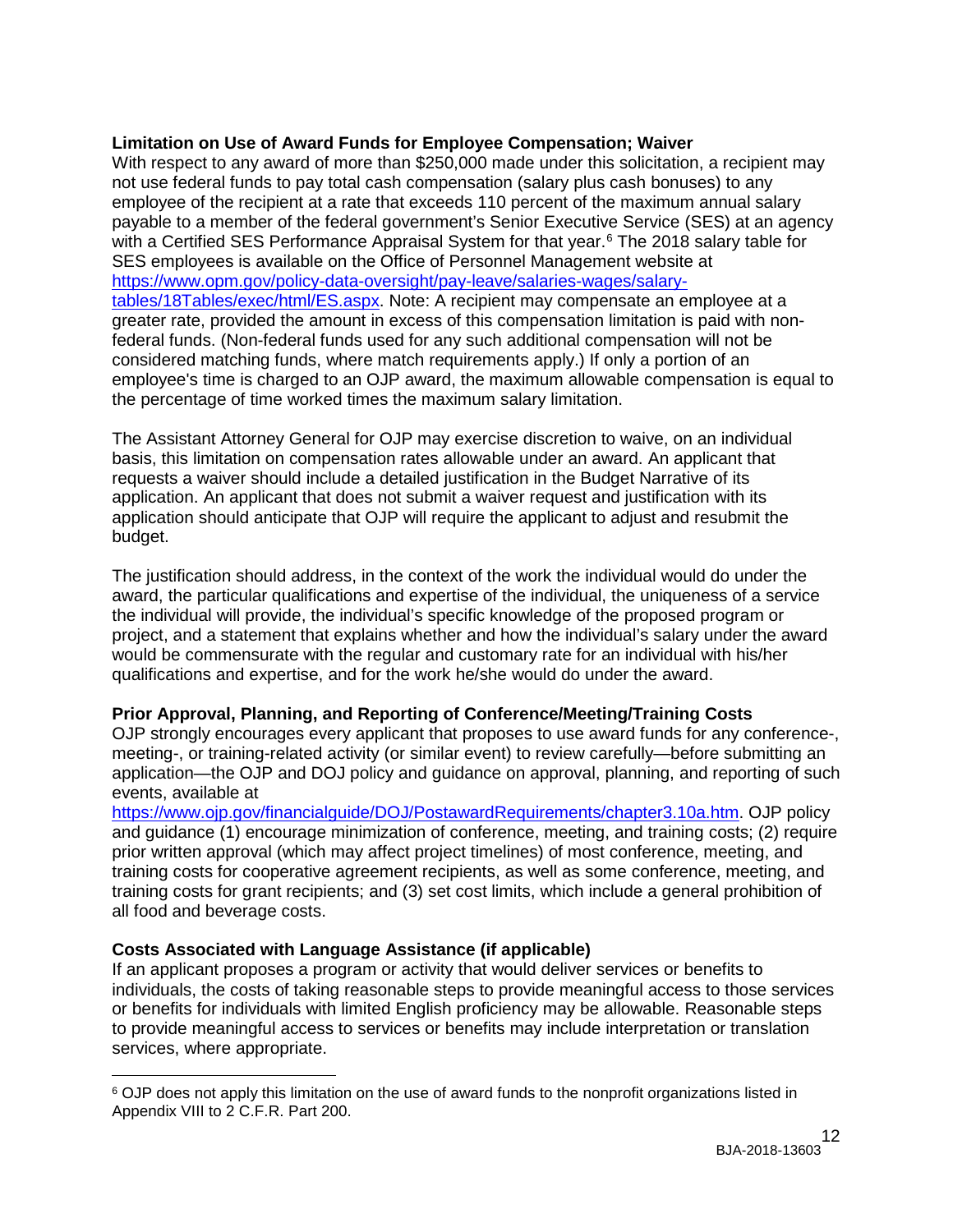For additional information, see the "Civil Rights Compliance" section under ["Overview of Legal](https://ojp.gov/funding/Explore/LegalOverview/index.htm)  [Requirements Generally Applicable to OJP Grants and Cooperative Agreements -](https://ojp.gov/funding/Explore/LegalOverview/index.htm) FY 2018 [Awards"](https://ojp.gov/funding/Explore/LegalOverview/index.htm) in the OJP Funding Resource Center at [https://ojp.gov/funding/index.htm.](https://ojp.gov/funding/index.htm)

# <span id="page-12-1"></span>**C. Eligibility Information**

For eligibility information, see title page.

For information on cost sharing or match requirements, see Section [B. Federal Award](#page-8-2)  [Information.](#page-8-2)

# <span id="page-12-0"></span>**D. Application and Submission Information**

## <span id="page-12-2"></span>**What an Application Should Include**

This section describes in detail what an application should include. An applicant should anticipate that if it fails to submit an application that contains all of the specified elements, it may negatively affect the review of its application; and, should a decision be made to make an award, it may result in the inclusion of award conditions that preclude the recipient from accessing or using award funds until the recipient satisfies the conditions and OJP makes the funds available.

Moreover, an applicant should anticipate that an application that OJP determines is nonresponsive to the scope of the solicitation, or that OJP determines does not include the application elements that BJA has designated to be critical, will neither proceed to peer review, nor receive further consideration. For this solicitation, BJA has designated the following application elements as critical: Program Narrative, Timeline/Task Plan, Budget Detail Worksheet and Budget Narrative, Applicant Disclosure of Proposed Subrecipients, résumés/curricula vitae of key personnel, and examples of work products.

**NOTE:** OJP has combined the Budget Detail Worksheet and Budget Narrative in a single document collectively referred to as the Budget Detail Worksheet. See "Budget Information and Associated Documentation" below for more information about the Budget Detail Worksheet and where it can be accessed.

*OJP strongly recommends that applicants use appropriately descriptive file names (e.g*.*, "Program Narrative," "Budget Detail Worksheet," "Timelines," "Memoranda of Understanding," "Résumés") for all attachments. Also, OJP recommends that applicants include résumés in a single file.*

Please review the "Note on File Names and File Types" under [How To Apply](#page-23-0) to be sure applications are submitted in permitted formats.

## <span id="page-12-3"></span>**1. Information to Complete the Application for Federal Assistance (SF-424)**

The SF-424 is a required standard form used as a cover sheet for submission of preapplications, applications, and related information. Grants.gov and the OJP Grants Management System (GMS) take information from the applicant's profile to populate the fields on this form. When selecting "type of applicant," if the applicant is a for-profit entity, select "For-Profit Organization" or "Small Business" (as applicable).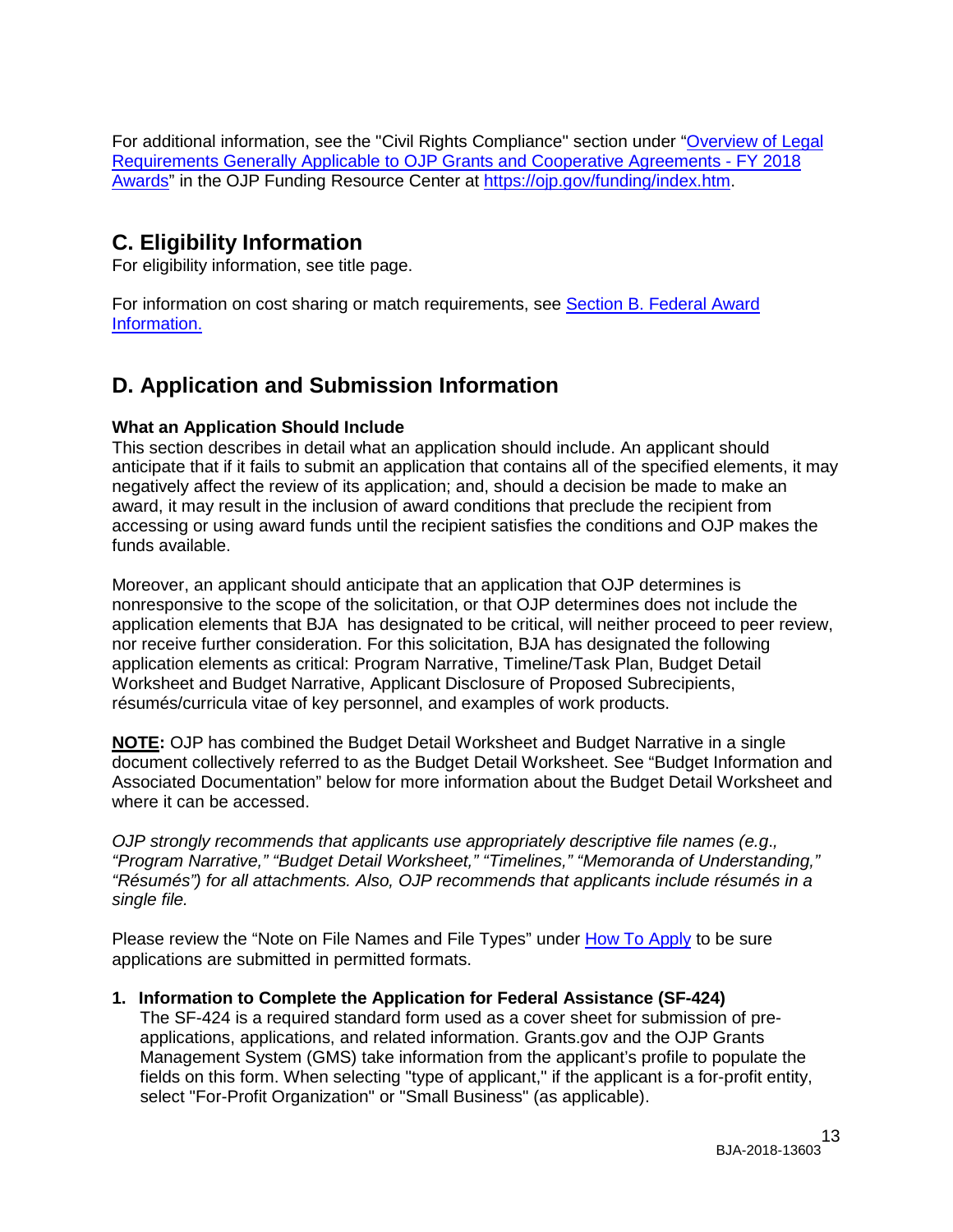To avoid processing delays, an applicant must include an accurate legal name on its SF-424. On the SF-424, current OJP award recipients, when completing the field for "Legal Name" (box 8a), should use the same legal name that appears on the prior year award document (which is also the legal name stored in OJP's financial system.) Also, current recipients should enter the Employer Identification Number (EIN) in box 8b exactly as it appears on the prior year award document. An applicant with a current, active award(s) must ensure that its GMS profile is current. If the profile is not current, the applicant should submit a Grant Adjustment Notice updating the information on its GMS profile prior to applying under this solicitation.

A new applicant entity should enter its official legal name in box 8a, its address in box 8d, its EIN in box 8b, and its Data Universal Numbering System (DUNS) number in box 8c of the SF-424. A new applicant entity should attach official legal documents to its application (e.g., articles of incorporation, 501(c)(3) status documentation, organizational letterhead) to confirm the legal name, address, and EIN entered into the SF-424. OJP will use the System for Award Management (SAM) to confirm the legal name and DUNS number entered in the SF-424; therefore, an applicant should ensure that the information entered in the SF-424 matches its current registration in SAM. See the [How To Apply](#page-23-0) section for more information on SAM and DUNS numbers.

**Intergovernmental Review:** This solicitation ("funding opportunity") **is not** subject to [Executive Order 12372.](https://www.archives.gov/federal-register/codification/executive-order/12372.html) (In completing the SF-424, an applicant is to answer question 19 by selecting the response that the "Program is not covered by E.O. 12372.")

#### <span id="page-13-0"></span>**2. Project Abstract**

Applications should include a high quality project abstract that summarizes the proposed project in 400 words or less. Project abstracts should be:

- Written for a general public audience.
- Submitted as a separate attachment with "Project Abstract" as part of its file name.
- Single-spaced, using a standard 12-point font (such as Times New Roman) with 1-inch margins.
- Include the legal name of the applicant and the project's title, goals, design elements, and proposed deliverables

As a separate attachment, the project abstract will **not** count against the page limit for the program narrative. BJA requests that the abstract be submitted as a text file, such as Word .doc format.

#### <span id="page-13-1"></span>**3. Program Narrative**

The program narrative should be double-spaced, using a standard 12-point font (Times New Roman preferred); have no less than 1-inch margins; and should not exceed 20 pages. Pages should be numbered "1 of 20," "2 of 20," etc. If the program narrative fails to comply with these length-related restrictions, BJA may consider such noncompliance in peer review and in final award decisions.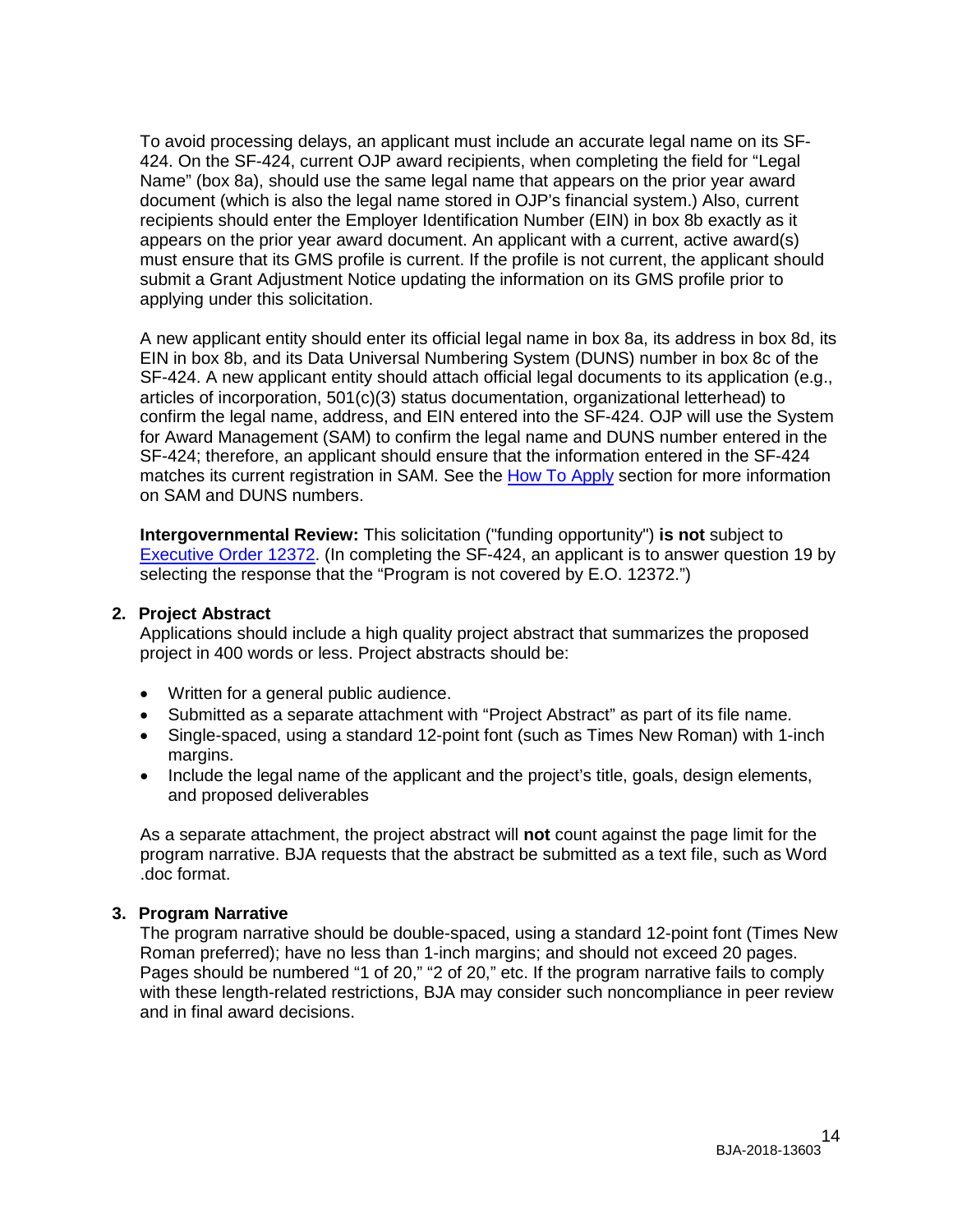The following sections should be included as part of the program narrative<sup>[7](#page-14-0)</sup>:

- a. Description of the Issue
- b. Project Design and Implementation
- c. Capabilities and Competencies
- d. Plan for Collecting the Data Required for this Solicitation's Performance Measures

OJP will require each successful applicant to submit regular performance data that demonstrate the results of the work carried out under the award (see ["General](#page-31-0)  [Information about Post-Federal Award Reporting Requirements"](#page-31-0) in [Section F. Federal](#page-30-3)  Award [Administration Information\)](#page-30-3). The performance data directly relate to the goals, objectives, and deliverables identified under "Objectives and Deliverables" in [Section A.](#page-3-0)  [Program Description.](#page-3-0)

Applicants should visit OJP's performance measurement page at [www.ojp.gov/performance](https://www.ojp.gov/performance) for an overview of performance measurements at OJP.

Performance measures for this solicitation are listed in [Appendix B: Performance](#page-37-0)  [Measures Table.](#page-37-0)

The application should demonstrate the applicant's understanding of the performance data reporting requirements for this grant program and detail how the applicant will gather the required data should it receive funding.

Please note that applicants are **not** required to submit performance data with the application. Performance measures information is included as an alert that successful applicants will be required to submit performance data as part of the reporting requirements under an award.

Award recipients will be required to submit performance metric data quarterly through BJA's online Training and Technical Assistance Reporting Portal located at [www.bjatraining.org.](http://www.bjatraining.org/)

## **Note on Project Evaluations**

An applicant that proposes to use award funds through this solicitation to conduct project evaluations should be aware that certain project evaluations (such as systematic investigations designed to develop or contribute to generalizable knowledge) may constitute "research" for purposes of applicable DOJ human subjects protection regulations. However, project evaluations that are intended only to generate internal improvements to a program or service, or are conducted only to meet OJP's performance measure data reporting requirements, likely do not constitute "research." Each applicant should provide sufficient information for OJP to determine whether the particular project it proposes would either intentionally or unintentionally collect and/or use information in such a way that it meets the DOJ definition of research that appears at 28 C.F.R. Part 46 ("Protection of Human Subjects").

<span id="page-14-0"></span> $\overline{a}$  $7$  For information on subawards (including the details on proposed subawards that should be included in the application), see "Budget and Associated Documentation" under [Section D. Application and](#page-12-0)  [Submission Information.](#page-12-0)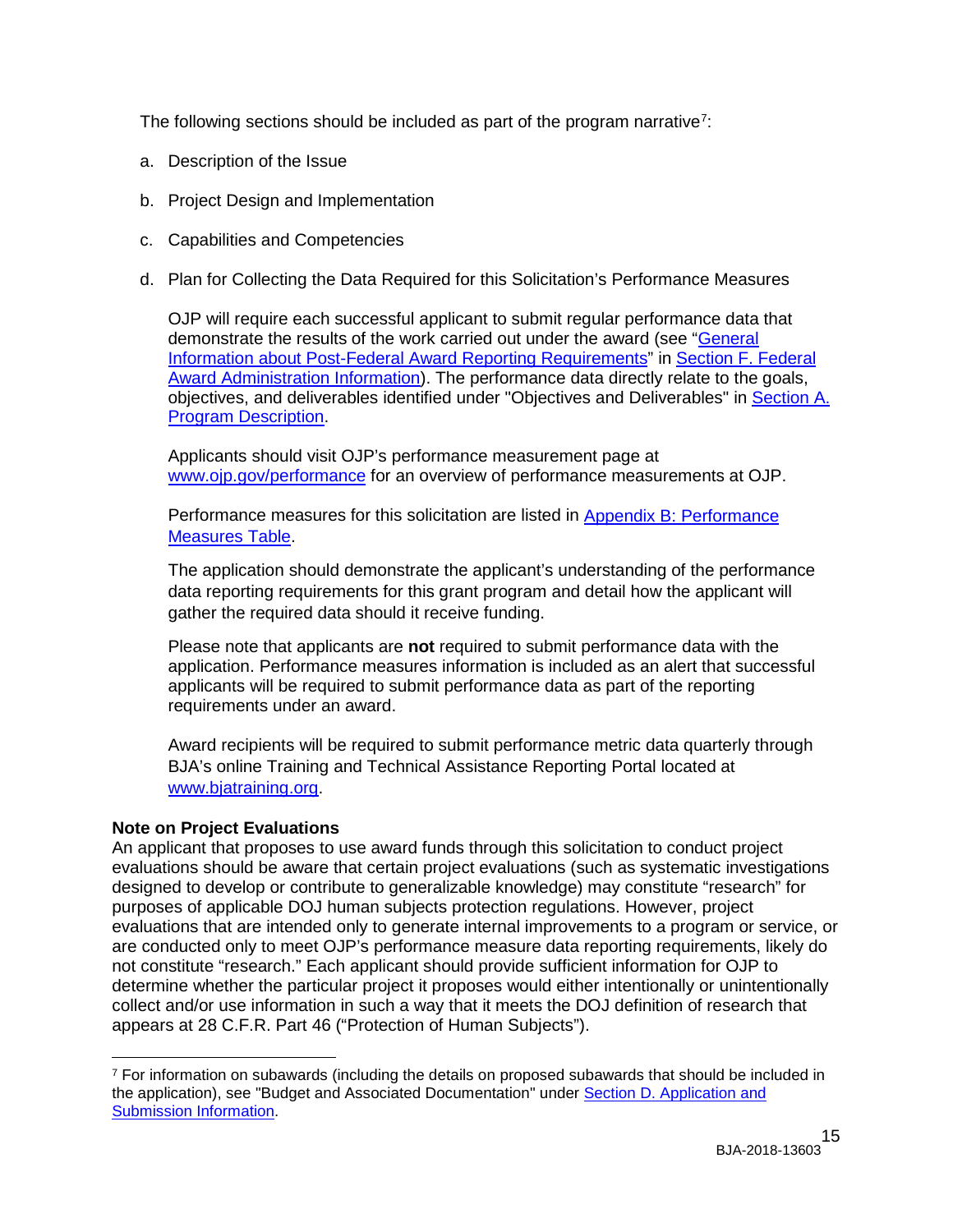"Research," for purposes of human subjects protection for OJP-funded programs, is defined as "a systematic investigation, including research development, testing and evaluation, designed to develop or contribute to generalizable knowledge." 28 C.F.R. 46.102(d).

For additional information on determining whether a proposed activity would constitute research for purposes of human subjects protection, applicants should consult the decision tree in the "Research and the protection of human subjects" section of the ["Requirements related to](https://ojp.gov/funding/Explore/SolicitationRequirements/EvidenceResearchEvaluationRequirements.htm)  [Research"](https://ojp.gov/funding/Explore/SolicitationRequirements/EvidenceResearchEvaluationRequirements.htm) webpage of the ["Overview of Legal Requirements Generally Applicable to OJP](https://ojp.gov/funding/Explore/LegalOverview/index.htm)  [Grants and Cooperative Agreements -](https://ojp.gov/funding/Explore/LegalOverview/index.htm) FY 2018 Awards," available through the OJP Funding Resource Center at [https://ojp.gov/funding/index.htm.](https://ojp.gov/funding/index.htm) Every prospective applicant whose application may propose a research or statistical component also should review the "Data Privacy and Confidentiality Requirements" section on that webpage.

#### **4. Budget and Associated Documentation**

The Budget Detail Worksheet and the Budget Narrative are now combined in a single document collectively referred to as the Budget Detail Worksheet. The Budget Detail Worksheet is a userfriendly, fillable, Microsoft Excel-based document designed to calculate totals. Additionally, the Excel workbook contains worksheets for multiple budget years that can be completed as necessary. **All applicants should use the Excel version when completing the proposed budget in an application, except in cases where the applicant does not have access to Microsoft Excel or experiences technical difficulties.** If an applicant does not have access to Microsoft Excel or experiences technical difficulties with the Excel version, then the applicant should use the 508-compliant accessible Adobe Portable Document Format (PDF) version.

Both versions of the Budget Detail Worksheet can be accessed at [https://ojp.gov/funding/Apply/Forms/BudgetDetailWorksheet.htm.](https://ojp.gov/funding/Apply/Forms/BudgetDetailWorksheet.htm)

#### **a. Budget Detail Worksheet**

The Budget Detail Worksheet should be mathematically sound and include clear calculations for the applicant's estimate of all costs.

The Budget Detail Worksheet should provide the detailed computation for each budget line item, listing the total cost of each and showing how it was calculated by the applicant. For example, costs for personnel should show the annual salary rate and the percentage of time devoted to the project for each employee paid with grant funds. The Budget Detail Worksheet should present a complete itemization of all proposed costs.

For questions pertaining to budget and examples of allowable and unallowable costs, see the DOJ Grants Financial Guide at [https://ojp.gov/financialguide/DOJ/index.htm.](https://ojp.gov/financialguide/DOJ/index.htm)

#### **b. Budget Narrative**

The Budget Narrative should thoroughly and clearly describe every category of expense listed in the Budget Detail Worksheet. OJP expects proposed budgets to be complete, cost effective, and allowable (e.g., reasonable, allocable, and necessary for project activities).

An applicant should demonstrate in its budget narrative how it will maximize cost effectiveness of award expenditures. Budget narratives should generally describe cost effectiveness in relation to potential alternatives and the goals of the project. For example, a budget narrative should detail why planned in-person meetings are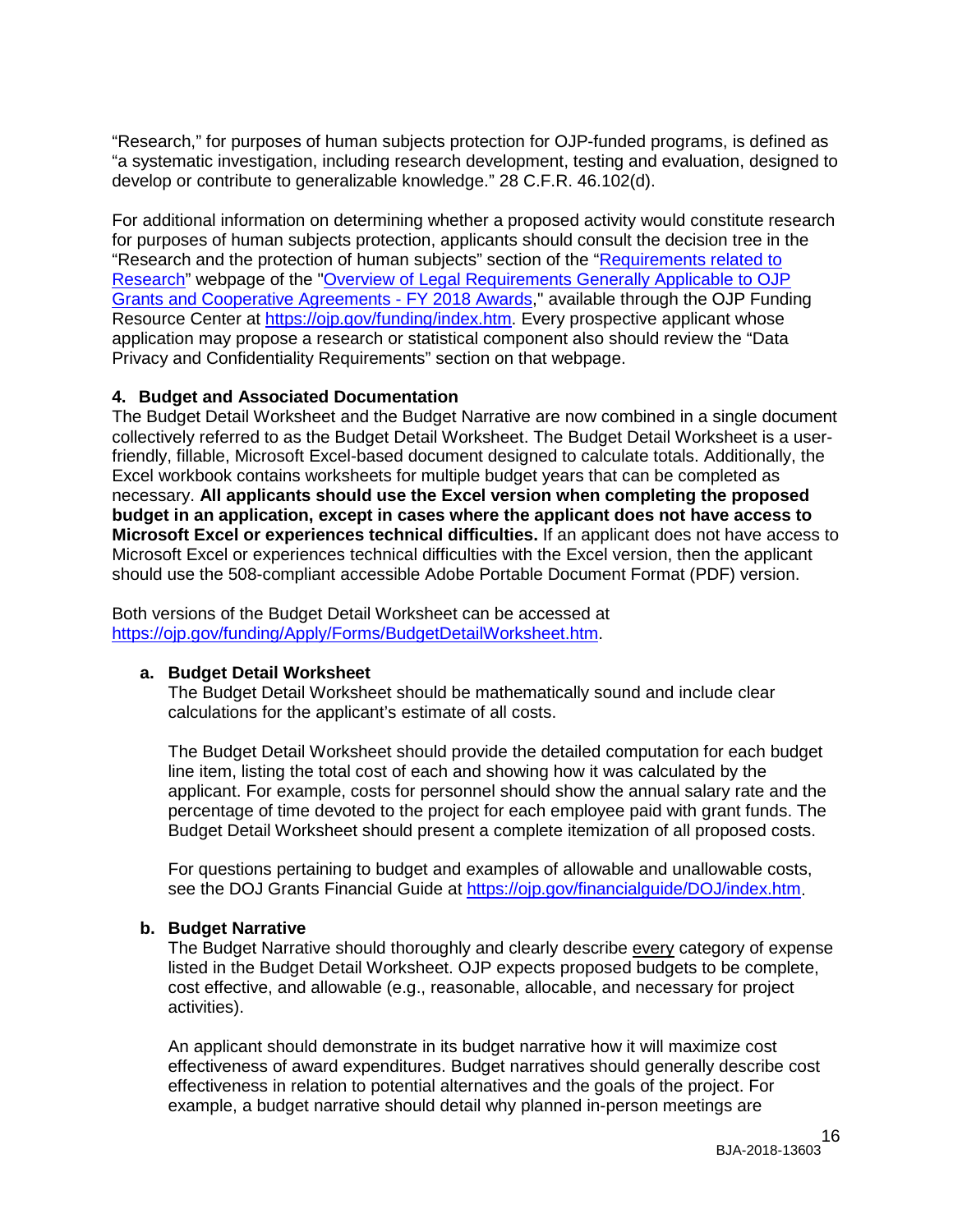necessary, or how technology and collaboration with outside organizations could be used to reduce costs, without compromising quality.

The Budget Narrative should be mathematically sound and correspond clearly with the information and figures provided in the Budget Detail Worksheet. The narrative should explain how the applicant estimated and calculated all costs, and how those costs are necessary to the completion of the proposed project. The narrative may include tables for clarification purposes, but need not be in a spreadsheet format. As with the Budget Detail Worksheet, the Budget Narrative should describe costs by year.

#### **c. Information on Proposed Subawards (if any), as well as on Proposed Procurement Contracts (if any)**

Applicants for OJP awards typically may propose to make *subawards*. Applicants also may propose to enter into procurement *contracts* under the award.

Whether an action—for federal grants administrative purposes—is a subaward or procurement contract is a critical distinction as significantly different rules apply to subawards and procurement contracts. If a recipient enters into an agreement that is a subaward of an OJP award, specific rules apply—many of which are set by federal statutes and DOJ regulations; others by award conditions. These rules place particular responsibilities on an OJP recipient for any subawards the OJP recipient may make. The rules determine much of what the written subaward agreement itself must require or provide. The rules also determine much of what an OJP recipient must do both before and after it makes a subaward. If a recipient enters into an agreement that is a procurement contract under an OJP award, a substantially different set of federal rules applies.

OJP has developed the following guidance documents to help clarify the differences between subawards and procurement contracts under an OJP award and outline the compliance and reporting requirements for each. This information can be accessed online at [https://ojp.gov/training/training.htm.](http://links.govdelivery.com/track?type=click&enid=ZWFzPTEmbXNpZD0mYXVpZD0mbWFpbGluZ2lkPTIwMTcwNzE3Ljc1OTkyNjAxJm1lc3NhZ2VpZD1NREItUFJELUJVTC0yMDE3MDcxNy43NTk5MjYwMSZkYXRhYmFzZWlkPTEwMDEmc2VyaWFsPTE3MDc5NDk3JmVtYWlsaWQ9bHVjeS5tdW5nbGVAb2pwLnVzZG9qLmdvdiZ1c2VyaWQ9bHVjeS5tdW5nbGVAb2pwLnVzZG9qLmdvdiZ0YXJnZXRpZD0mZmw9Jm12aWQ9JmV4dHJhPSYmJg==&&&100&&&https://ojp.gov/training/training.htm)

- [Subawards under OJP Awards and Procurement Contracts under Awards: A](http://links.govdelivery.com/track?type=click&enid=ZWFzPTEmbXNpZD0mYXVpZD0mbWFpbGluZ2lkPTIwMTcwNzE3Ljc1OTkyNjAxJm1lc3NhZ2VpZD1NREItUFJELUJVTC0yMDE3MDcxNy43NTk5MjYwMSZkYXRhYmFzZWlkPTEwMDEmc2VyaWFsPTE3MDc5NDk3JmVtYWlsaWQ9bHVjeS5tdW5nbGVAb2pwLnVzZG9qLmdvdiZ1c2VyaWQ9bHVjeS5tdW5nbGVAb2pwLnVzZG9qLmdvdiZ0YXJnZXRpZD0mZmw9Jm12aWQ9JmV4dHJhPSYmJg==&&&101&&&https://ojp.gov/training/pdfs/Subaward-Procure-Toolkit-D.pdf)  [Toolkit for OJP Recipients.](http://links.govdelivery.com/track?type=click&enid=ZWFzPTEmbXNpZD0mYXVpZD0mbWFpbGluZ2lkPTIwMTcwNzE3Ljc1OTkyNjAxJm1lc3NhZ2VpZD1NREItUFJELUJVTC0yMDE3MDcxNy43NTk5MjYwMSZkYXRhYmFzZWlkPTEwMDEmc2VyaWFsPTE3MDc5NDk3JmVtYWlsaWQ9bHVjeS5tdW5nbGVAb2pwLnVzZG9qLmdvdiZ1c2VyaWQ9bHVjeS5tdW5nbGVAb2pwLnVzZG9qLmdvdiZ0YXJnZXRpZD0mZmw9Jm12aWQ9JmV4dHJhPSYmJg==&&&101&&&https://ojp.gov/training/pdfs/Subaward-Procure-Toolkit-D.pdf)
- [Checklist to Determine Subrecipient or Contractor Classification.](http://links.govdelivery.com/track?type=click&enid=ZWFzPTEmbXNpZD0mYXVpZD0mbWFpbGluZ2lkPTIwMTcwNzE3Ljc1OTkyNjAxJm1lc3NhZ2VpZD1NREItUFJELUJVTC0yMDE3MDcxNy43NTk5MjYwMSZkYXRhYmFzZWlkPTEwMDEmc2VyaWFsPTE3MDc5NDk3JmVtYWlsaWQ9bHVjeS5tdW5nbGVAb2pwLnVzZG9qLmdvdiZ1c2VyaWQ9bHVjeS5tdW5nbGVAb2pwLnVzZG9qLmdvdiZ0YXJnZXRpZD0mZmw9Jm12aWQ9JmV4dHJhPSYmJg==&&&102&&&https://ojp.gov/training/pdfs/Subrecipient-Procure-cklist-B.pdf)
- [Sole Source Justification Fact Sheet and Sole Source Review Checklist.](http://links.govdelivery.com/track?type=click&enid=ZWFzPTEmbXNpZD0mYXVpZD0mbWFpbGluZ2lkPTIwMTcwNzE3Ljc1OTkyNjAxJm1lc3NhZ2VpZD1NREItUFJELUJVTC0yMDE3MDcxNy43NTk5MjYwMSZkYXRhYmFzZWlkPTEwMDEmc2VyaWFsPTE3MDc5NDk3JmVtYWlsaWQ9bHVjeS5tdW5nbGVAb2pwLnVzZG9qLmdvdiZ1c2VyaWQ9bHVjeS5tdW5nbGVAb2pwLnVzZG9qLmdvdiZ0YXJnZXRpZD0mZmw9Jm12aWQ9JmV4dHJhPSYmJg==&&&103&&&https://ojp.gov/training/pdfs/Sole-Source-FactSheet-C.pdf)

In general, the central question is the relationship between what the third-party will do under its agreement with the recipient and what the recipient has committed (to OJP) to do under its award to further a public purpose (e.g., services the recipient will provide, products it will develop or modify, research or evaluation it will conduct). If a third party will provide some of the services the recipient has committed (to OJP) to provide, will develop or modify all or part of a product the recipient has committed (to OJP) to develop or modify, or will conduct part of the research or evaluation the recipient has committed (to OJP) to conduct, OJP will consider the agreement with the third party a *subaward* for purposes of federal grants administrative requirements.

This will be true **even if** the recipient, for internal or other non-federal purposes, labels or treats its agreement as a procurement, a contract, or a procurement contract. Neither the title nor the structure of an agreement determines whether the agreement—for purposes of federal grants administrative requirements—is a *subaward* or is instead a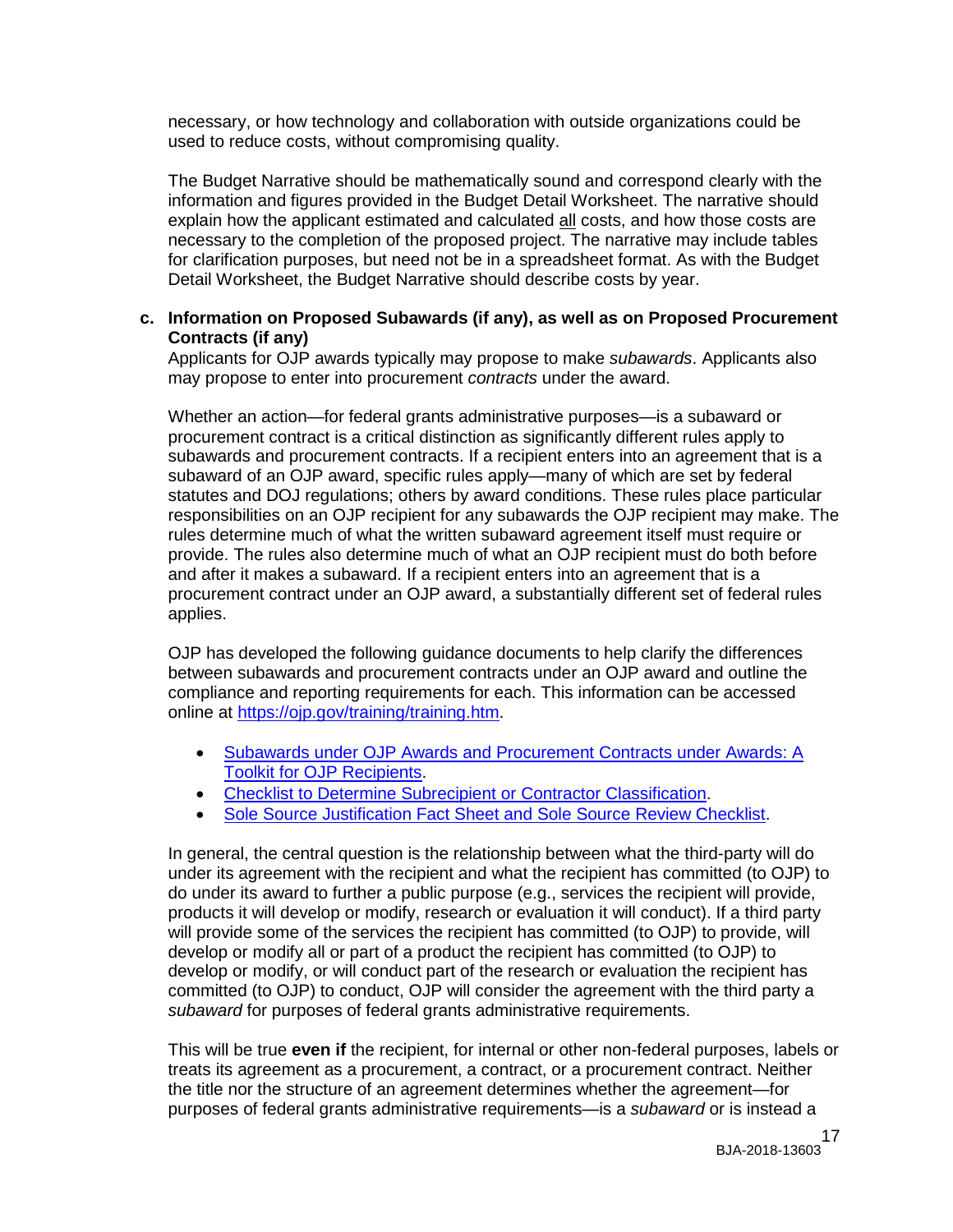procurement *contract* under an award. The substance of the relationship should be given greater consideration than the form of agreement between the recipient and the outside entity.

#### **1. Information on proposed subawards**

A recipient of an OJP award may not make subawards ("subgrants") unless the recipient has specific federal authorization to do so. Unless an applicable statute or DOJ regulation specifically authorizes (or requires) subawards, a recipient must have authorization from OJP before it may make a subaward.

A particular subaward may be authorized by OJP because the recipient included a sufficiently-detailed description and justification of the proposed subaward in the Program Narrative, Budget Detail Worksheet, and Budget Narrative as approved by OJP. If, however, a particular subaward is not authorized by federal statute or regulation, and is not approved by OJP, the recipient will be required, post-award, to request and obtain written authorization from OJP before it may make the subaward.

If an applicant proposes to make one or more subawards to carry out the federal award and program, the applicant should: (1) identify (if known) the proposed subrecipient(s), (2) describe in detail what each subrecipient will do to carry out the federal award and federal program, and (3) provide a justification for the subaward(s), with details on pertinent matters such as special qualifications and areas of expertise. Pertinent information on subawards should appear not only in the Program Narrative, but also in the Budget Detail Worksheet and Budget Narrative.

#### **2. Information on proposed procurement contracts (with specific justification for proposed noncompetitive contracts over \$150,000)**

Unlike a recipient contemplating a subaward, a recipient of an OJP award generally does not need specific prior federal authorization to enter into an agreement that—for purposes of federal grants administrative requirements—is considered a procurement contract, **provided that** (1) the recipient uses its own documented procurement procedures and (2) those procedures conform to applicable federal law, including the Procurement Standards of the (DOJ) Part 200 Uniform Requirements (as set out at 2 C.F.R. 200.317 - 200.326). The Budget Detail Worksheet and Budget Narrative should identify proposed procurement contracts. (As discussed above, subawards must be identified and described separately from procurement contracts.)

The Procurement Standards in the Part 200 Uniform Requirements, however, reflect a general expectation that agreements that (for purposes of federal grants administrative requirements) constitute procurement "contracts" under awards will be entered into on the basis of full and open competition. All noncompetitive (sole source) procurement contracts must meet the OJP requirements outlined at [https://ojp.gov/training/](https://ojp.gov/training/subawards-procurement.htm) [subawards-procurement.htm.](https://ojp.gov/training/subawards-procurement.htm) If a proposed procurement contract would exceed the simplified acquisition threshold—currently, \$150,000—a recipient of an OJP award may not proceed without competition unless and until the recipient receives specific advance authorization from OJP to use a non-competitive approach for the procurement. An applicant that (at the time of its application) intends—without competition—to enter into a procurement contract that would exceed \$150,000 should include a detailed justification that explains to OJP why, in the particular circumstances, it is appropriate to proceed without competition.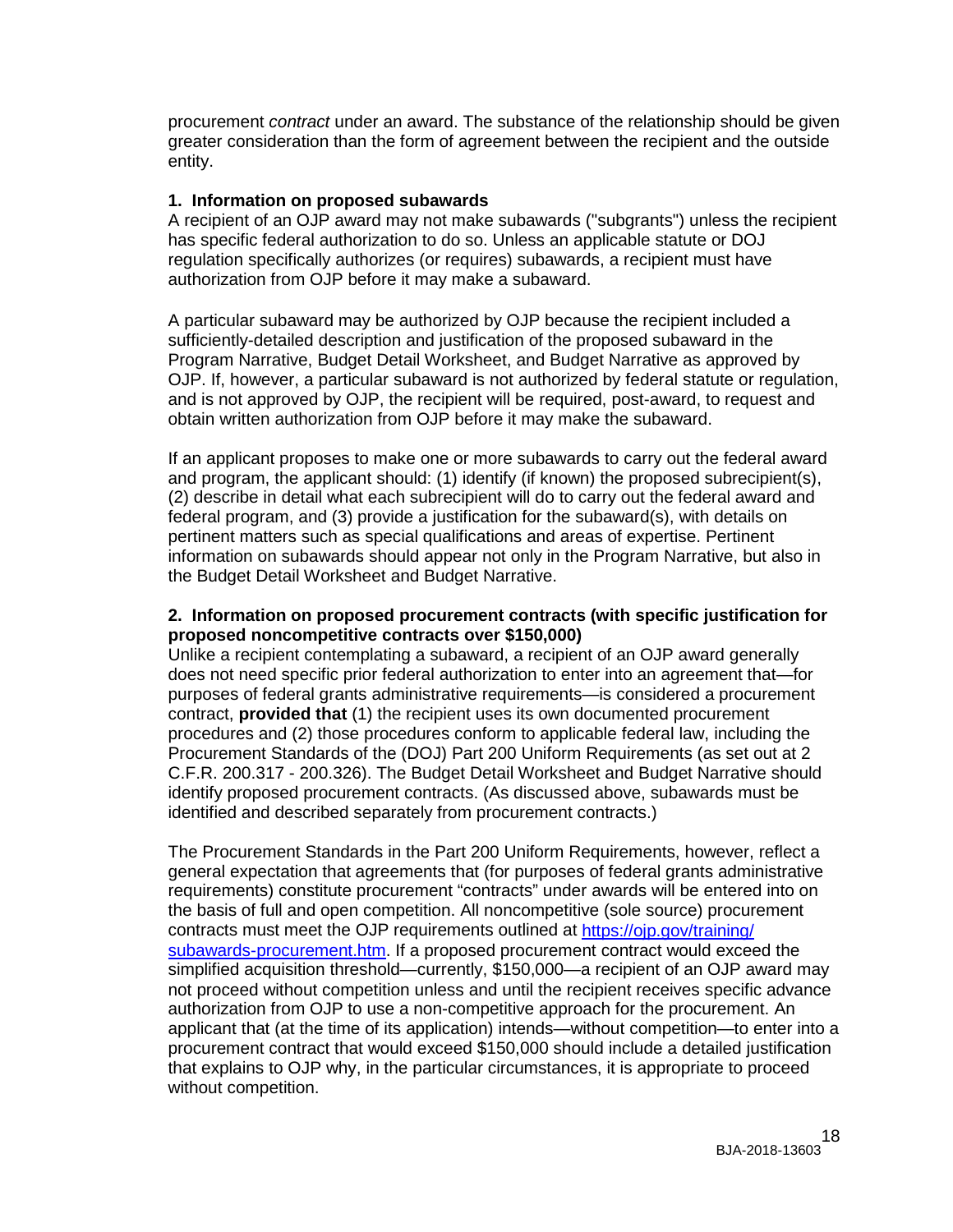If the applicant receives an award, sole source procurements that do not exceed the Simplified Acquisition Threshold (currently \$150,000) must have written justification for the noncompetitive procurement action maintained in the procurement file. If a procurement file does not have the documentation that meets the criteria outlined in 2 C.F.R. 200, the procurement expenditures may not be allowable. Sole source procurement over the \$150,000 Simplified Acquisition Threshold must have prior approval from OJP using a Sole Source Grant Adjustment Notice (GAN). Written documentation justifying the noncompetitive procurement must be submitted with the GAN and maintained in the procurement file.

## **d. Pre-Agreement Costs**

For information on pre-agreement costs, see [Section B. Federal Award Information.](#page-8-2)

## <span id="page-18-0"></span>**5. Indirect Cost Rate Agreement (if applicable)**

Indirect costs may be charged to an award only if:

- (a) The recipient has a current (unexpired), federally approved indirect cost rate; or
- (b) The recipient is eligible to use, and elects to use, the "de minimis" indirect cost rate described in the Part 200 Uniform Requirements, as set out at 2 C.F.R. 200.414(f).

An applicant with a current (unexpired) federally approved indirect cost rate is to attach a copy of the indirect cost rate agreement to the application. An applicant that does not have a current federally approved rate may request one through its cognizant federal agency, which will review all documentation and approve a rate for the applicant entity, or, if the applicant's accounting system permits, applicants may propose to allocate costs in the direct cost categories.

For assistance with identifying the appropriate cognizant federal agency for indirect costs, please contact the Office of the Chief Financial Officer (OCFO) Customer Service Center at 1–800–458–0786 or at [ask.ocfo@usdoj.gov.](mailto:ask.ocfo@usdoj.gov) If DOJ is the cognizant federal agency, applicants may obtain information needed to submit an indirect cost rate proposal at [https://www.ojp.gov/funding/Apply/Resources/IndirectCosts.pdf.](https://www.ojp.gov/funding/Apply/Resources/IndirectCosts.pdf)

Certain OJP recipients have the option of electing to use the "de minimis" indirect cost rate. An applicant that is eligible to use the "de minimis" rate that wishes to use the "de minimis" rate should attach written documentation to the application that advises OJP of both—(1) the applicant's eligibility to use the "de minimis" rate, and (2) its election to do so. If an eligible applicant elects the "de minimis" rate, costs must be consistently charged as either indirect or direct costs, but may not be double charged or inconsistently charged as both. The "de minimis" rate may no longer be used once an approved federally negotiated indirect cost rate is in place. (No entity that ever has had a federally approved negotiated indirect cost rate is eligible to use the "de minimis" rate.) For the "de minimis" rate requirements (including information on eligibility to elect to use the rate), see the Part 200 Uniform Requirements, at 2 C.F.R. 200.414(f).

<span id="page-18-1"></span>**6. Financial Management and System of Internal Controls Questionnaire (including applicant disclosure of high risk status)** Every OJP applicant (other than an individual applying in his or her personal capacity) is required to download, complete, and submit the OJP Financial Management and System of Internal Controls Questionnaire (Questionnaire) at

<https://ojp.gov/funding/Apply/Resources/FinancialCapability.pdf> as part of its application.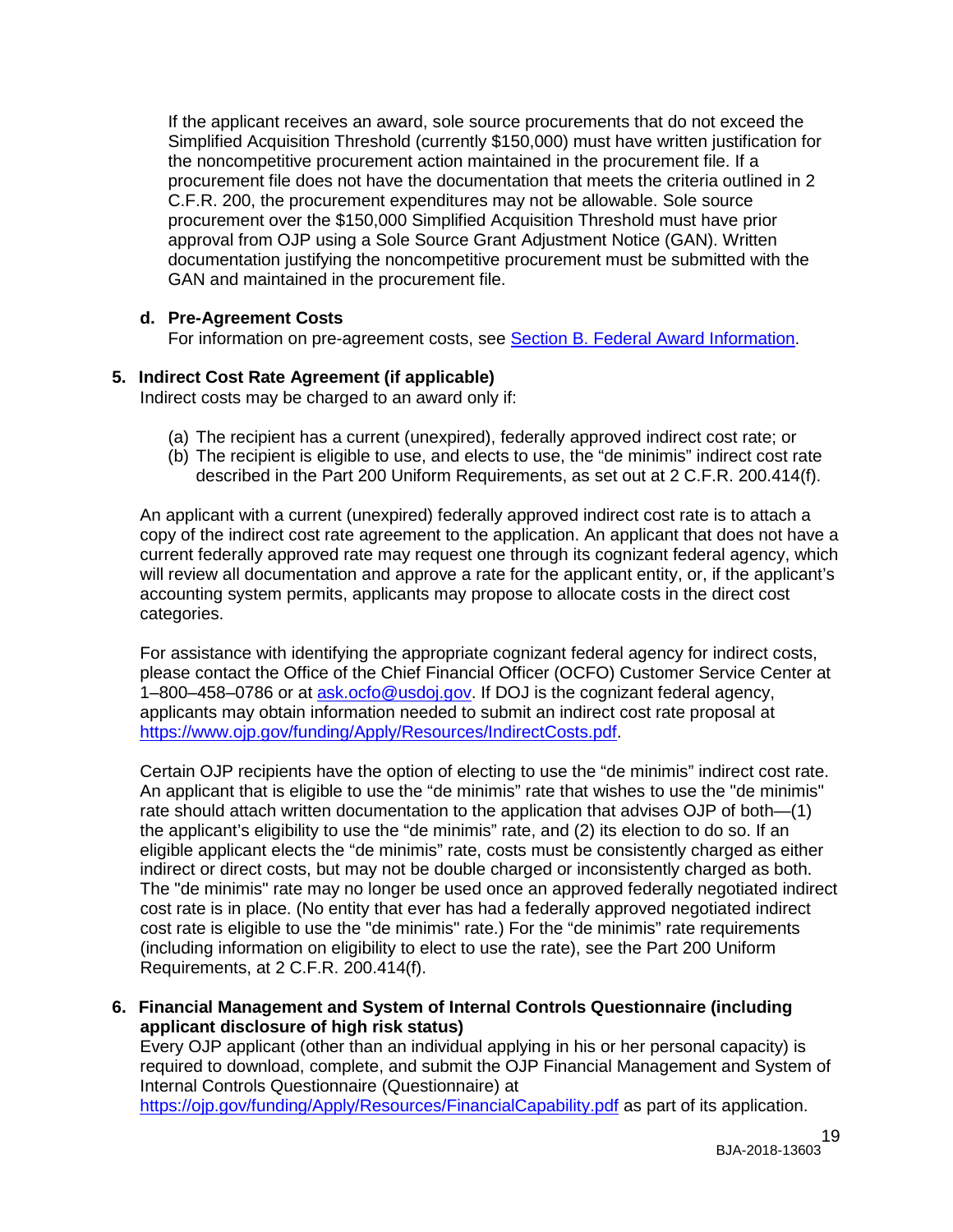The Questionnaire helps OJP assess the financial management and internal control systems, and the associated potential risks of an applicant as part of the pre-award risk assessment process.

The Questionnaire should only be completed by financial staff most familiar with the applicant's systems, policies, and procedures in order to ensure that the correct responses are recorded and submitted to OJP. The responses on the Questionnaire directly impact the pre-award risk assessment and should accurately reflect the applicant's financial management and internal control system at the time of the application. The pre-award risk assessment is only one of multiple factors and criteria used in determining funding. However, a pre-award risk assessment that indicates that an applicant poses a higher risk to OJP may affect the funding decision and/or result in additional reporting requirements, monitoring, special conditions, withholding of award funds, or other additional award requirements.

Among other things, the form requires each applicant to disclose whether it currently is designated "high risk" by a federal grant-making agency outside of DOJ. For purposes of this disclosure, high risk includes any status under which a federal awarding agency provides additional oversight due to the applicant's past performance, or other programmatic or financial concerns with the applicant. If an applicant is designated high risk by another federal awarding agency, the applicant must provide the following information:

- The federal awarding agency that currently designates the applicant high risk
- The date the applicant was designated high risk
- The high risk point of contact at that federal awarding agency (name, phone number, and email address)
- The reasons for the high risk status, as set out by the federal awarding agency

OJP seeks this information to help ensure appropriate federal oversight of OJP awards. An applicant that is considered "high risk" by another federal awarding agency is not automatically disqualified from receiving an OJP award. OJP may, however, consider the information in award decisions, and may impose additional OJP oversight of any award under this solicitation (including through the conditions that accompany the award document).

## **7. Disclosure of Lobbying Activities**

Each applicant must complete and submit this information. An applicant that expends any funds for lobbying activities is to provide all of the information requested on the form Disclosure of Lobbying Activities (SF-LLL) posted at [https://ojp.gov/funding/Apply/](https://ojp.gov/funding/Apply/Resources/Disclosure.pdf) [Resources/Disclosure.pdf.](https://ojp.gov/funding/Apply/Resources/Disclosure.pdf) An applicant that does not expend any funds for lobbying activities is to enter "N/A" in the text boxes for item 10 ("a. Name and Address of Lobbying Registrant" and "b. Individuals Performing Services").

## **8. Additional Attachments**

<span id="page-19-0"></span>**a. Timeline/Project Plan** outlining key tasks, benchmarks, and persons/entities responsible.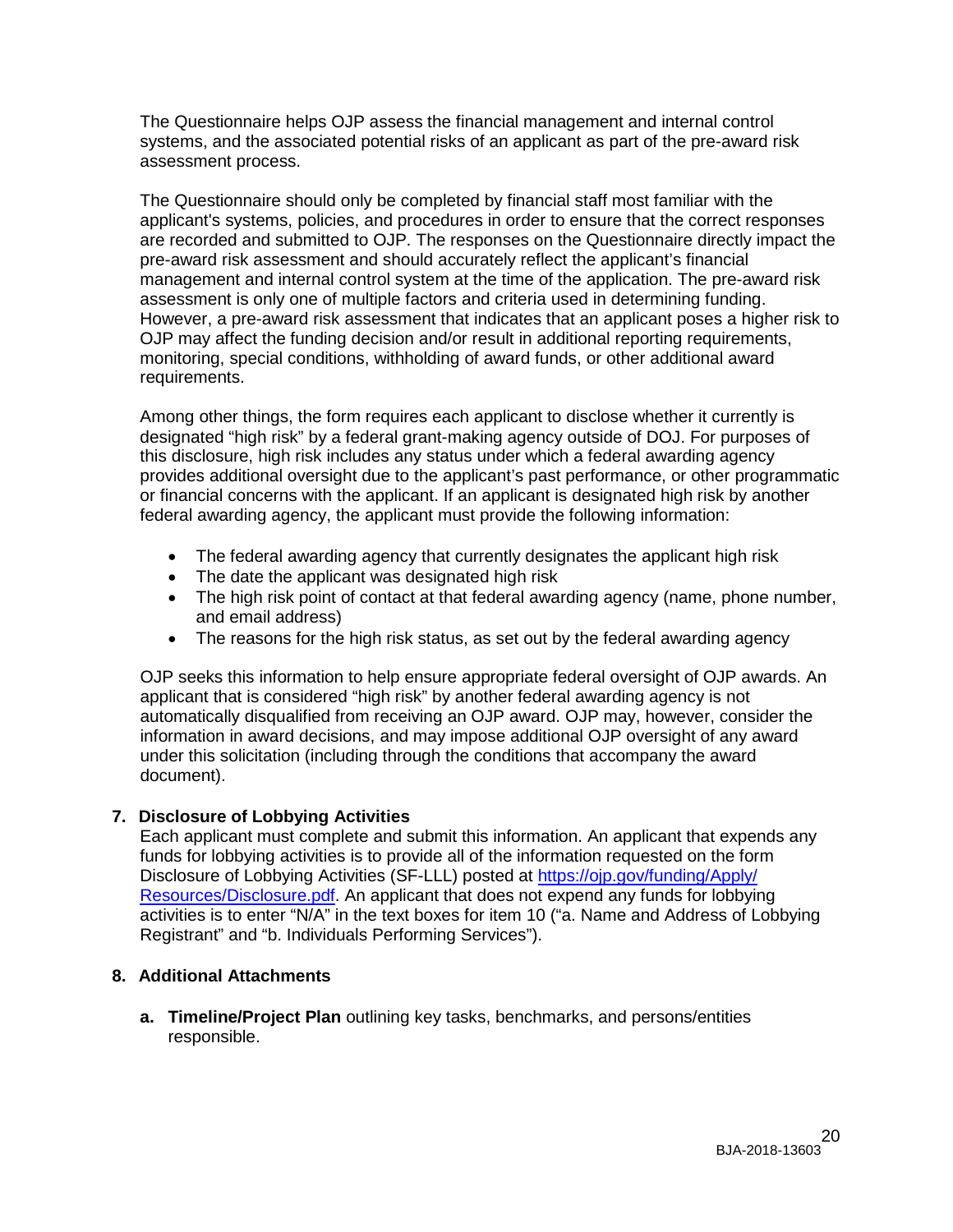- <span id="page-20-0"></span>**b. Applicant Disclosure of Proposed Subrecipients.** Attach a list of proposed subrecipients of grant funding, if applicable, that includes the name, organizational affiliation, and location of the proposed subrecipient entity.
- **c. Position Descriptions** for key roles. Position descriptions should relate to the role on the proposed project, not the person's role within the applicant organization, and describe critical competencies and expectations regarding project responsibilities.
- <span id="page-20-1"></span>**d. Résumés** for key personnel. Applicants may combine position descriptions and résumés into a single document; however, please note that résumés are one of the critical elements for an application, along with the program narrative and budget and budget narrative. Applications that do not include these elements shall neither proceed to peer review nor receive further consideration by BJA.
- <span id="page-20-2"></span>**e. Work Product Examples.** Attach two to three examples of relevant products the organization has produced that exemplify high quality product and the ability to communicate effectively with stakeholders (e.g., website, fact sheet, research brief, link to archived webinar, TA final report with recommendations, infographics, etc.). Applications that do not include these elements shall neither proceed to peer review nor receive further consideration by BJA.

## <span id="page-20-3"></span>**f. Applicant Disclosure of Pending Applications**

Each applicant is to disclose whether it has (or is proposed as a subrecipient under) any pending applications for federally funded grants or cooperative agreements that (1) include requests for funding to support the same project being proposed in the application under this solicitation, **and** (2) would cover any identical cost items outlined in the budget submitted to OJP as part of the application under this solicitation. The applicant is to disclose applications made directly to federal awarding agencies, and also applications for subawards of federal funds (e.g., applications to State agencies that will subaward ("subgrant") federal funds).

OJP seeks this information to help avoid inappropriate duplication of funding. Leveraging multiple funding sources in a complementary manner to implement comprehensive programs or projects is encouraged and is not seen as inappropriate duplication.

Each applicant that has one or more pending applications as described above is to provide the following information about pending applications submitted within the last 12 months:

- The federal or State funding agency
- The solicitation name/project name
- The point of contact information at the applicable federal or State funding agency

| <b>Federal or State</b><br><b>Funding Agency</b>                                 | <b>Solicitation</b><br>Name/Project<br><b>Name</b> | <b>Name/Phone/Email for Point of Contact</b><br>at Federal or State Funding Agency |
|----------------------------------------------------------------------------------|----------------------------------------------------|------------------------------------------------------------------------------------|
| DOJ/Office of<br><b>Community Oriented</b><br><b>Policing Services</b><br>(COPS) | <b>COPS Hiring</b><br>Program                      | Jane Doe, 202/000-0000;<br>jane.doe@usdoj.gov                                      |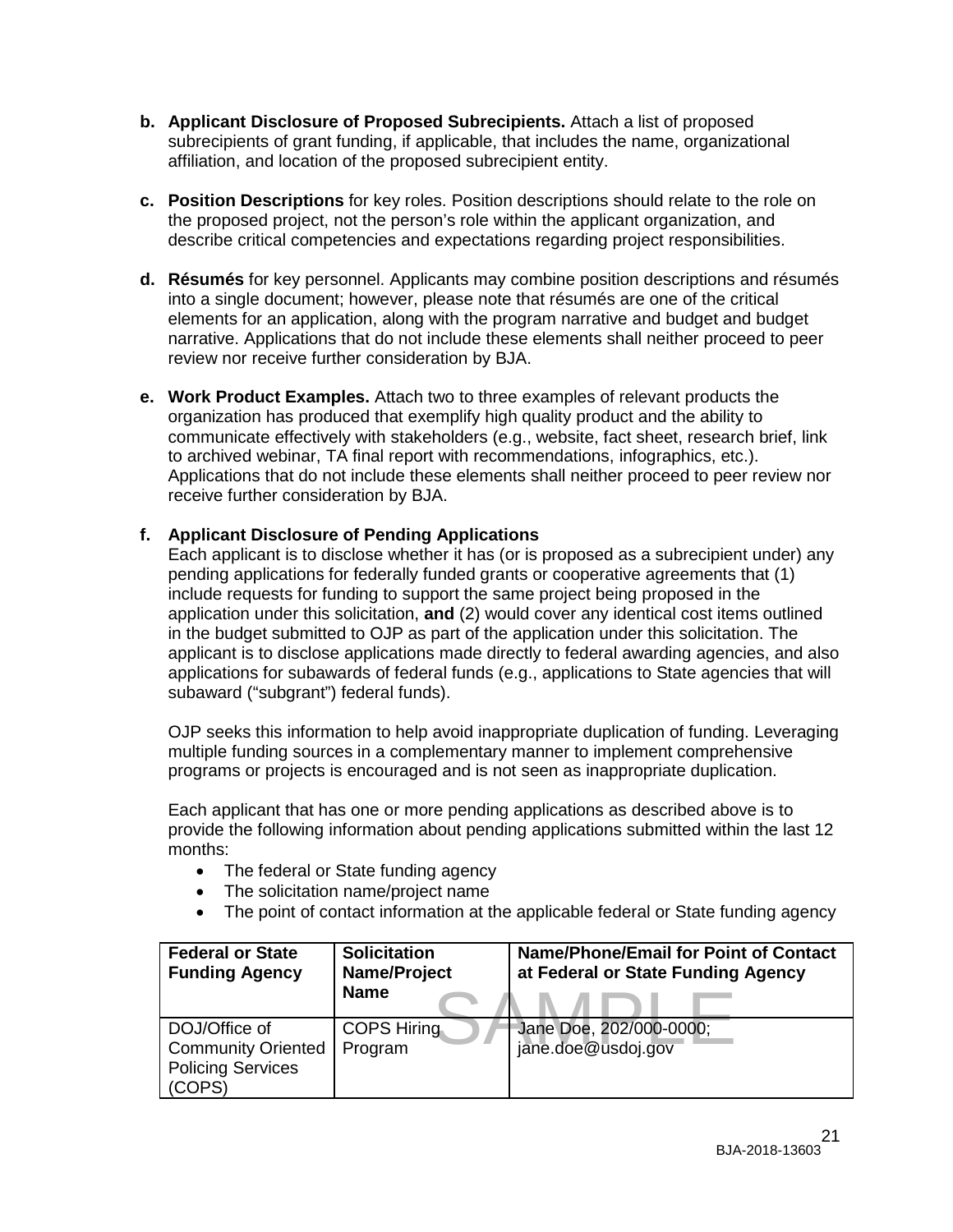| Health and Human<br>Services/Substance<br>Abuse and Mental<br><b>Health Services</b><br>Administration | Drug-Free<br>Communities<br>Mentoring Program/<br>North County Youth<br><b>Mentoring Program</b> | John Doe, 202/000-0000;<br>john.doe@hhs.gov |
|--------------------------------------------------------------------------------------------------------|--------------------------------------------------------------------------------------------------|---------------------------------------------|
|                                                                                                        |                                                                                                  |                                             |

Each applicant should include the table as a separate attachment to its application. The file should be named "Disclosure of Pending Applications." The applicant's Legal Name on the application must match the entity named on the disclosure of pending applications statement.

Any applicant that does not have any pending applications as described above is to submit, as a separate attachment, a statement to this effect: "[Applicant Name on SF-424] does not have (and is not proposed as a subrecipient under) any pending applications submitted within the last 12 months for federally funded grants or cooperative agreements (or for subawards under federal grants or cooperative agreements) that request funding to support the same project being proposed in this application to OJP and that would cover any identical cost items outlined in the budget submitted as part of this application."

## **g. Research and Evaluation Independence and Integrity**

If an application proposes research (including research and development) and/or evaluation, the applicant must demonstrate research/evaluation independence and integrity, including appropriate safeguards, before it may receive award funds. The applicant must demonstrate independence and integrity regarding both this proposed research and/or evaluation, and any current or prior related projects.

Each application should include an attachment that addresses **both** i. and ii. below:

- i. For purposes of this solicitation, each applicant is to document research and evaluation independence and integrity by including one of the following two items:
	- a. A specific assurance that the applicant has reviewed its application to identify any actual or potential apparent conflicts of interest (including through review of pertinent information on the principal investigator, any co-principal investigators, and any subrecipients), and that the applicant has identified no such conflicts of interest—whether personal or financial or organizational (including on the part of the applicant entity or on the part of staff, investigators, or subrecipients)—that could affect the independence or integrity of the research, including the design, conduct, and reporting of the research.

## OR

b. A specific description of actual or potential apparent conflicts of interest that the applicant has identified—including through review of pertinent information on the principal investigator, any co-principal investigators, and any subrecipients—that could affect the independence or integrity of the research, including the design, conduct, or reporting of the research. These conflicts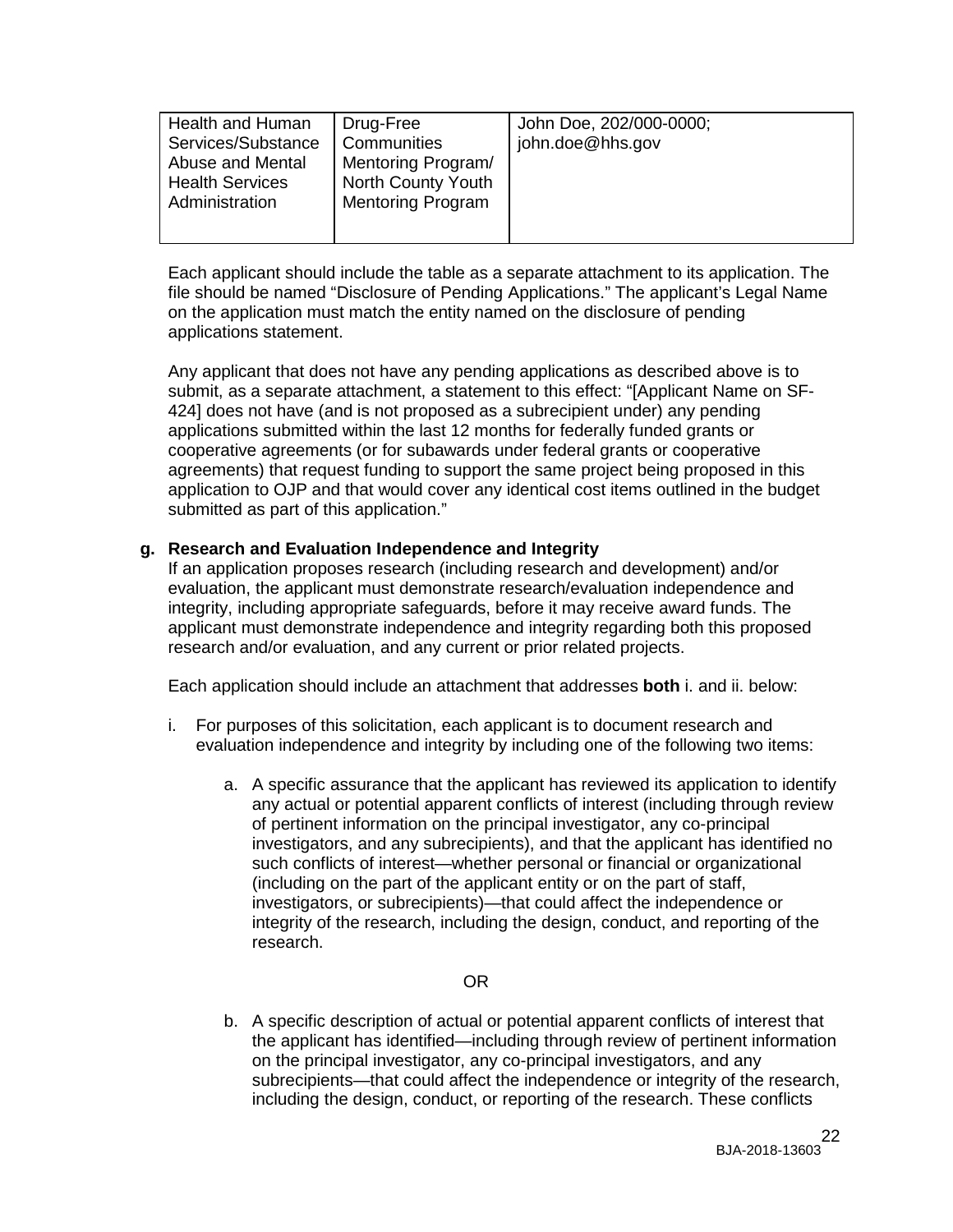may be personal (e.g., on the part of investigators or other staff), financial, or organizational (related to the applicant or any subrecipient entity). Some examples of potential investigator (or other personal) conflict situations are those in which an investigator would be in a position to evaluate a spouse's work product (actual conflict), or an investigator would be in a position to evaluate the work of a former or current colleague (potential apparent conflict). With regard to potential organizational conflicts of interest, as one example, generally an organization would not be given an award to evaluate a project, if that organization had itself provided substantial prior technical assistance to that specific project or a location implementing the project (whether funded by OJP or other sources), because the organization in such an instance might appear to be evaluating the effectiveness of its own prior work. The key is whether a reasonable person understanding all of the facts would be able to have confidence that the results of any research or evaluation project are objective and reliable. Any outside personal or financial interest that casts doubt on that objectivity and reliability of an evaluation or research product is a problem and must be disclosed.

- ii. In addition, for purposes of this solicitation, each applicant is to address possible mitigation of research integrity concerns by including, at a minimum, one of the following two items:
	- a. If an applicant reasonably believes that no actual or potential apparent conflicts of interest (personal, financial, or organizational) exist, then the applicant should provide a brief narrative explanation of how and why it reached that conclusion. The applicant also is to include an explanation of the specific processes and procedures that the applicant has in place, or will put in place, to identify and prevent (or, at the very least, mitigate) any such conflicts of interest pertinent to the funded project during the period of performance. Documentation that may be helpful in this regard may include organizational codes of ethics/conduct and policies regarding organizational, personal, and financial conflicts of interest. There is no guarantee that the plan, if any, will be accepted as proposed.

## OR

b. If the applicant has identified actual or potential apparent conflicts of interest (personal, financial, or organizational) that could affect the independence and integrity of the research, including the design, conduct, or reporting of the research, the applicant is to provide a specific and robust mitigation plan to address each of those conflicts. At a minimum, the applicant is expected to explain the specific processes and procedures that the applicant has in place, or will put in place, to identify and eliminate (or, at the very least, mitigate) any such conflicts of interest pertinent to the funded project during the period of performance. Documentation that may be helpful in this regard may include organizational codes of ethics/conduct and policies regarding organizational, personal, and financial conflicts of interest. There is no guarantee that the plan, if any, will be accepted as proposed.

OJP will assess research and evaluation independence and integrity based on considerations such as the adequacy of the applicant's efforts to identify factors that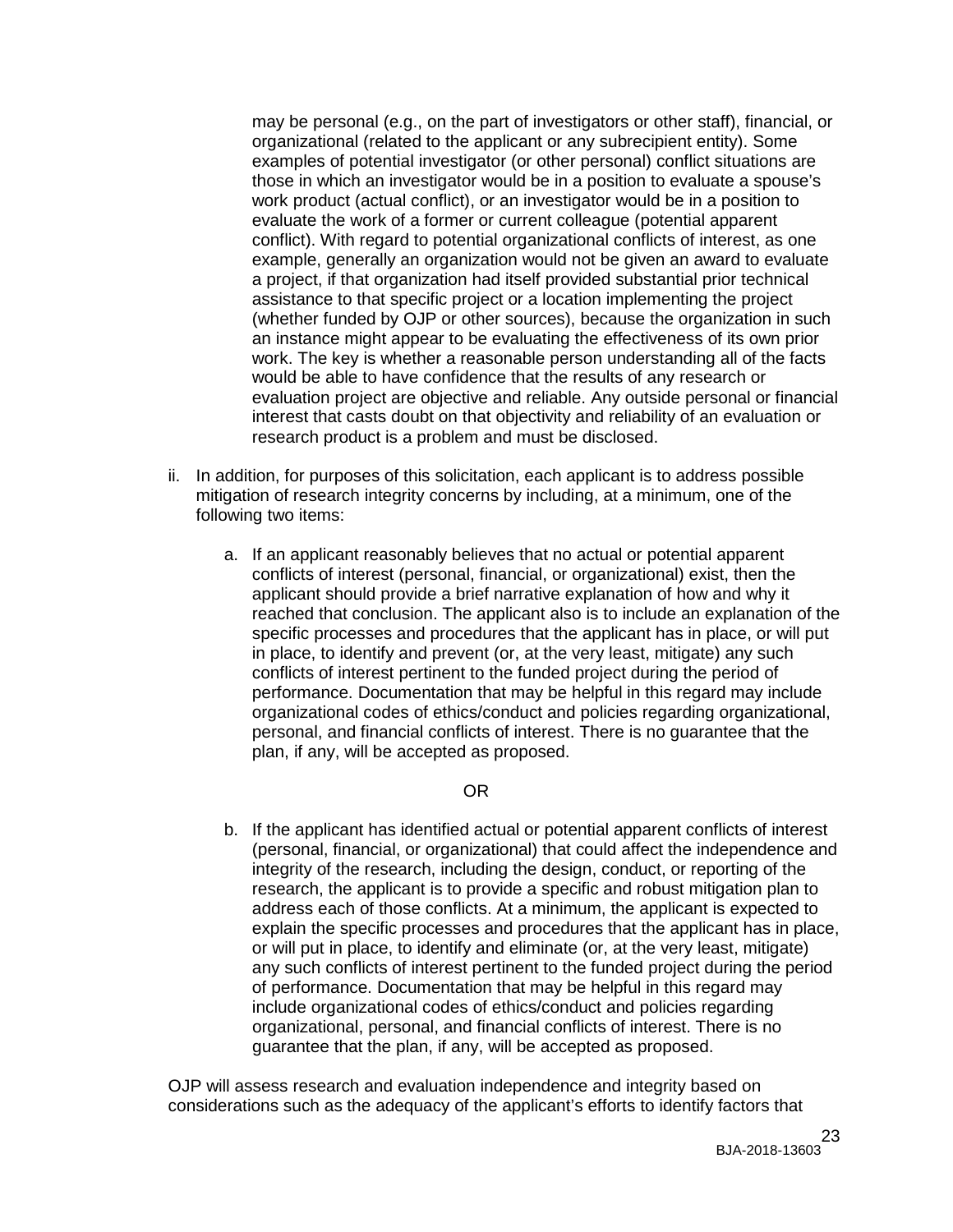could affect the objectivity or integrity of the proposed staff and/or the applicant entity (and any subrecipients) in carrying out the research, development, or evaluation activity; and the adequacy of the applicant's existing or proposed remedies to control any such factors.

#### <span id="page-23-0"></span>**How To Apply**

Applicants must register in and submit applications through Grants.gov, a primary source to find federal funding opportunities and apply for funding. Find complete instructions on how to register and submit an application at [https://www.grants.gov/web/grants/support.html.](https://www.grants.gov/web/grants/support.html) Applicants that experience technical difficulties during this process should call the Grants.gov Customer Support Hotline at **800**–**518**–**4726** or **606–545–5035**, which operates 24 hours a day, 7 days a week, except on federal holidays.

**Important Grants.gov update.** Grants.gov has updated its application tool. The legacy PDF application package was retired on December 31, 2017. Grants.gov Workspace is now the standard application method for applying for grants. OJP applicants should familiarize themselves with the Workspace option now. For complete information and instructions on using Workspace (and other changes), go to the Workspace Overview page at [https://www.grants.gov/web/grants/applicants/workspace-overview.html.](https://www.grants.gov/web/grants/applicants/workspace-overview.html)

Registering with Grants.gov is a one-time process; however, **processing delays may occur, and it can take several weeks** for first-time registrants to receive confirmation of registration and a user password. OJP encourages applicants to **register several weeks before** the application submission deadline. In addition, OJP urges applicants to submit applications at least 72 hours prior to the application due date, in order to allow time for the applicant to receive validation messages or rejection notifications from Grants.gov, and to correct in a timely fashion any problems that may have caused a rejection notification.

OJP strongly encourages all prospective applicants to sign up for Grants.gov email notifications regarding this solicitation at [https://www.grants.gov/web/grants/manage-subscriptions.html.](https://www.grants.gov/web/grants/manage-subscriptions.html) If this solicitation is cancelled or modified, individuals who sign up with Grants.gov for updates will be automatically notified.

**Browser Information:** Grants.gov was built to be compatible with Internet Explorer. For technical assistance with Google Chrome, or another browser, contact Grants.gov Customer Support.

**Note on Attachments:** Grants.gov has two categories of files for attachments: "mandatory" and "optional." OJP receives all files attached in both categories. Attachments are also labeled to describe the file being attached (e.g., Project Narrative, Budget Narrative, Other, etc.) Please ensure that all required documents are attached in the correct Grants.gov category and are labeled correctly. Do not embed "mandatory" attachments within another file.

**Note on File Names and File Types:** Grants.gov only permits the use of certain specific characters in the file names of attachments. Valid file names may include only the characters shown in the table below. Grants.gov rejects any application that includes an attachment(s) with a file name that contains any characters not shown in the table below. Grants.gov forwards successfully submitted applications to the OJP Grants Management System (GMS).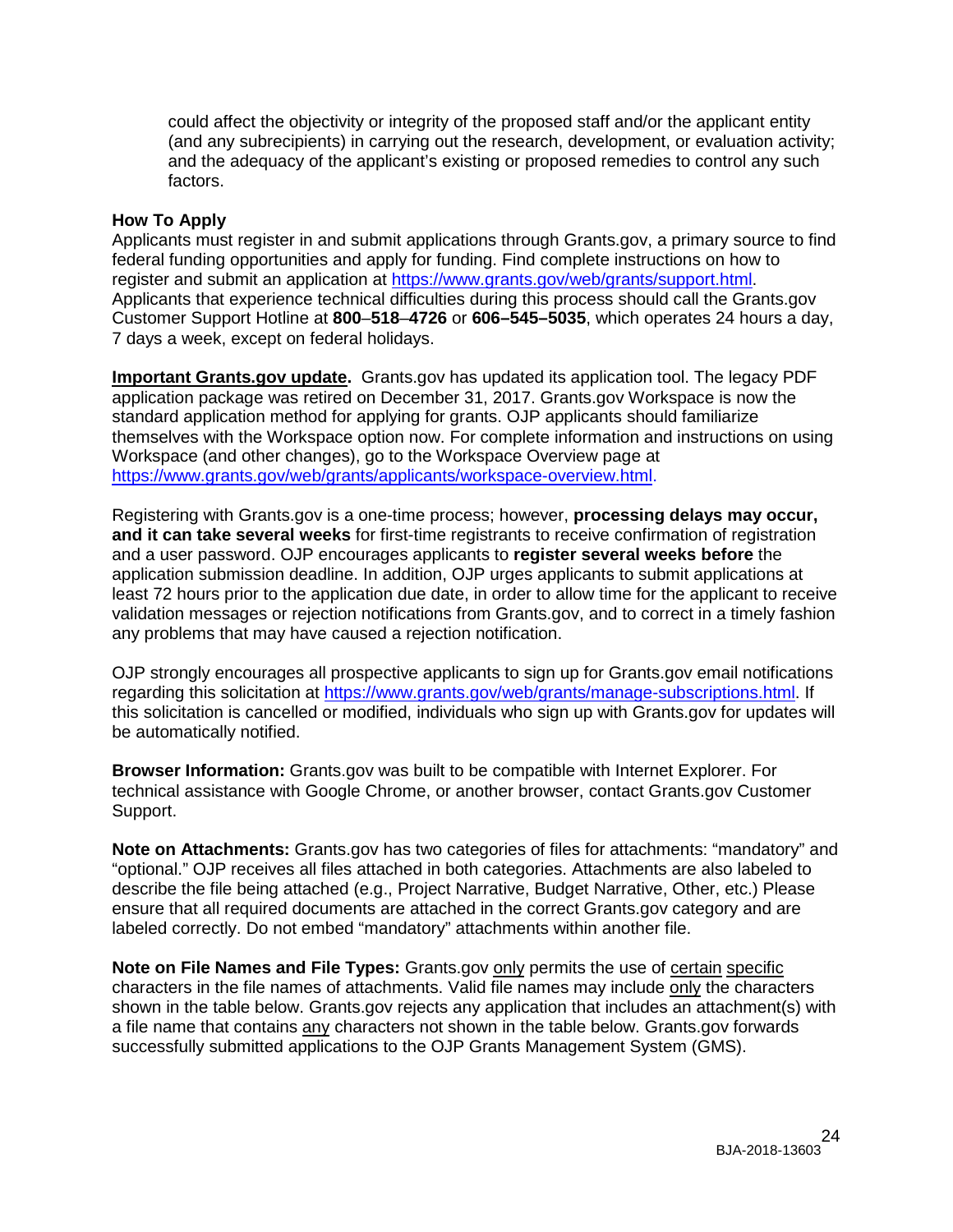|                                                                                           | Square brackets [                                                                                                     |
|-------------------------------------------------------------------------------------------|-----------------------------------------------------------------------------------------------------------------------|
|                                                                                           | Exclamation point (!)                                                                                                 |
|                                                                                           | Apostrophe                                                                                                            |
|                                                                                           | Dollar sign (\$)                                                                                                      |
|                                                                                           | Equal sign $(=)$                                                                                                      |
| Parenthesis (<br>Ampersand (&)*<br>Comma (<br>At sign $(\mathcal{Q})$<br>Percent sign (%) | <b>Special Characters</b><br>Curly braces $\{\}$<br>Tilde $(-)$<br>Semicolon (;<br>Number sign (#)<br>Plus sign $(+)$ |

## \*When using the ampersand (&) in XML, applicants must use the "&" format.

**GMS does not accept executable file types as application attachments**. These disallowed file types include, but are not limited to, the following extensions: ".com," ".bat," ".exe," ".vbs," ".cfg," ".dat," ".db," ".dbf," ".dll," ".ini," ".log," ".ora," ".sys," and ".zip." GMS may reject applications with files that use these extensions. It is important to allow time to change the type of file(s) if the application is rejected.

All applicants are required to complete the following steps:

**Unique Entity Identifier (DUNS Number) and System for Award Management (SAM)** Every applicant entity must comply with all applicable System for Award Management (SAM) and unique entity identifier (currently, a Data Universal Numbering System [DUNS] number) requirements. SAM is the repository for certain standard information about federal financial assistance applicants, recipients, and subrecipients. A DUNS number is a unique nine-digit identification number provided by the commercial company Dun and Bradstreet. More detailed information about SAM and the DUNS number is in the numbered sections below.

If an applicant entity has not fully complied with the applicable SAM and unique identifier requirements by the time OJP makes award decisions, OJP may determine that the applicant is not qualified to receive an award and may use that determination as a basis for making the award to a different applicant.

## **Registration and Submission Steps**

**1. Acquire a unique entity identifier (currently, a DUNS number).** In general, the Office of Management and Budget requires every applicant for a federal award (other than an individual) to include a "unique entity identifier" in each application, including an application for a supplemental award. Currently, a DUNS number is the required unique entity identifier.

This unique entity identifier is used for tracking purposes, and to validate address and point of contact information for applicants, recipients, and subrecipients. It will be used throughout the life cycle of an OJP award. Obtaining a DUNS number is a free, one-time activity. Call Dun and Bradstreet at 866–705–5711 to obtain a DUNS number or apply online at [https://www.dnb.com/.](https://www.dnb.com/) A DUNS number is usually received within 2 business days.

**2. Acquire or maintain registration with SAM.** Any applicant for an OJP award creating a **new** entity registration in SAM.gov must provide an original, signed notarized letter stating that the applicant is the authorized Entity Administrator before the registration will be activated. To learn more about this process change, read the FAQs at [https://www.gsa.gov/about-us/organization/federal-acquisition-service/office-of-systems](https://www.gsa.gov/about-us/organization/federal-acquisition-service/office-of-systems-management/integrated-award-environment-iae/sam-update)[management/integrated-award-environment-iae/sam-update.](https://www.gsa.gov/about-us/organization/federal-acquisition-service/office-of-systems-management/integrated-award-environment-iae/sam-update) Information about the notarized letter is posted at [https://www.fsd.gov/fsd-](https://www.fsd.gov/fsd-gov/answer.do?sysparm_kbid=d2e67885db0d5f00b3257d321f96194b&sysparm_search=kb0013183)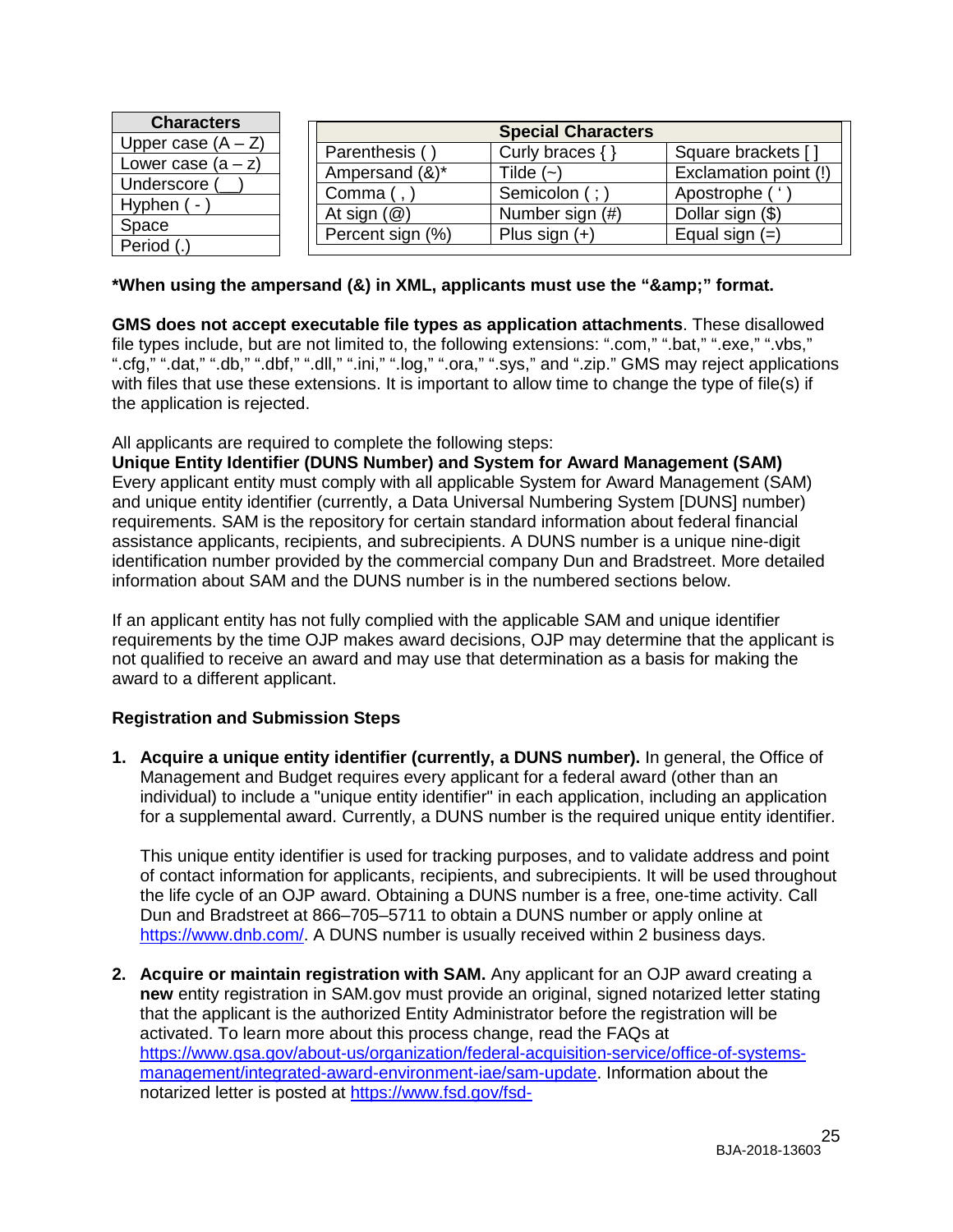[gov/answer.do?sysparm\\_kbid=d2e67885db0d5f00b3257d321f96194b&sysparm\\_search=kb](https://www.fsd.gov/fsd-gov/answer.do?sysparm_kbid=d2e67885db0d5f00b3257d321f96194b&sysparm_search=kb0013183) [0013183.](https://www.fsd.gov/fsd-gov/answer.do?sysparm_kbid=d2e67885db0d5f00b3257d321f96194b&sysparm_search=kb0013183)

An application cannot be successfully submitted in Grants.gov until Grants.gov receives the SAM registration information. Once the SAM registration/renewal is complete, **the information transfer from SAM to Grants.gov can take as long as 48 hours.** OJP recommends that the applicant register or renew registration with SAM as early as possible.

Information about SAM registration procedures can be accessed at [https://www.sam.gov/portal/SAM/#1.](https://www.sam.gov/portal/SAM/#1)

- **3. Acquire an Authorized Organization Representative (AOR) and a Grants.gov username and password**. Complete the AOR profile on Grants.gov and create a username and password. An applicant entity's "unique entity identifier" (DUNS number) must be used to complete this step. For more information about the registration process for organizations and other entities, go to [https://www.grants.gov/web/grants/applicants/organization](https://www.grants.gov/web/grants/applicants/organization-registration.html)[registration.html.](https://www.grants.gov/web/grants/applicants/organization-registration.html) Individuals registering with Grants.gov should go to [https://www.grants.gov/web/grants/applicants/registration.html.](https://www.grants.gov/web/grants/applicants/registration.html)
- **4. Acquire confirmation for the AOR from the E-Business Point of Contact (E-Biz POC).**  The E-Biz POC at the applicant organization must log into Grants.gov to confirm the applicant organization's AOR. The E-Biz POC will need the Marketing Partner Identification Number (MPIN) password obtained when registering with SAM to complete this step. Note that an organization can have more than one AOR.
- **5. Search for the funding opportunity on Grants.gov.** Use the following identifying information when searching for the funding opportunity on Grants.gov. The Catalog of Federal Domestic Assistance (CFDA) number for this solicitation is 16.827, titled "Justice Reinvestment Initiative."
- **6. Select the correct Competition ID.** Some OJP solicitations posted to Grants.gov contain multiple purpose areas, denoted by the individual Competition ID. If applying to a solicitation with multiple Competition IDs, select the appropriate Competition ID for the intended purpose area of the application:

**Category 1: BJA-2018-13989 Category 2: BJA-2018-13990 Category 3: BJA-2018-13991** 

- **7. Access Funding Opportunity and Application Package from Grants.gov**. Select "Apply" under the "Actions" column. Enter your email address to be notified of any changes to the opportunity package before the closing date. Click the Workspace icon to use Grants.gov Workspace.
- **8. Submit a valid application consistent with this solicitation by following the directions in Grants.gov.** Within 24–48 hours after submitting the electronic application, the applicant should receive two notifications from Grants.gov. The first will confirm the receipt of the application. The second will state whether the application has been validated and successfully submitted, or whether it has been rejected due to errors, with an explanation. It is possible to first receive a message indicating that the application is received, and then receive a rejection notice a few minutes or hours later. Submitting an application well ahead

26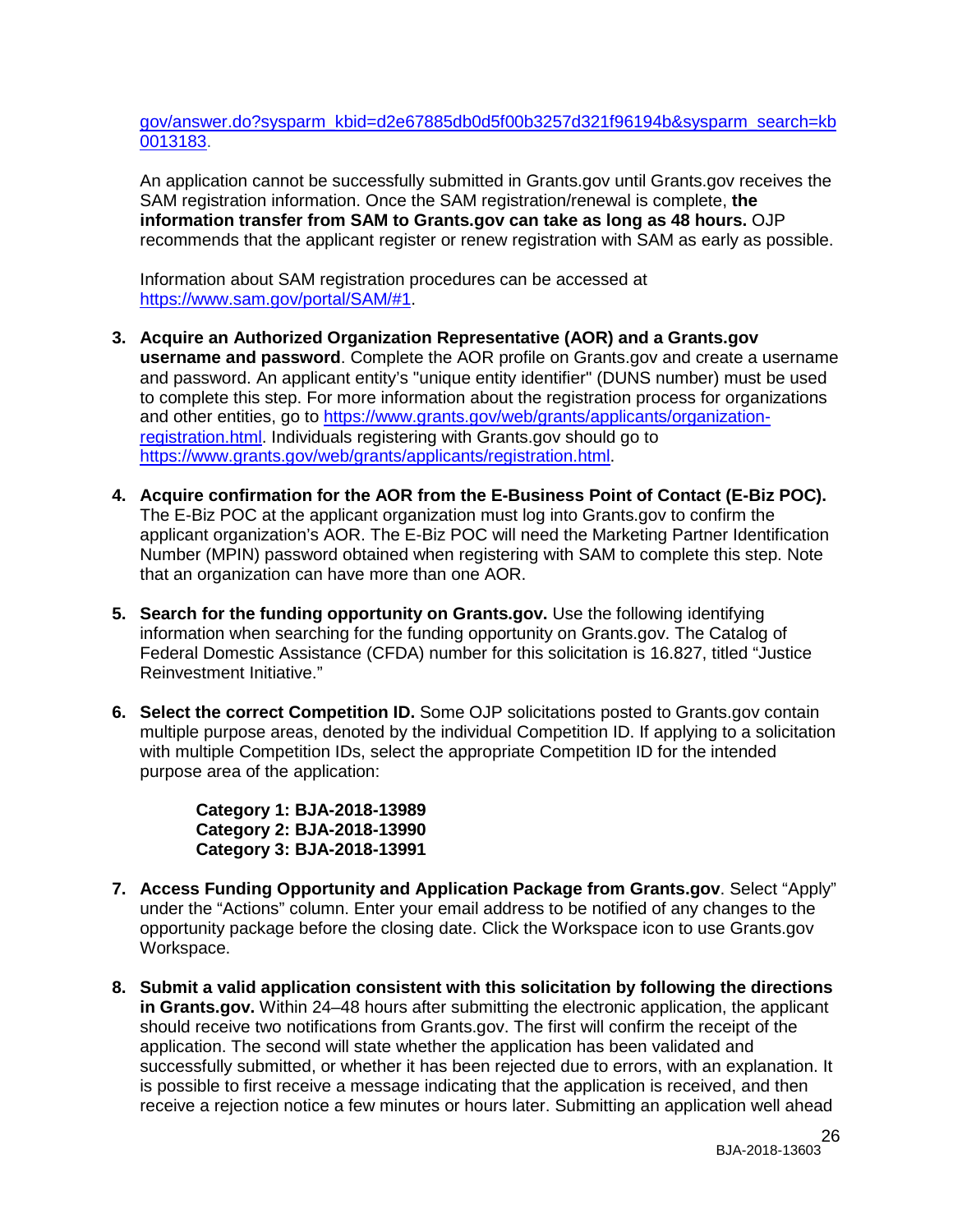of the deadline provides time to correct the problem(s) that caused the rejection. **Important:** OJP urges each applicant to submit its application **at least 72 hours prior** to the application due date, to allow time to receive validation messages or rejection notifications from Grants.gov, and to correct in a timely fashion any problems that may have caused a rejection notification. Applications must be successfully submitted through Grants.gov by 11:59 p.m. eastern time on January 7, 2019.

Go to<https://www.grants.gov/web/grants/applicants/organization-registration.html> for further details on DUNS numbers, SAM, and Grants.gov registration steps and timeframes.

## **Note: Application Versions**

If an applicant submits multiple versions of the same application, OJP will review only the most recent system-validated version submitted.

## **Experiencing Unforeseen Grants.gov Technical Issues**

An applicant that experiences unforeseen Grants.gov technical issues beyond its control that prevent it from submitting its application by the deadline must contact the Grants.gov Customer Support Hotline at<https://www.grants.gov/web/grants/support.html> or the SAM Help Desk (Federal Service Desk) at<https://www.fsd.gov/fsd-gov/home.do> to report the technical issue and receive a tracking number. The applicant must email the contact identified in the Contact Information section on the title page **within 24 hours after the application deadline** to request approval to submit its application after the deadline. The applicant's email must describe the technical difficulties, and must include a timeline of the applicant's submission efforts, the complete grant application, the applicant's DUNS number, and any Grants.gov Help Desk or SAM tracking number(s).

**Note: OJP does not automatically approve requests to submit a late application***.* After OJP reviews the applicant's request, and contacts the Grants.gov or SAM Help Desks to verify the reported technical issues, OJP will inform the applicant whether the request to submit a late application has been approved or denied. If OJP determines that the untimely application submission was due to the applicant's failure to follow all required procedures, OJP will deny the applicant's request to submit its application.

The following conditions generally are insufficient to justify late submissions:

- Failure to register in SAM or Grants.gov in sufficient time (SAM registration and renewal can take as long as 10 business days to complete. The information transfer from SAM to Grants.gov can take up to 48 hours.)
- Failure to follow Grants.gov instructions on how to register and apply as posted on its website
- Failure to follow each instruction in the OJP solicitation
- Technical issues with the applicant's computer or information technology environment, such as issues with firewalls or browser incompatibility

**Notifications regarding known technical problems with Grants.gov, if any, are posted at the top of the OJP Funding Resource Center at [https://ojp.gov/funding/index.htm.](https://ojp.gov/funding/index.htm)**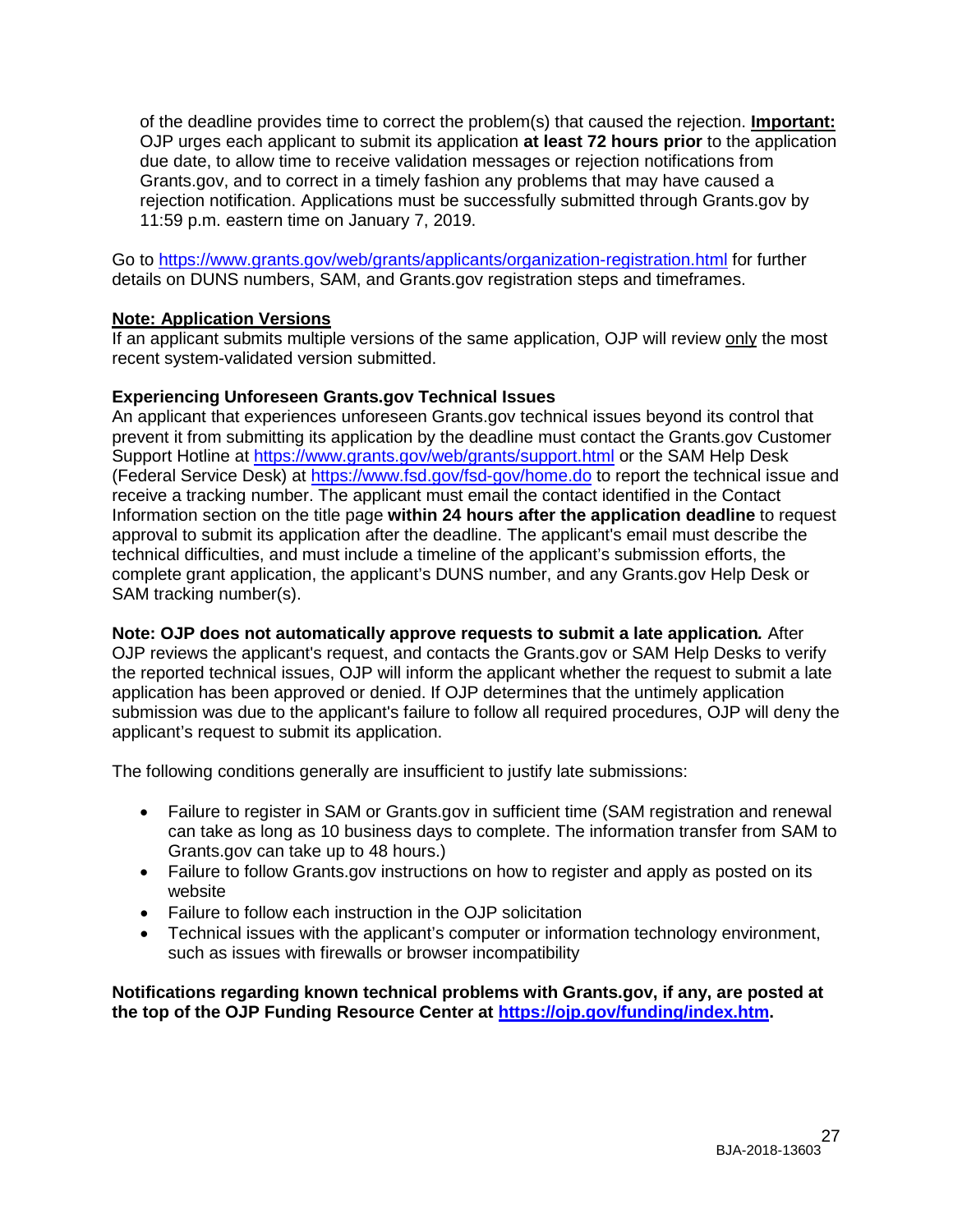# <span id="page-27-0"></span>**E. Application Review Information**

## <span id="page-27-1"></span>**Review Criteria**

Applications that meet basic minimum requirements will be evaluated by peer reviewers using the following review criteria.

- **1. Description of the Issue (15 percent)**
	- Describe recent trends in violent crime and the appropriate role of state government in setting the stage for successful efforts to reduce state and local violent crime rates. Be specific about policies or strategies that have proven effective and the means by which the state may support those policies or strategies.
	- Describe the current state of efforts to increase public safety return on corrections spending.
	- Describe in general terms the availability of data at the state and local levels to guide decision making with regard to each state's criminal justice system funding and resource allocation, including the extent of each state's use of budget and prison population impact statements to accompany changes in criminal code and sentencing policy.
	- Describe challenges in simulating projections of impact to prison, jail, and community supervision populations based on criminal justice policy recommendations that may result from enactment of JRI policy changes.
	- Describe the challenges in calculating costs saved or averted over time.
	- Describe the challenges in assessing local public safety impact of state sentencing and corrections policy changes.

## **2. Project Design and Implementation (40 percent)**

- Address in detail how the applicant proposes to undertake and accomplish each of the objectives and tasks outlined for the relevant category. The application should specify which types of assistance the applicant proposes to provide.
- Describe how the proposed management structure and staffing of the project will facilitate the delivery of the required services. The management and organizational structure described should match the staffing needs necessary to accomplish the tasks outlined in the Timeline/Project Plan. Detailed information contained in the Timeline/Project Plan (see page [20\)](#page-19-0) will contribute to the assignment of points relative to this criterion.

## **3. Capabilities and Competencies (30 percent)**

- Provide a detailed description of the capacity of the organization to deliver the required services and perform the key tasks described on pages 4-8.
- For **Category 1** only, clearly articulate the organization's history assessing national-, state-, and local-level criminal justice projects.
- For **Category 2** only, clearly articulate the organization's history leading nationalscope and state-level criminal justice data analysis, policy recommendation, and implementation projects. Include any subject matter expertise and/or partnerships that can assist states in coordinating with federal entities responsible for enforcement of federal immigration laws.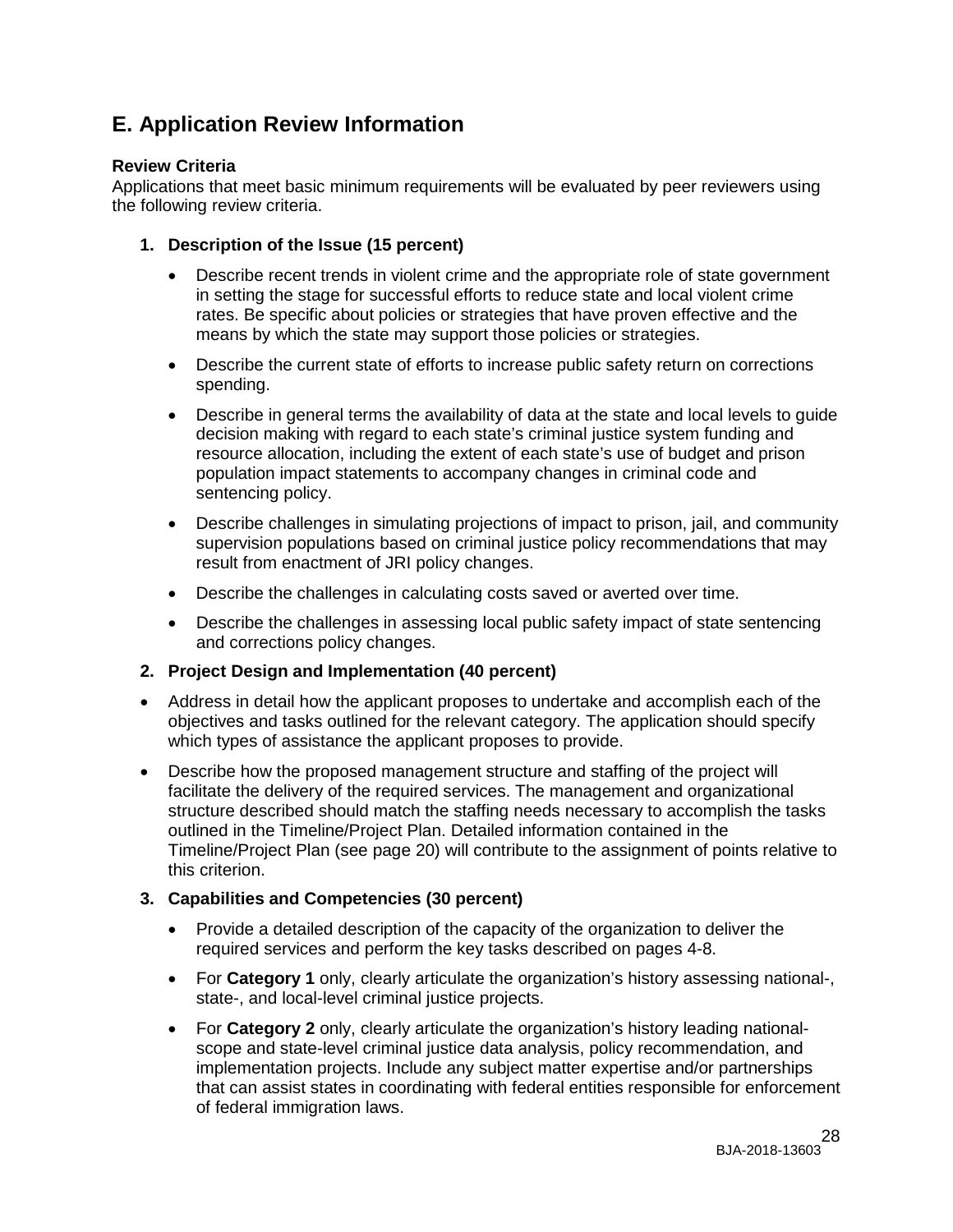- For **Category 3** only, clearly articulate the organization's history leading national-, state-, local-, and tribal-level criminal justice data analysis and implementation projects. Include any subject matter expertise and/or partnerships that can assist tribes and local jurisdictions in coordinating with federal entities responsible for enforcement of federal immigration laws and in reducing the number of people under correctional control who do not have legal immigration status. Discuss the staffing resources—whether permanent full-time staff or proposed consultants—that will contribute to effective implementation and oversight of the program.
- Additionally, for **Category 2** only, describe the applicant's ability to, or experience with, managing pass-through funding with appropriate accountability.
- Position title, résumés of key project staff and work product examples will contribute to the assignment of points related to this criterion (see Additional Attachments on page [20\)](#page-19-0).

## **4. Plan for Collecting the Data Required for this Solicitation's Performance Measures (5 percent)**

- Describe the manner in which the data required for this solicitation's performance measures will be collected, including the system(s) used and the person(s) responsible.
- Describe how other performance metrics, including state cost savings and reinvestments, will be documented, monitored, and evaluated.

## **5. Budget (10 percent)**

- Submit a budget that is complete, cost effective, and allowable (e.g., reasonable, allocable, and necessary for project activities).
- Budget narratives should demonstrate generally how applicants will maximize cost effectiveness of grant expenditures. Budget narratives should demonstrate cost effectiveness in relation to potential alternatives and the objectives of the project.<sup>[8](#page-28-1)</sup>
- Budgets for **Category 2** applications that include proposals to provide implementation and sustainability assistance should allocate \$500,000 for each state that the applicant proposes to provide with implementation assistance. Subawards are subject to BJA approval. For additional information on subawards, see "Budget and Associated Documentation" under [Section D. Application and Submission](#page-12-0)  [Information.](#page-12-0)

## <span id="page-28-0"></span>**Review Process**

OJP is committed to ensuring a fair and open process for making awards. BJA reviews the application to make sure that the information presented is reasonable, understandable, measurable, and achievable, as well as consistent with the solicitation.

Peer reviewers will review the applications submitted under this solicitation that meet basic minimum requirements. For purposes of assessing whether an application meets basic minimum requirements and should proceed to further consideration, OJP screens applications

<span id="page-28-1"></span> $\overline{a}$ <sup>8</sup> Generally speaking, a reasonable cost is a cost that, in its nature or amount, does not exceed that which would be incurred by a prudent person under the circumstances prevailing at the time the decision was made to incur the costs.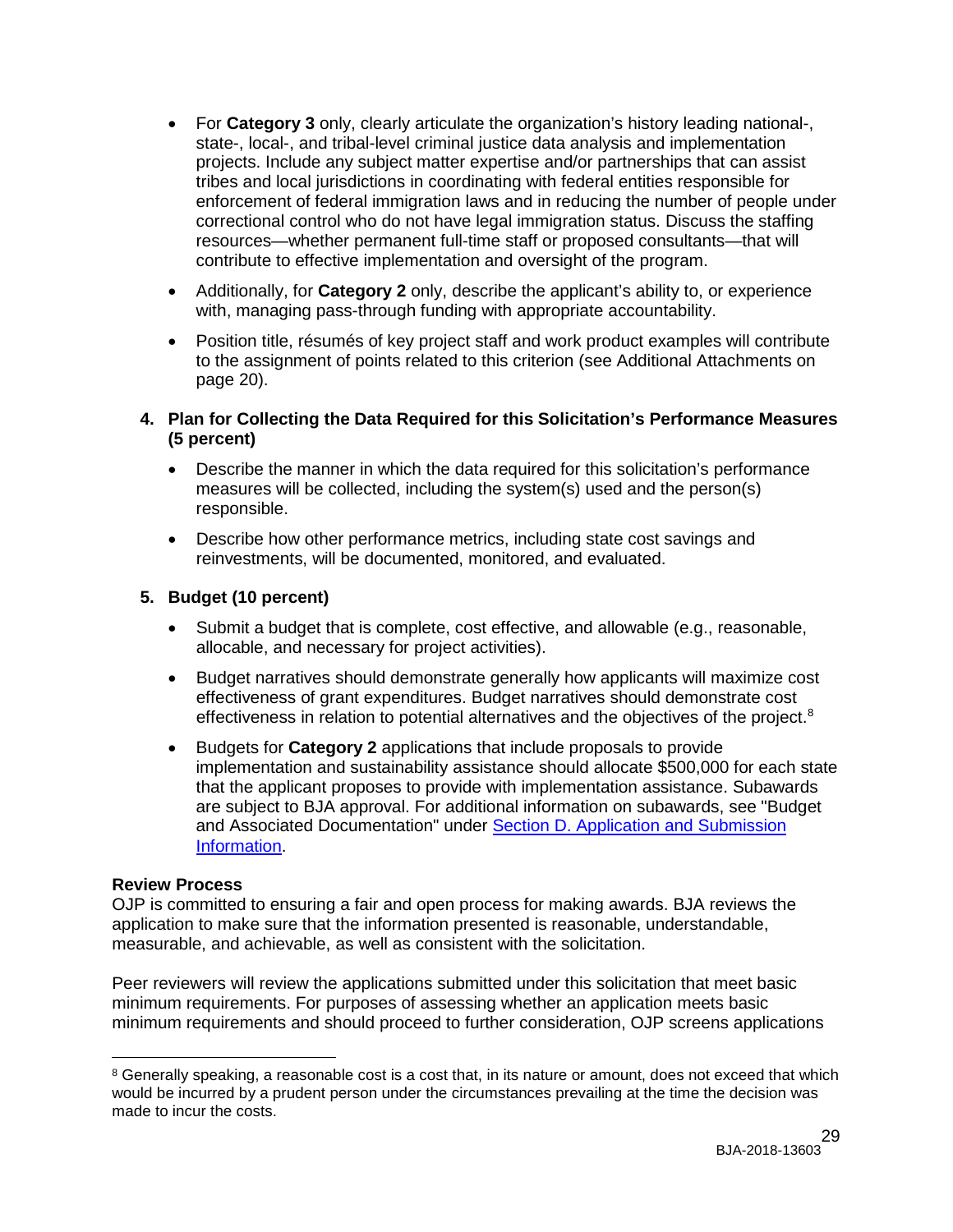for compliance with those requirements. Although specific requirements may vary, the following are common requirements applicable to all solicitations for funding under OJP programs:

- The application must be submitted by an eligible type of applicant.
- The application must request funding within programmatic funding constraints (if applicable).
- The application must be responsive to the scope of the solicitation.
- The application must include all items designated as "critical elements."
- The applicant must not be identified in SAM as excluded from receiving federal awards.

For a list of the critical elements for this solicitation, see "What an Application Should Include" under [Section D. Application and Submission Information.](#page-12-0)

Peer review panels will evaluate, score, and rate applications that meet basic minimum requirements. BJA may use internal peer reviewers, external peer reviewers, or a combination, to assess applications on technical merit using the solicitation's review criteria. An external peer reviewer is an expert in the subject matter of a given solicitation who is not a current DOJ employee. An internal reviewer is a current DOJ employee who is well-versed or has expertise in the subject matter of this solicitation. Peer reviewers' ratings and any resulting recommendations are advisory only, although reviewer views are considered carefully. Other important considerations for BJA include geographic diversity, strategic priorities, and available funding, as well as the extent to which the Budget Detail Worksheet and Budget Narrative accurately explain project costs that are reasonable, necessary, and otherwise allowable under federal law and applicable federal cost principles.

Pursuant to the Part 200 Uniform Requirements, before award decisions are made, OJP also reviews information related to the degree of risk posed by the applicant. Among other things to help assess whether an applicant that has one or more prior federal awards has a satisfactory record with respect to performance, integrity, and business ethics, OJP checks whether the applicant is listed in SAM as excluded from receiving a federal award.

In addition, if OJP anticipates that an award will exceed \$150,000 in federal funds, OJP also must review and consider any information about the applicant that appears in the non-public segment of the integrity and performance system accessible through SAM (currently, the Federal Awardee Performance and Integrity Information System, [FAPIIS]).

**Important note on FAPIIS:** An applicant, at its option, may review and comment on any information about itself that currently appears in FAPIIS and was entered by a federal awarding agency. OJP will consider any such comments by the applicant, in addition to the other information in FAPIIS, in its assessment of the risk posed by the applicant.

The evaluation of risks goes beyond information in SAM, however. OJP itself has in place a framework for evaluating risks posed by applicants for competitive awards. OJP takes into account information pertinent to matters such as:

- 1. Applicant financial stability and fiscal integrity
- 2. Quality of the applicant's management systems, and the applicant's ability to meet prescribed management standards, including those outlined in the DOJ Grants Financial Guide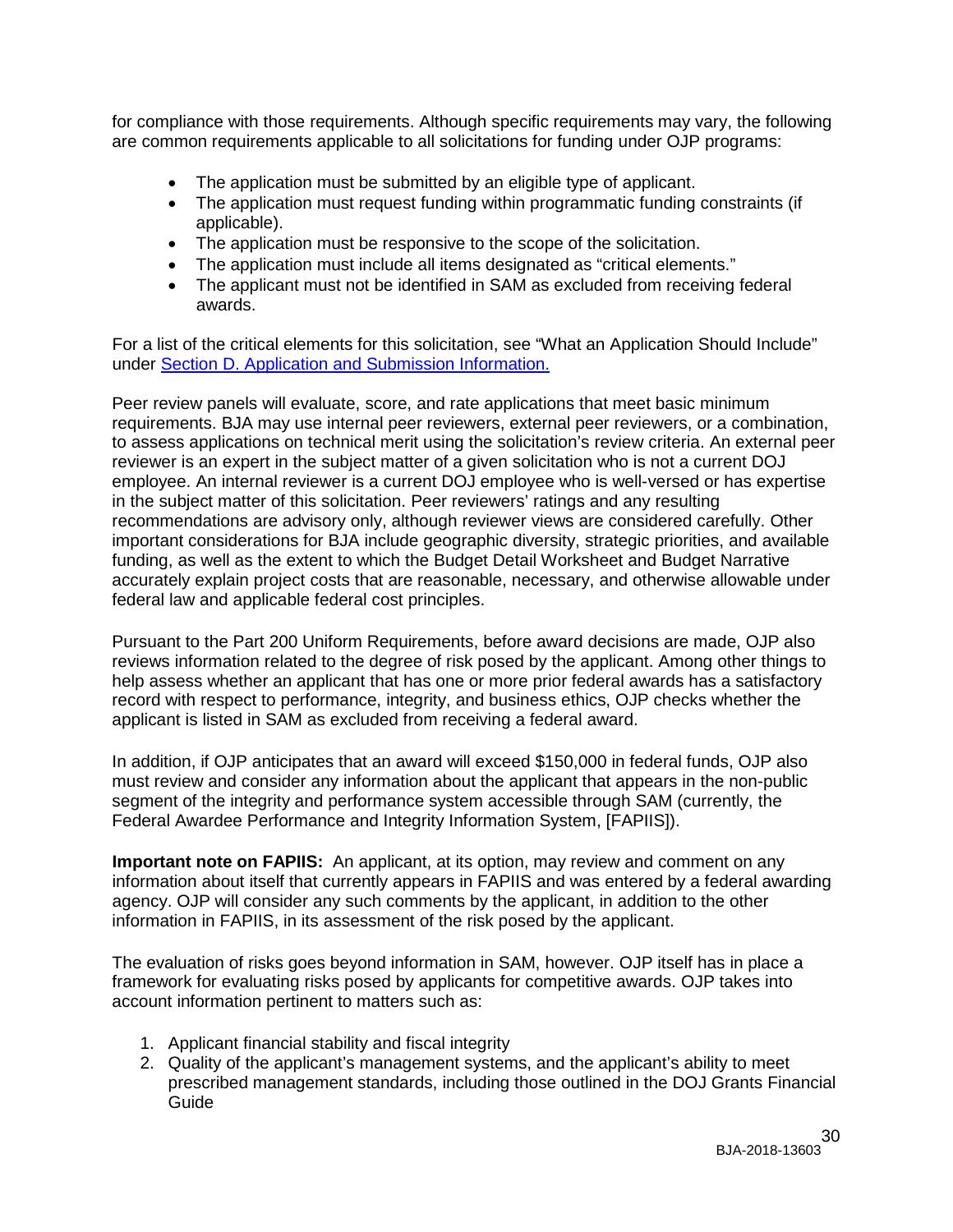- 3. Applicant's history of performance under OJP and other DOJ awards (including compliance with reporting requirements and award conditions), as well as awards from other federal agencies
- 4. Reports and findings from audits of the applicant, including audits under the Part 200 Uniform Requirements
- 5. Applicant's ability to comply with statutory and regulatory requirements, and to effectively implement other award requirements.

Absent explicit statutory authorization or written delegation of authority to the contrary, all final award decisions will be made by the Assistant Attorney General, who may take into account not only peer review ratings and BJA recommendations, but also other factors as indicated in this section.

# <span id="page-30-3"></span><span id="page-30-0"></span>**F. Federal Award Administration Information**

## <span id="page-30-1"></span>**Federal Award Notices**

Award notifications will be made by April 1, 2019. OJP sends award notifications by email through GMS to the individuals listed in the application as the point of contact and the authorizing official (E-Biz POC and AOR). The email notification includes detailed instructions on how to access and view the award documents, and steps to take in GMS to start the award acceptance process. GMS automatically issues the notifications at 9:00 p.m. eastern time on the award date.

For each successful applicant, an individual with the necessary authority to bind the applicant will be required to log in; execute a set of legal certifications and a set of legal assurances; designate a financial point of contact; thoroughly review the award, including all award conditions; and sign and accept the award. The award acceptance process requires physical signature of the award document by the authorized representative and the scanning and submission of the fully executed award document to OJP.

## <span id="page-30-2"></span>**Administrative, National Policy, and Other Legal Requirements**

If selected for funding, in addition to implementing the funded project consistent with the OJPapproved application, the recipient must comply with all award conditions, as well as all applicable requirements of federal statutes and regulations (including applicable requirements referred to in the assurances and certifications executed in connection with award acceptance). OJP strongly encourages prospective applicants to review information on post-award legal requirements and common OJP award conditions **prior** to submitting an application.

Applicants should consult the ["Overview of Legal Requirements Generally Applicable to OJP](https://ojp.gov/funding/Explore/LegalOverview/index.htm)  [Grants and Cooperative Agreements -](https://ojp.gov/funding/Explore/LegalOverview/index.htm) FY 2018 Awards," available in the OJP Funding Resource Center at [https://ojp.gov/funding/index.htm.](https://ojp.gov/funding/index.htm) In addition, applicants should examine the following two legal documents, as each successful applicant must execute both documents before it may receive any award funds. (An applicant is not required to submit these documents as part of an application.)

- [Certifications Regarding Lobbying; Debarment, Suspension and Other Responsibility](https://ojp.gov/funding/Apply/Resources/Certifications.pdf)  [Matters; and Drug-Free Workplace Requirements](https://ojp.gov/funding/Apply/Resources/Certifications.pdf)
- [Certified Standard Assurances](https://ojp.gov/funding/Apply/Resources/StandardAssurances.pdf)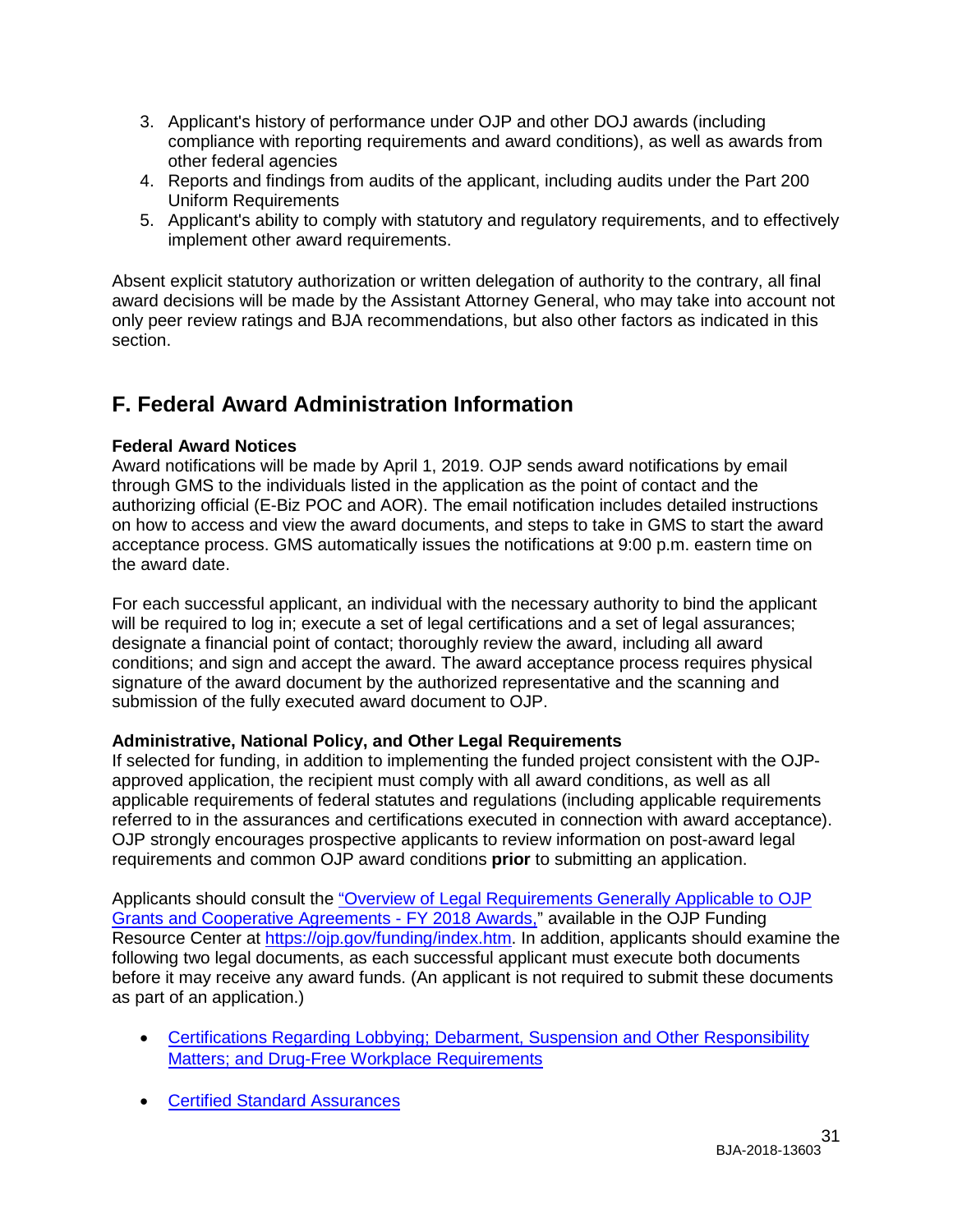The webpages accessible through the ["Overview of Legal Requirements Generally Applicable to](https://ojp.gov/funding/Explore/LegalOverview/index.htm)  [OJP Grants and Cooperative Agreements -](https://ojp.gov/funding/Explore/LegalOverview/index.htm) FY 2018 Awards" are intended to give applicants for OJP awards a general overview of important statutes, regulations, and award conditions that apply to many (or in some cases, all) OJP grants and cooperative agreements awarded in FY 2018. Individual OJP awards typically also will include additional award conditions. Those additional conditions may relate to the particular statute, program, or solicitation under which the award is made; to the substance of the funded application; to the recipient's performance under other federal awards; to the recipient's legal status (e.g., as a for-profit entity); or to other pertinent considerations.

As stated above, BJA expects that it will make any award under this solicitation in the form of a cooperative agreement. Cooperative agreements include a condition in the award document that sets out the nature of the "substantial federal involvement" in carrying out the award and program. Generally stated, under OJP cooperative agreement awards, responsibility for the day-to-day conduct of the funded project rests with the recipient. OJP, however, may have substantial involvement in matters such as substantive coordination of technical efforts and site selection, as well as review and approval of project work plans, research designs, data collection instruments, and major project-generated materials. In addition, OJP often indicates in the award terms and conditions that it may redirect the project if necessary.

In addition to an award condition that sets out the nature of the anticipated "substantial federal involvement" in the award, cooperative agreements awarded by OJP include an award condition that requires specific reporting in connection with conferences, meetings, retreats, seminars, symposia, training activities, or similar events funded under the award.

## <span id="page-31-0"></span>**General Information about Post-Federal Award Reporting Requirements**

In addition to the deliverables described in [Section A. Program Description,](#page-3-0) any recipient of an award under this solicitation will be required to submit the following reports and data.

Required reports. Recipients typically must submit quarterly financial reports, semi-annual progress reports, final financial and progress reports, and, if applicable, an annual audit report in accordance with the Part 200 Uniform Requirements or specific award conditions. Future awards and fund drawdowns may be withheld if reports are delinquent. (In appropriate cases, OJP may require additional reports.)

Awards that exceed \$500,000 will include an additional condition that, under specific circumstances, will require the recipient to report (to FAPIIS) information on civil, criminal, and administrative proceedings connected with (or connected to the performance of) either the OJP award or any other grant, cooperative agreement, or procurement contract from the federal government. Additional information on this reporting requirement appears in the text of the award condition posted on the OJP webpage at [https://ojp.gov/funding/FAPIIS.htm.](https://ojp.gov/funding/FAPIIS.htm)

Data on performance measures. In addition to required reports, each award recipient also must provide data that measure the results of the work done under the award. To demonstrate program progress and success, as well as to assist DOJ in fulfilling its responsibilities under the Government Performance and Results Act of 1993 (GPRA), Public Law 103–62, and the GPRA Modernization Act of 2010, Public Law 111–352, OJP will require any award recipient, post award, to provide performance data as part of regular progress reporting. Successful applicants will be required to access OJP's performance measurement page at [www.ojp.gov/performance](https://ojp.gov/performance/)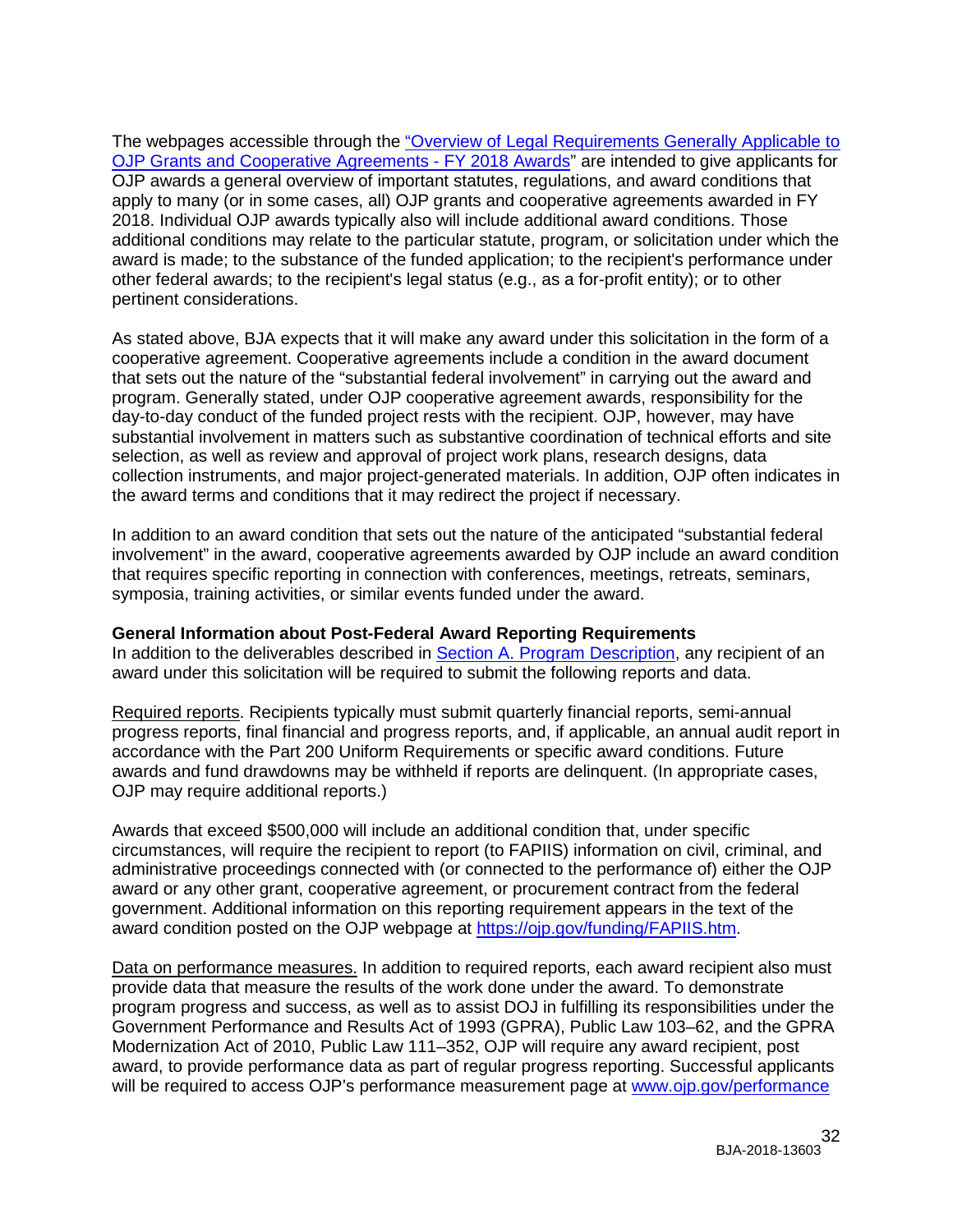for an overview of performance measurement activities at OJP. Performance measures for this program are listed in [Appendix](#page-37-0) B.

# <span id="page-32-0"></span>**G. Federal Awarding Agency Contact(s)**

For OJP contact(s), see the title page.

For contact information for Grants.gov, see the title page.

# <span id="page-32-1"></span>**H. Other Information**

## <span id="page-32-2"></span>**Freedom of Information Act and Privacy Act (5 U.S.C. 552 and 5 U.S.C. 552a)**

All applications submitted to OJP (including all attachments to applications) are subject to the federal Freedom of Information Act (FOIA) and to the Privacy Act. By law, DOJ may withhold information that is responsive to a request pursuant to FOIA if DOJ determines that the responsive information either is protected under the Privacy Act or falls within the scope of one of nine statutory exemptions under FOIA. DOJ cannot agree in advance of a request pursuant to FOIA not to release some or all portions of an application.

In its review of records that are responsive to a FOIA request, OJP will withhold information in those records that plainly falls within the scope of the Privacy Act or one of the statutory exemptions under FOIA. (Some examples include certain types of information in budgets, and names and contact information for project staff other than certain key personnel.) In appropriate circumstances, OJP will request the views of the applicant/recipient that submitted a responsive document.

For example, if OJP receives a request pursuant to FOIA for an application submitted by a nonprofit or for-profit organization or an institution of higher education, or for an application that involves research, OJP typically will contact the applicant/recipient that submitted the application and ask it to identify—quite precisely—any particular information in the application that the applicant/recipient believes falls under a FOIA exemption, the specific exemption it believes applies, and why. After considering the submission by the applicant/recipient, OJP makes an independent assessment regarding withholding information. OJP generally follows a similar process for requests pursuant to FOIA for applications that may contain law-enforcement sensitive information.

## <span id="page-32-3"></span>**Provide Feedback to OJP**

To assist OJP in improving its application and award processes, OJP encourages applicants to provide feedback on this solicitation, the application submission process, and/or the application review process. Provide feedback to [OJPSolicitationFeedback@usdoj.gov.](mailto:OJPSolicitationFeedback@usdoj.gov)

**IMPORTANT:** This email is for feedback and suggestions only. OJP does **not** reply from this mailbox to messages it receives in this mailbox. Any prospective applicant that has specific questions on any program or technical aspect of the solicitation **must** use the appropriate telephone number or email listed on the front of this document to obtain information. These contacts are provided to help ensure that prospective applicants can directly reach an individual who can address specific questions in a timely manner.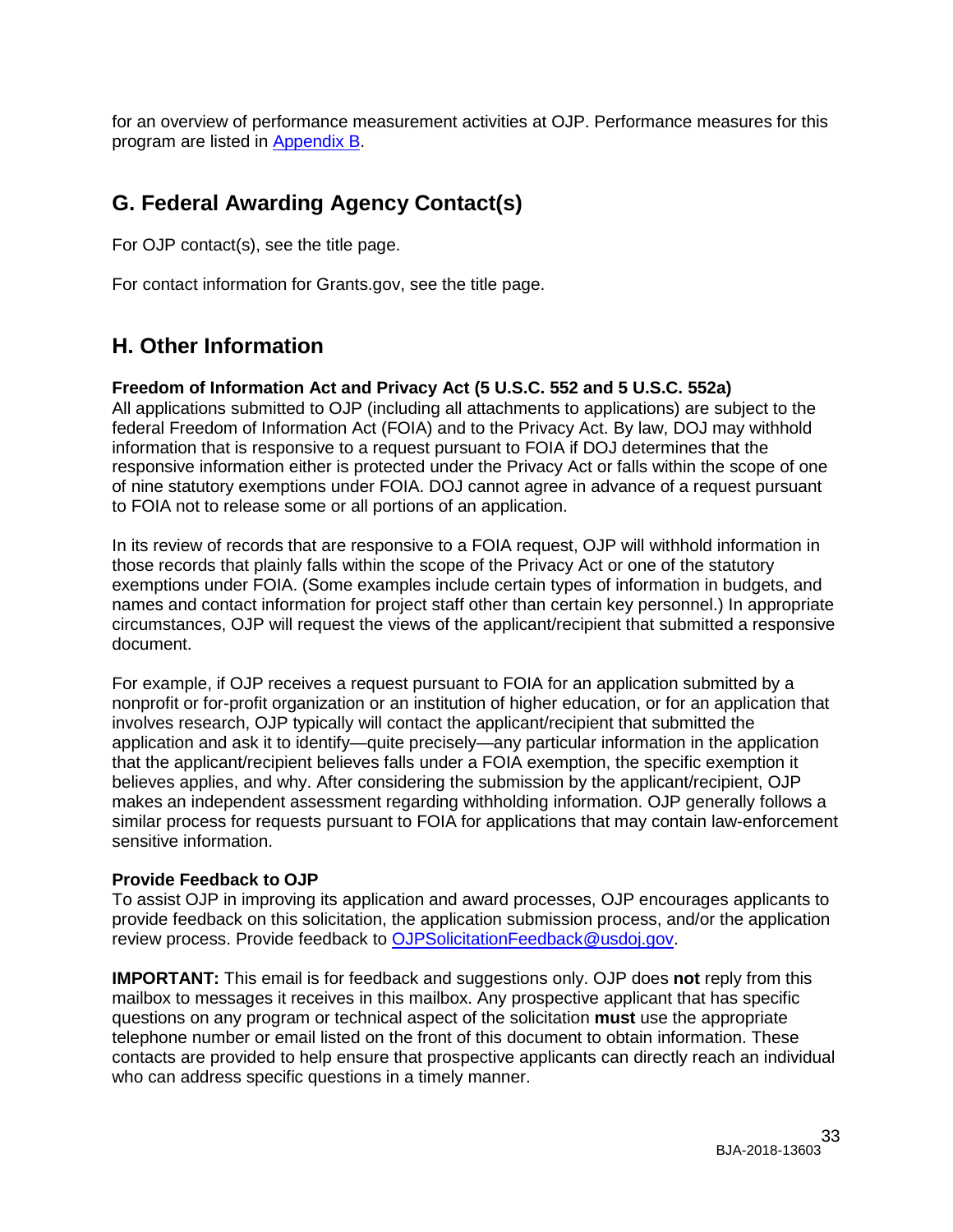If you are interested in being a reviewer for other OJP grant applications, please email your résumé to *oipprsupport@usdoj.gov.* (Do not send your résumé to the OJP Solicitation Feedback email account.) **Note:** Neither you nor anyone else from your organization or entity can be a peer reviewer in a competition in which you or your organization/entity has submitted an application.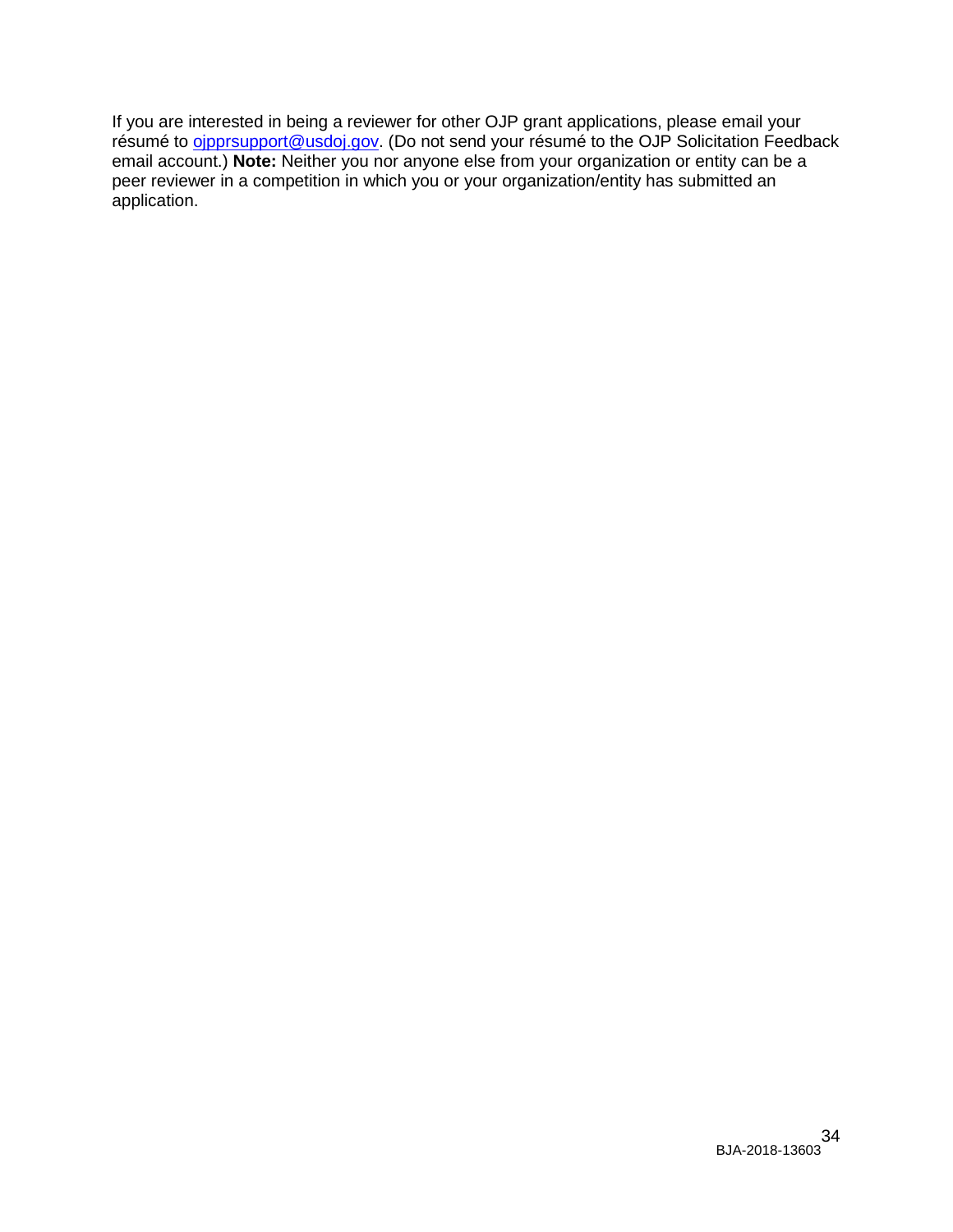#### **Appendix A: Justice Reinvestment Initiative Five-Step Process**

## <span id="page-34-0"></span>**1. Stakeholder Engagement**

The TA provider will work with governmental and non-governmental stakeholders of the state's criminal justice system to: (1) orient them to the justice reinvestment process, including drafting a publication documenting the challenges states seek to address and describing the process to come; (2) seek input on understanding justice system data and processes, and interpreting analytical and qualitative findings; (3) involve and inform stakeholders on implementation activities; and (4) set up processes for continued stakeholder engagement as TA concludes. Stakeholders typically include judges, corrections executives (both institutional and community supervision), prosecutors, defense counsel, law enforcement, parole board members, victims' advocates, business leaders, nonprofit service providers, local private foundations, and leadership from departments that provide behavioral health treatment and recovery services.

## **2. Data Analysis**

TA providers will: (1) conduct a comprehensive analysis of state criminal justice data, including crime and arrest rates, conviction rates, pretrial, probation, parole, and prison and jail populations; (2) conduct a system assessment to ascertain the extent to which policies, procedures, and practices are consistent with evidence-based practices; (3) assess the capability of justice system stakeholders to collect, analyze, and share information for purposes of making data-driven policy decisions related to violent crime, corrections, and sentencing, as well as the extent to which any cost and/or population drivers are attributable to offenders without legal U.S. immigration status; (4) evaluate the cost-effectiveness of state spending on a variety of public safety investments, including corrections and community corrections; and (5) present findings to the state in a clear and concise manner.

This comprehensive analysis and evaluation should include an analysis of the following:

- Reported crime and arrest data across crime types, including violent crime, based on upto-date local data, as available.
- Felony conviction data to understand sentencing trends by offense types.
- Prison admissions and length-of-stay data over a 3- to 5-year period, allowing state stakeholders to determine the availability of prison beds and treatment resources for those convicted of violent and serious offenses and those at highest risk of reoffending.
- Current capacity and effectiveness of institutional- and community-based risk-reduction supervision to ensure moderate-to-high risk individuals receive appropriate levels of custody and control, and programs such as cognitive behavioral therapy, drug treatment, mental health, and other social services that may reduce recidivism among offenders on community supervision.
- Criminal justice expenditures and the development of practical, data-driven policy initiatives, including high-performing programs that research shows can increase public safety, improve offender accountability, reduce recidivism, and assess the effectiveness of corrections spending to achieve those ends.

## **3. Policy Development**

TA providers will: (1) develop data-driven policy initiatives that can increase public safety and improve accountability and outcomes; (2) model the impact of recommendations, as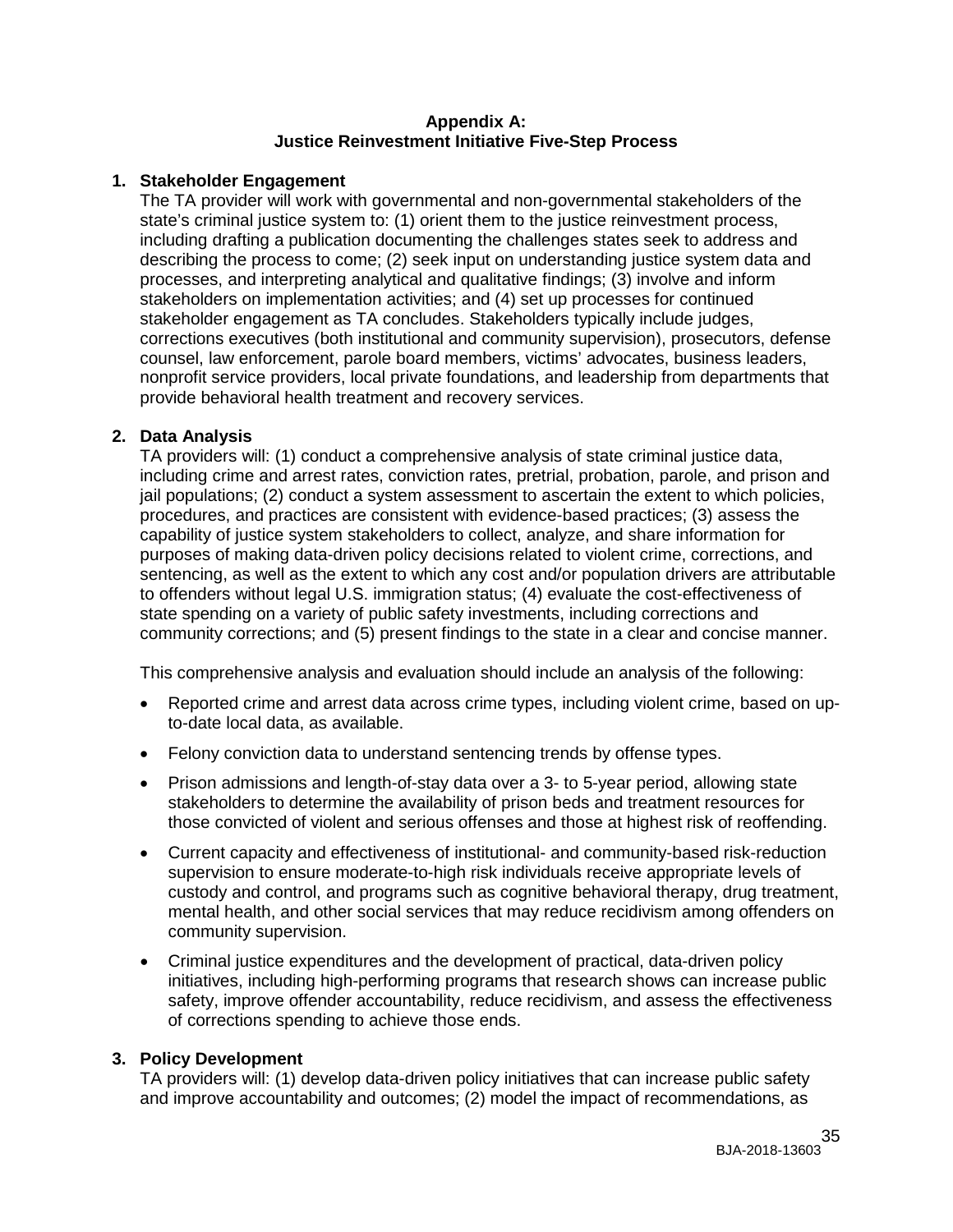data availability will allow, and compare that impact to the cost of maintaining current business practices; and (3) document recommended policies in a publication for both state stakeholders and a national audience. In addition, in states with communities that have experienced violent crime spikes or persistently high levels of violent crime, the TA provider will provide expert guidance on the potential roles of state policy, resources, and collaboration in an effort to reduce violent crime. TA providers will also provide expert guidance on policies which can address criminal justice costs and drivers associated with offenders without legal immigration status.

After policy recommendations are delivered, TA providers may be reengaged to assist with implementation, pending BJA approval.

## **4. Implementation Planning and Execution**

During the orientation to justice reinvestment, TA providers will inform state leaders that the state will be eligible for implementation assistance if state leaders can demonstrate that they have analyzed the data, developed responsive policies, and memorialized criminal justice changes via state legislation or another mechanism. An eligible state will be required to submit an application for assistance to BJA, and BJA expects that the provider will assess and provide recommendations to BJA regarding the state's readiness to receive implementation assistance.

Implementation TA tasks and deliverables include: (1) assisting in developing implementation plans to guide timely implementation of adopted policies; (2) providing technical expertise and guidance regarding operational and programmatic aspects of implementation, as well as stakeholder education regarding the enacted policy changes; and (3) submitting for BJA approval the making and monitoring of subaward grants to seed implementation (setting aside \$500,000 per state). Subawards will provide limited assistance to supplement a state's funding of implementation efforts, and may be requested for the following uses:

- Build state capacity to improve data sharing across probation, parole, and law enforcement agencies to support analysis of local arrest, crime, and supervision data to better understand and respond to precipitous increases in persistently high crime and admissions to prison, and to analyze the effectiveness of community supervision to mitigate risk of recidivism and support crime reduction efforts.
- Provide training of corrections and community corrections, judicial, behavioral health, and other key staff on evidence-based practices for reducing recidivism; provide training to assist jurisdictions in implementing and validating new risk and needs assessment tools; assist in developing quality assurance mechanisms for these practices; and/or provide stakeholder education regarding the enacted policy changes.
- Assist in establishing high-performing programs, including violence reduction programs, initiatives that reduce time to deportation for individuals convicted of crimes who do not have legal immigration status, pretrial programs, and pre- and post-plea diversion programs in order to prioritize confinement space and other criminal justice resources for serious, chronic, or violent offenders.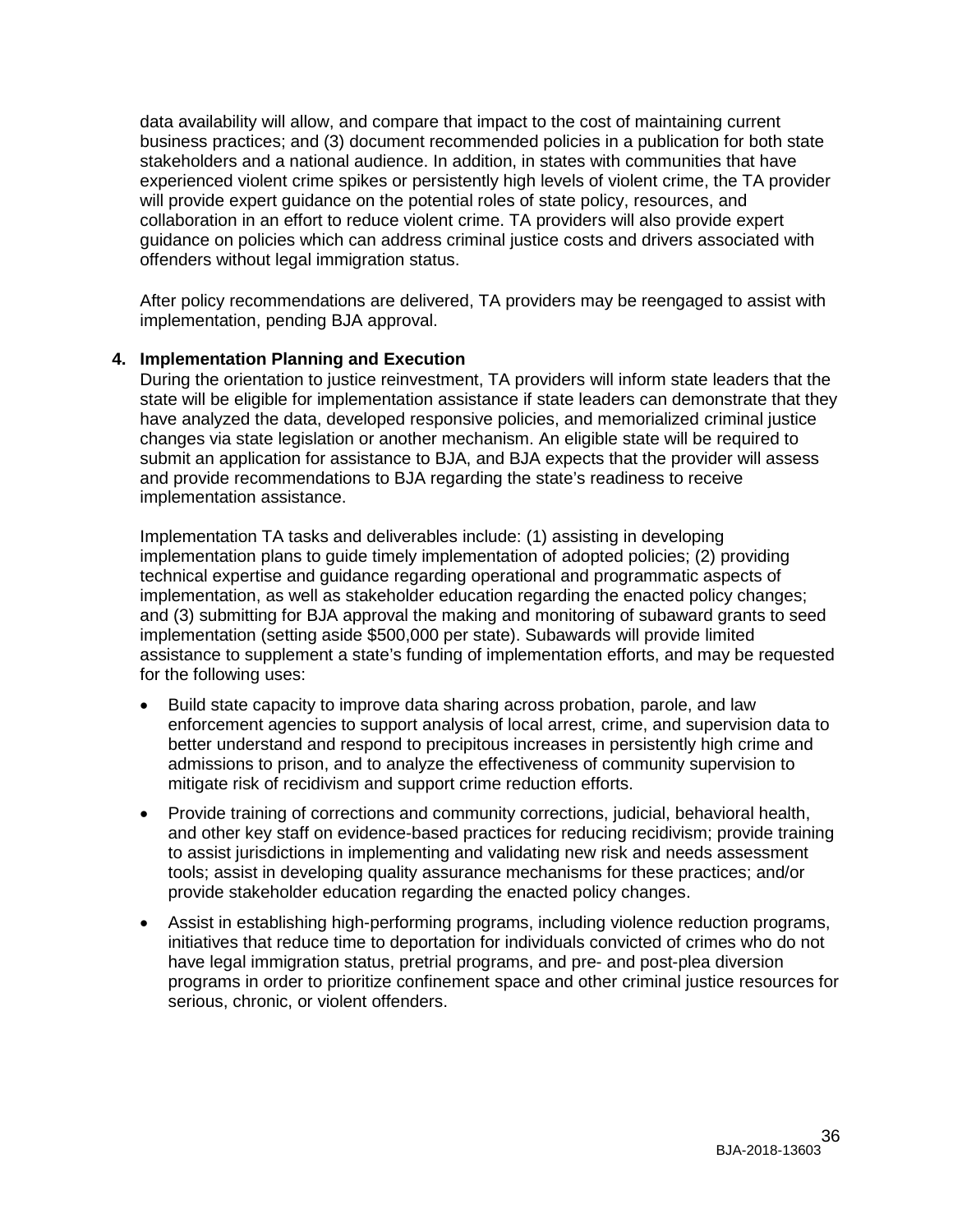## **5. Supporting Sustainability**

The provider will work with state stakeholders to establish a sustainability plan to establish objectives and activities for continued data-driven decision making and system improvements in keeping with the objectives of justice reinvestment.

The successful applicant TA provider must complete the following deliverables:

- In consultation with BJA, develop and disseminate to state-level government officials and policymakers materials required for states to indicate their interest in JRI participation.
- Conduct an in-depth review and assessment of each JRI applicant, including site visits and data scoping, and make recommendations to BJA and the JRI Steering Committee (comprising JRI TA providers and funders) of appropriate candidates to participate in JRI.
- Coordinate and collaborate with BJA and the organization responsible for assessing JRI (to be selected) to collect appropriate evaluation and assessment data from participating states in order to determine the effectiveness of the policies and programs implemented with JRI assistance and subaward funding.
- Submit monthly progress reports and performance measurement data to the organization responsible for assessing JRI (to be selected through Category 1).
- Cooperate with the organization responsible for assessing JRI to ensure access to data, state JRI meetings, and state JRI service consumers.
- Publish state-specific reports to document three milestones in the JRI process: (1) upon the state's launch, a publication to lay out the challenges to be addressed through JRI; (2) after policy development and prior to a state's enactment, a publication to memorialize the recommended policy options; and (3) post-implementation, a report on implementation results.
- Make ongoing recommendations to BJA on relevant criminal justice research and ways to continue to improve the effectiveness of JRI.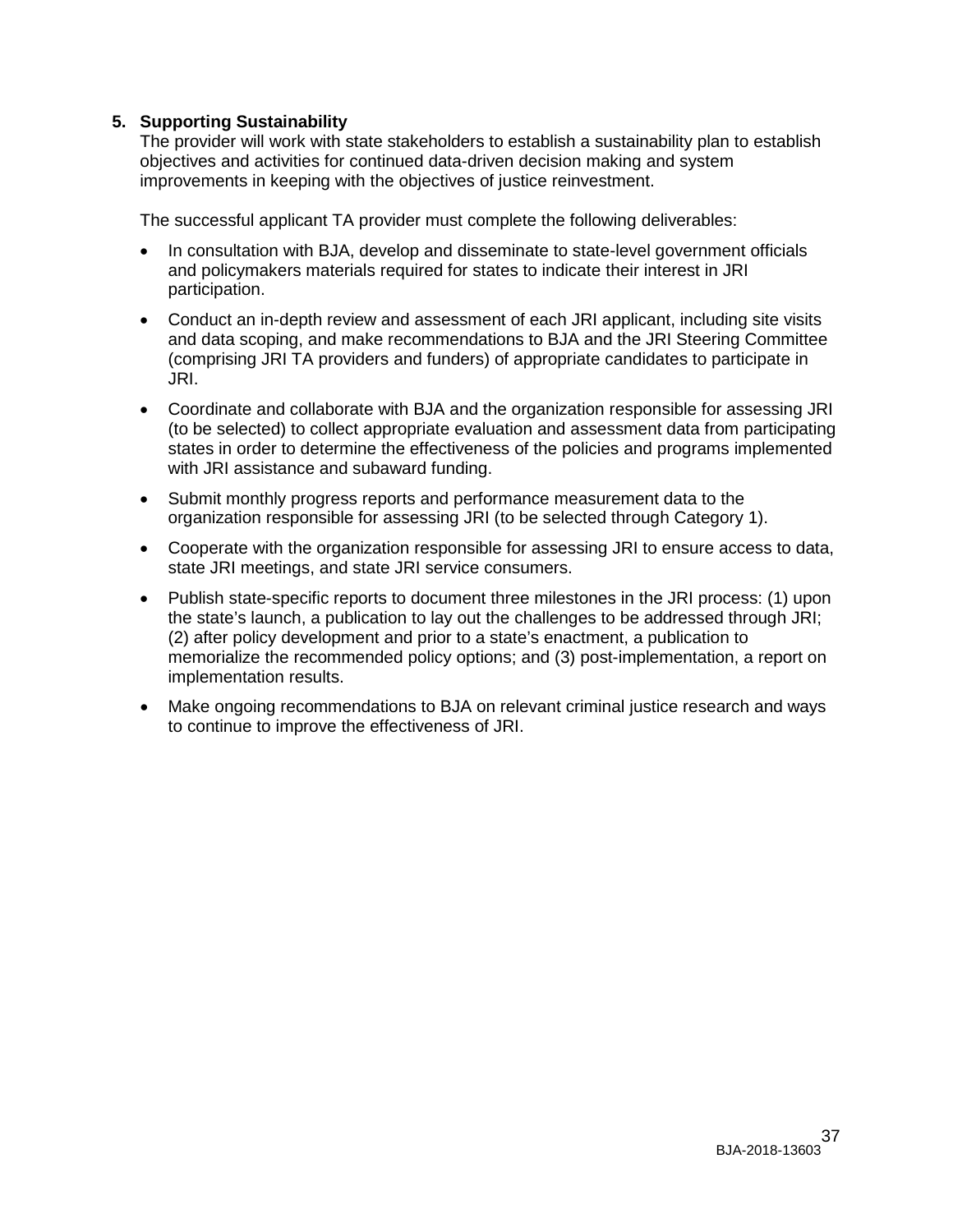<span id="page-37-0"></span>

| <b>Objectives</b>                                                                                                                                                                                                    | <b>Performance Measure</b>                                                                                                                                                                                                                                                         | <b>Data Grantee Provides</b>                                                                                                                                                                                                                                                                                                                                                                  |
|----------------------------------------------------------------------------------------------------------------------------------------------------------------------------------------------------------------------|------------------------------------------------------------------------------------------------------------------------------------------------------------------------------------------------------------------------------------------------------------------------------------|-----------------------------------------------------------------------------------------------------------------------------------------------------------------------------------------------------------------------------------------------------------------------------------------------------------------------------------------------------------------------------------------------|
| Objective 1: Support the<br>development,<br>implementation, and<br>sustainment of<br>comprehensive, data-<br>driven, and evidence-<br>based, state-level justice<br>system improvements to<br>increase public safety | Number of trainings<br>conducted                                                                                                                                                                                                                                                   | Number of trainings (by<br>type):<br>In-person<br>Web-based<br>CD/DVD<br>Peer to Peer<br>Workshop                                                                                                                                                                                                                                                                                             |
| through training and train-<br>the-trainer events.                                                                                                                                                                   | Number of participants<br>who attend the training                                                                                                                                                                                                                                  | Number of individuals who:                                                                                                                                                                                                                                                                                                                                                                    |
|                                                                                                                                                                                                                      | Percentage of<br>participants who<br>successfully completed<br>the training<br>Percentage of<br>participants who rated<br>the training as<br>satisfactory or better<br>Percentage of<br>participants trained and<br>who subsequently<br>demonstrated<br>performance<br>improvement | Attend the training<br>(in-person) or<br>started the training<br>(web-based)<br>Completed the<br>$\bullet$<br>training<br>Completed an<br>evaluation at the<br>conclusion of the<br>training<br>Completed an<br>$\bullet$<br>evaluation and<br>rated the training<br>as satisfactory or<br>better<br>Completed the<br>$\bullet$<br>post-test with an<br>improved score<br>over their pre-test |
|                                                                                                                                                                                                                      | Percentage of<br>scholarship recipients<br>surveyed who reported<br>that the training<br>provided information<br>that could be utilized in<br>their job                                                                                                                            | Number of Individuals<br>who:<br>Received a<br>scholarship<br>Completed the<br>training<br>Completed a<br>٠<br>survey at the<br>conclusion of the<br>training<br>Reported the<br>training provided<br>information that                                                                                                                                                                        |

## **Appendix B Performance Measures Table**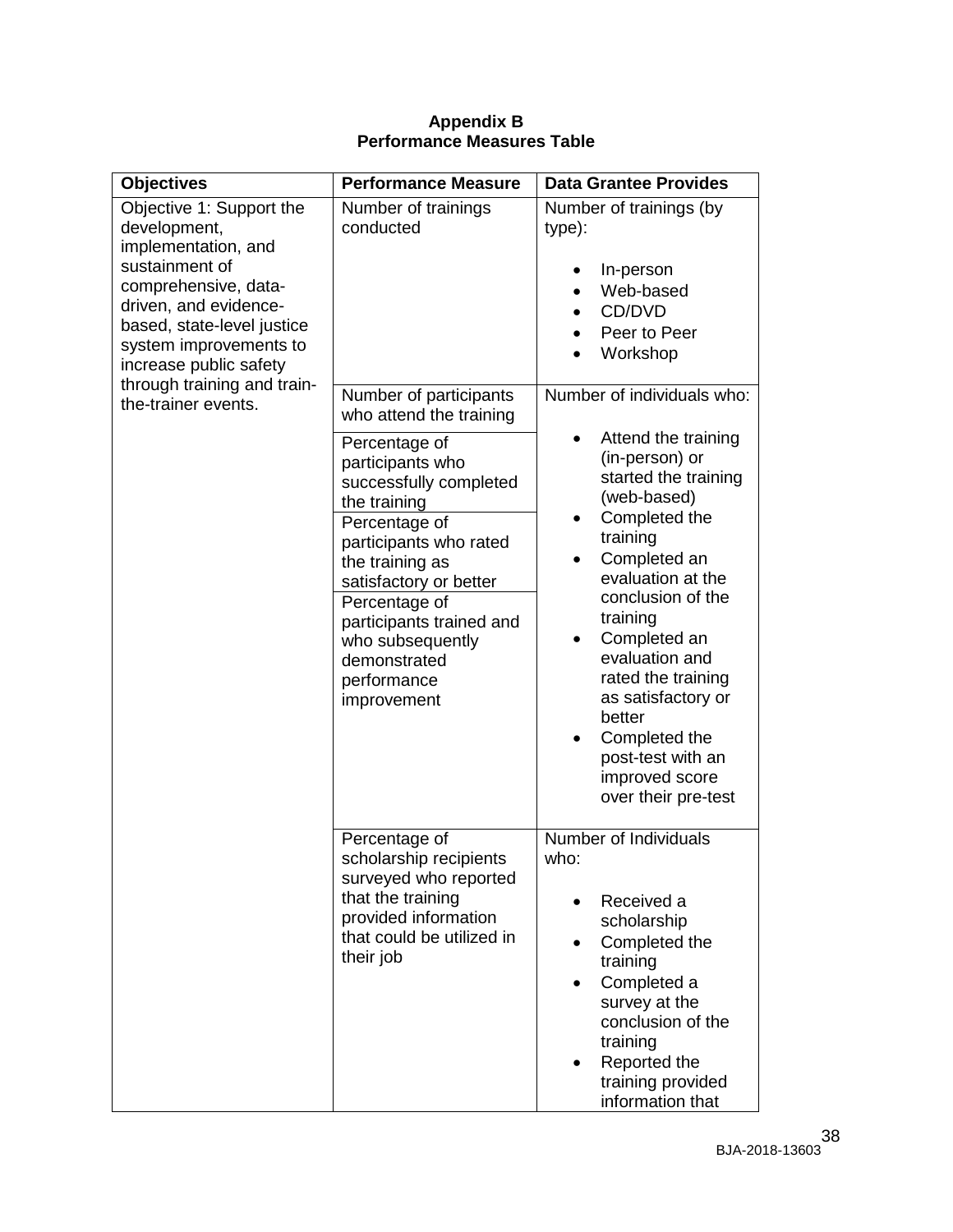| <b>Objectives</b>                                                                                                                                                                                                                                                                        | <b>Performance Measure</b>                                                                                                                                                                            | <b>Data Grantee Provides</b>                                                                                                                                                                                                                                                                                                                                                                                                                                                                                                                                                                                                   |
|------------------------------------------------------------------------------------------------------------------------------------------------------------------------------------------------------------------------------------------------------------------------------------------|-------------------------------------------------------------------------------------------------------------------------------------------------------------------------------------------------------|--------------------------------------------------------------------------------------------------------------------------------------------------------------------------------------------------------------------------------------------------------------------------------------------------------------------------------------------------------------------------------------------------------------------------------------------------------------------------------------------------------------------------------------------------------------------------------------------------------------------------------|
|                                                                                                                                                                                                                                                                                          | Number of curricula                                                                                                                                                                                   | could be utilized in<br>their job<br>Number of training                                                                                                                                                                                                                                                                                                                                                                                                                                                                                                                                                                        |
|                                                                                                                                                                                                                                                                                          | developed<br>Number of curricula that                                                                                                                                                                 | curricula:                                                                                                                                                                                                                                                                                                                                                                                                                                                                                                                                                                                                                     |
|                                                                                                                                                                                                                                                                                          | were pilot tested<br>Percentage of curricula<br>that were revised after<br>pilot testing                                                                                                              | Developed<br>$\bullet$<br><b>Pilot tested</b><br>Revised after being<br>pilot tested                                                                                                                                                                                                                                                                                                                                                                                                                                                                                                                                           |
| Objective 2: Support the<br>development,<br>implementation, and<br>sustainment of<br>comprehensive, data-<br>driven, and evidence-<br>based state-level justice<br>systems improvements to<br>increase public safety<br>through short-term and<br>comprehensive technical<br>assistance. | Percentage of<br>requesting agencies<br>that rated services as<br>satisfactory or better<br>Percentage of<br>requesting agencies<br>that were planning to<br>implement one or more<br>recommendations | Number of onsite visits<br>$\bullet$<br>completed<br>Number of reports<br>$\bullet$<br>submitted to<br>requesting agencies<br>after onsite visits<br>Number of requesting<br>agencies that<br>completed an<br>evaluation of services<br>Number of agencies<br>٠<br>that rated the services<br>a satisfactory or better<br>(in terms of timeliness<br>and quality)<br>Number of follow-ups<br>with requesting<br>agencies completed 6<br>months after onsite<br>visit<br>Number of agencies<br>$\bullet$<br>that were planning to<br>implement at least one<br>or more<br>recommendations 6<br>months after the<br>onsite visit |
|                                                                                                                                                                                                                                                                                          | Percentage of peer<br>visitors who reported<br>that the visit to the other                                                                                                                            | Number of peer-to-<br>$\bullet$<br>peer visits completed                                                                                                                                                                                                                                                                                                                                                                                                                                                                                                                                                                       |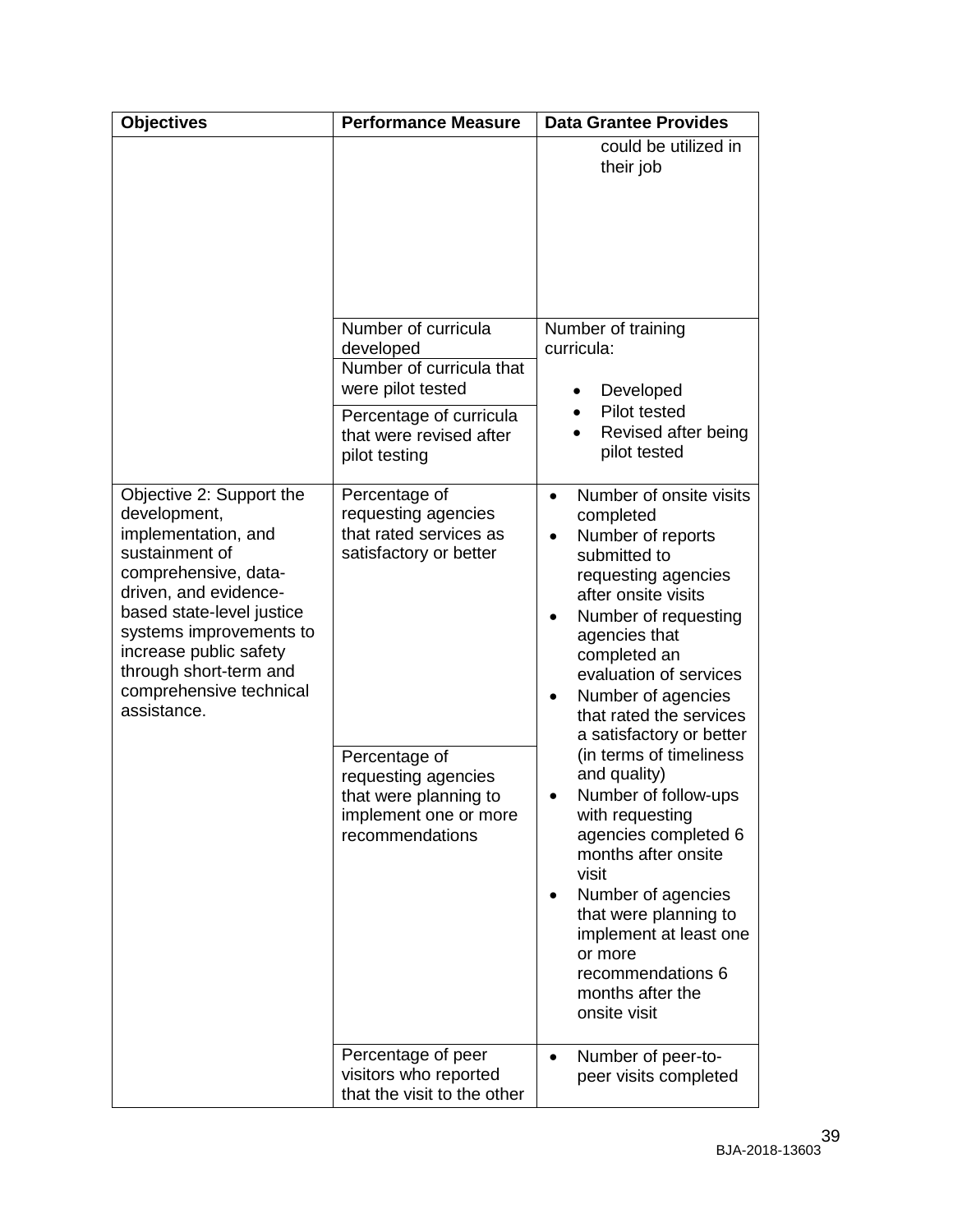| <b>Objectives</b>                                                                                     | <b>Performance Measure</b>                                                                                                                                                                                                                        | <b>Data Grantee Provides</b>                                                                                                                                                                                                                                                                                                                                                                                                                                                                      |
|-------------------------------------------------------------------------------------------------------|---------------------------------------------------------------------------------------------------------------------------------------------------------------------------------------------------------------------------------------------------|---------------------------------------------------------------------------------------------------------------------------------------------------------------------------------------------------------------------------------------------------------------------------------------------------------------------------------------------------------------------------------------------------------------------------------------------------------------------------------------------------|
|                                                                                                       | agency was useful in<br>providing information on<br>policies or practices<br>Percentage of peer<br>visitors who were<br>planning to implement<br>one or more policies or<br>practices 6 months after<br>they were observed at<br>the visited site | Number of peer<br>$\bullet$<br>visitors who completed<br>an evaluation<br>Number of peer<br>٠<br>visitors who reported<br>that the visit was<br>useful in providing<br>information on policies<br>or practices<br>Number of follow-ups<br>with the requesting<br>peer visitor completed<br>6 months after the<br>peer-to-peer visit<br>Number of peer<br>$\bullet$<br>visitors who were<br>planning to implement<br>at least one or more<br>recommendations 6<br>months after the<br>onsite visit |
|                                                                                                       | Percentage of<br>requesting agencies of<br>other onsite services<br>that rated the services<br>provided as satisfactory<br>or better                                                                                                              | Number of other<br>٠<br>onsite services<br>provided<br>Number of requesting<br>$\bullet$<br>agencies that<br>completed an<br>evaluation of other<br>onsite services<br>Number of agencies<br>that rated the services<br>a satisfactory or better                                                                                                                                                                                                                                                  |
| Objective 3: Increase<br>information provided to<br><b>BJA</b> and the criminal<br>justice community. | Number of conferences<br>or advisory/focus<br>groups held<br>Percentage of<br>advisory/focus groups<br>evaluated as<br>satisfactory or better                                                                                                     | Number of conferences<br>$\bullet$<br>or advisory/focus<br>groups held<br>Number of conference<br>$\bullet$<br>or advisory/focus group<br>attendees who<br>completed an<br>evaluation<br>Number of conference<br>$\bullet$<br>or advisory/focus group<br>attendees who rated<br>the advisory/focus                                                                                                                                                                                                |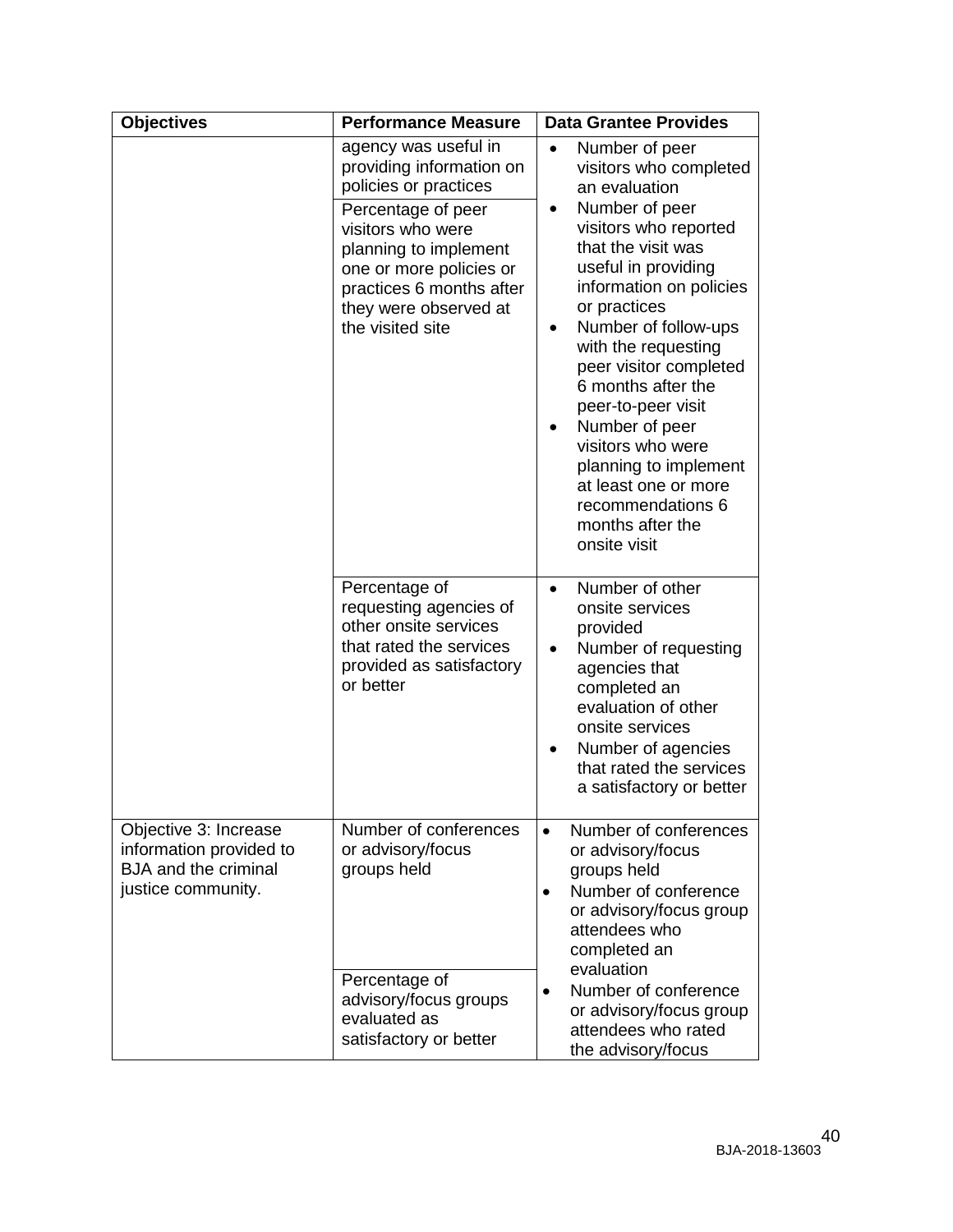| <b>Objectives</b> | <b>Performance Measure</b>                                                                                                | <b>Data Grantee Provides</b>                                                                                                                                                                                                                                       |
|-------------------|---------------------------------------------------------------------------------------------------------------------------|--------------------------------------------------------------------------------------------------------------------------------------------------------------------------------------------------------------------------------------------------------------------|
|                   |                                                                                                                           | group as satisfactory or<br>better                                                                                                                                                                                                                                 |
|                   | Number of publications<br>developed                                                                                       | Number of<br>$\bullet$<br>publications/resources                                                                                                                                                                                                                   |
|                   | Number of publications<br>disseminated                                                                                    | developed<br>Number of publications/<br>$\bullet$<br>resources<br>disseminated                                                                                                                                                                                     |
|                   | Percentage of websites<br>developed and<br>maintained<br>Percentage of increase<br>in the number of visits to<br>websites | Number of websites<br>$\bullet$<br>developed<br>Number of websites<br>$\bullet$<br>maintained<br>Number of visits to<br>$\bullet$<br>websites during the<br>current reporting period<br>Number of visits to<br>websites during the<br>previous reporting<br>period |
|                   | Percentage of<br>information requests<br>responded to                                                                     | Number of information<br>$\bullet$<br>requests<br>Number of information<br>$\bullet$<br>requests responded to                                                                                                                                                      |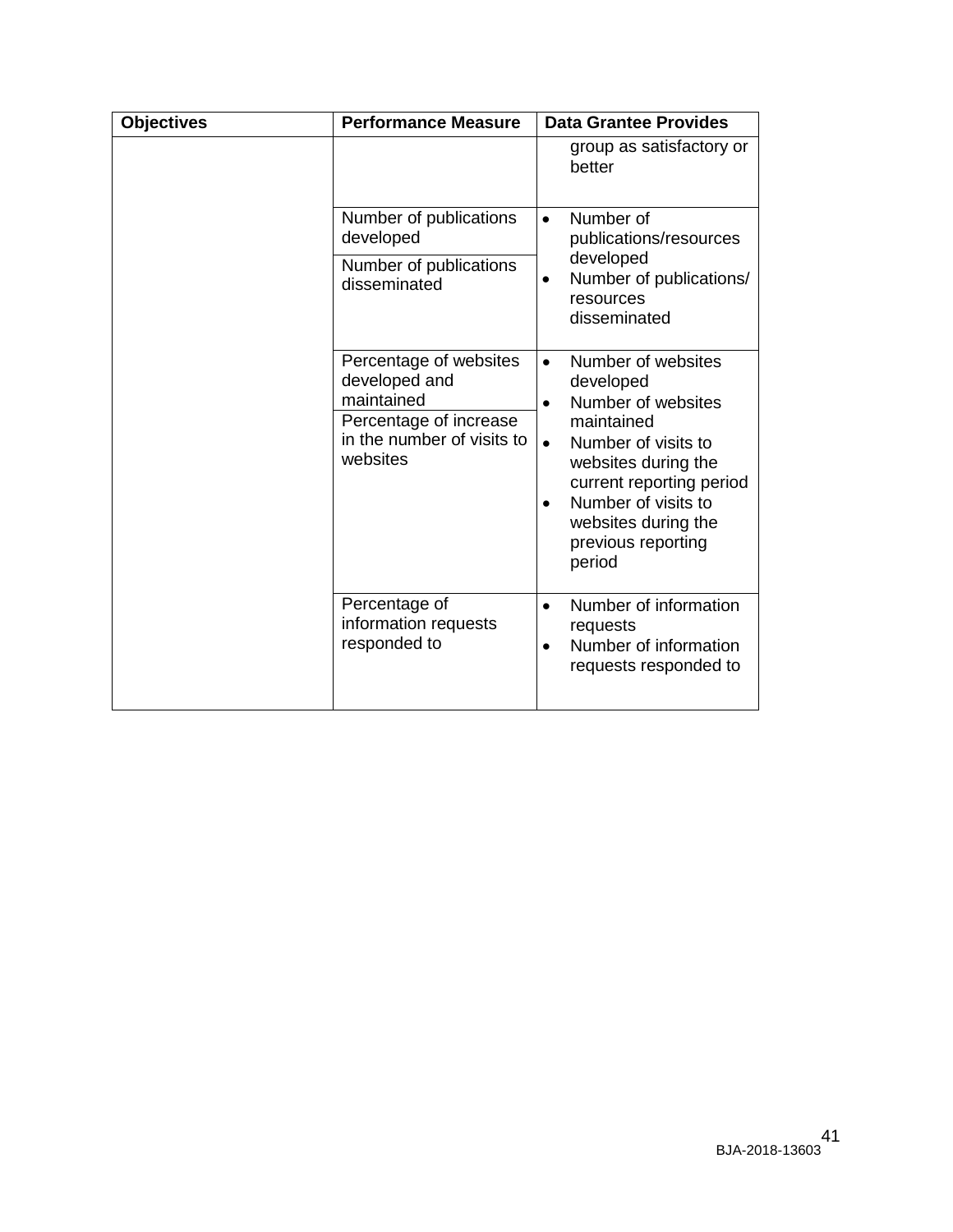## <span id="page-41-0"></span>**Appendix C: Application Checklist Justice Reinvestment Initiative: National Training and Technical Assistance**

This application checklist has been created as an aid in developing an application.

## **What an Applicant Should Do:**

| Prior to Registering in Grants.gov:                                                  |               |
|--------------------------------------------------------------------------------------|---------------|
| Acquire a DUNS Number                                                                | (see page 25) |
| Acquire or renew registration with SAM                                               | (see page 25) |
| To Register with Grants.gov.                                                         |               |
| Acquire AOR and Grants.gov username/password                                         | (see page 26) |
| Acquire AOR confirmation from the E-Biz POC                                          | (see page 26) |
| To Find Funding Opportunity:                                                         |               |
| Search for the Funding Opportunity on Grants.gov                                     | (see page 26) |
| Select the correct Competition ID                                                    | (see page 26) |
| <b>Access Funding Opportunity and Application Package</b>                            | (see page 26) |
| Sign up for Grants.gov email notifications (optional)                                | (see page 24) |
| Read Important Notice: Applying for Grants in Grants.gov                             |               |
| $\Box$ gad $\bigcap$ ID naligy and quidence an eapferance approval planning and repe |               |

*\_\_\_\_\_* Read OJP policy and guidance on conference approval, planning, and reporting available at [ojp.gov/financialguide/DOJ/PostawardRequirements/chapter3.10a.htm](https://ojp.gov/financialguide/DOJ/PostawardRequirements/chapter3.10a.htm)

(see page [12](#page-11-1)*2*)

*After Application Submission*, *Receive Grants.gov Email Notifications That:*

\_\_\_\_\_ (1) application has been received,

\_\_\_\_\_ (2) application has either been successfully validated or rejected with errors (see page 27)

*If No Grants.gov Receipt, and Validation or Error Notifications Are Received:*

\_\_\_\_\_ Contact NCJRS regarding experiencing technical difficulties (see title page)

## **Overview of Post-Award Legal Requirements**:

Review the "Overview of Legal Requirements Generally Applicable to OJP Grants and [Cooperative Agreements -](https://ojp.gov/funding/Explore/LegalOverview/index.htm) FY 2018 Awards" in the OJP Funding Resource Center at [https://ojp.gov/funding/index.htm.](https://ojp.gov/funding/index.htm)

## **Scope Requirement:**

The federal amount requested is within the allowable limit(s) described on page 9.

## **Eligibility Requirement:**

The applicant is a national-scope private and non-profit organization (including tribal nonprofit or for-profit organizations), college, or university (public or private) (including tribal institutions of higher education).

## **What an Application Should Include:**

- \_\_\_\_\_ Application for Federal Assistance (SF-424) (see page [133](#page-12-3))
- 

**\_\_\_\_\_\_** Program Narrative\*

\_\_\_\_\_ Budget Detail Worksheet\* (see page 16*)*

\_\_\_\_\_\_ Project Abstract (see page [144](#page-13-0))<br>
Program Narrative\* (see page 14)